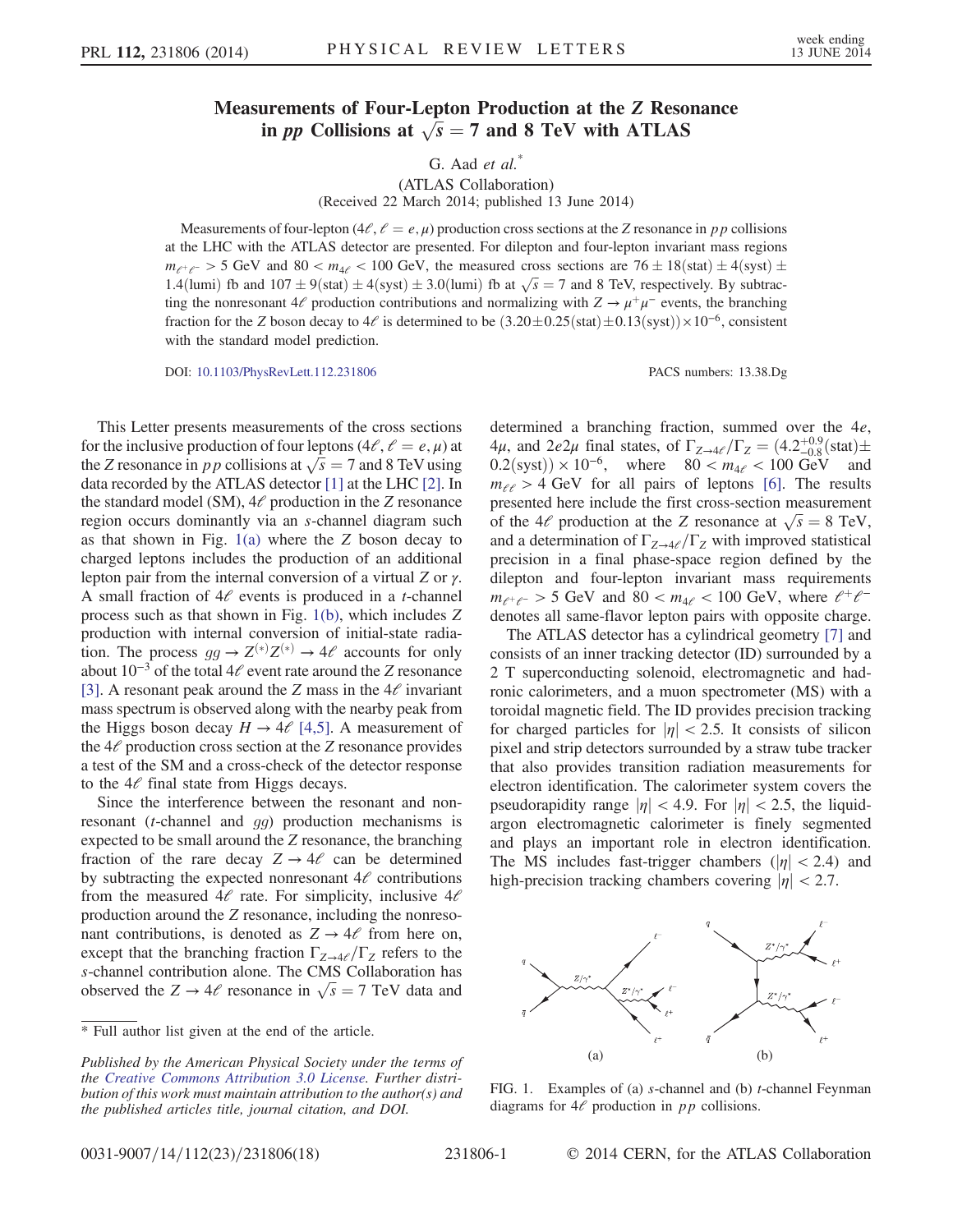The data sets for this analysis are recorded using singlelepton and dilepton triggers. The transverse momentum  $(p_T)$  thresholds of these triggers vary from 20 to 24 GeV for the single-lepton triggers and from 8 to 13 GeV for the dilepton triggers, depending on lepton flavor and datataking period. The overall trigger efficiency for selected  $Z \rightarrow 4\ell$  events ranges from 94 to 99%.

After removing the short data-taking periods having problems that affect the lepton reconstruction, the total integrated luminosity used in the analysis is  $4.5$  fb<sup>-1</sup> at 7 TeV and 20.3 fb<sup>−</sup><sup>1</sup> at 8 TeV. The overall uncertainty on the integrated luminosity is 1.8% [\[8\]](#page-4-6) and 2.8% [\[9\]](#page-4-7) for the  $\sqrt{s}$  = 7 and 8 TeV data sets, respectively.<br>The powers Monte Carlo (MC) program

The POWHEG Monte Carlo (MC) program [\[10](#page-4-8)*–*12], used to calculate the signal cross sections, includes perturbative QCD corrections to next-to-leading order. The calculation also includes the interference terms between the s-channel and the t-channel as well as the interference terms between the Z and the  $\gamma^*$  diagrams. The CT10 [\[13\]](#page-4-9) set of parton<br>distribution functions (PDFs) and OCD renormalization distribution functions (PDFs) and QCD renormalization and factorization scales of  $\mu_R$ ,  $\mu_F = m_{4\ell}$  are used. In the  $m_{e^+e^-} > 5$  GeV and  $80 < m_{4e} < 100$  GeV phase space, the production cross sections calculated by POWHEG are 53.4  $\pm$  1.2 fb (45.8  $\pm$  1.1 fb) for the sum of the 4*e* and 4 $\mu$ final states, and  $51.5 \pm 1.2$  fb (44.2  $\pm$  1.1 fb) for the  $2e2\mu$ final state at 8 TeV  $(7 \text{ TeV})$ . The cross sections for 4e and  $4\mu$  are larger than for  $2e2\mu$  due to the interference between the two same-flavor lepton pairs. The cross-section uncertainties reflect theoretical uncertainties from the choice of QCD scales and PDFs. The scales are varied independently from 0.5 to 2.0 times the nominal  $\mu_R$ ,  $\mu_F = m_{4\ell}$ . The PDF uncertainties are estimated by taking the sum in quadrature of the deviations of the cross section for each PDF error set (52 CT10 eigenvectors varied by one standard deviation) and for an alternative PDF set, MSTW2008 [\[14\],](#page-4-10) with respect to the nominal one. The expected fraction of  $4\ell$ events produced via the t-channel process is  $(3.35 \pm 0.02)\%$  and  $(3.90 \pm 0.02)\%$  for same-flavor (4*e*,  $4\mu$ ) and mixed-flavor ( $2e2\mu$ ) final states, respectively, for both 7 and 8 TeV. The  $gg \to ZZ \to 4\ell$  process is modeled by GG2zz [\[15\],](#page-4-11) and the  $4\ell$  event fraction from this process is calculated to be around 0.1%. The overall nonresonant fraction  $(f_{nr})$  from the *t*-channel and gg contributions combined is  $(3.45 \pm 0.02)\%$  and  $(4.00 \pm 0.02)\%$  for the same-flavor and mixed-flavor final states, respectively. To generate MC events with a simulation of the detector to determine the signal acceptance, POWHEG is interfaced to PYTHIA6 [\[16\]](#page-4-12) or PYTHIA8 [\[17\]](#page-4-13) for showering and hadronization and to PHOTOS [\[18\]](#page-4-14) for radiated photons from charged leptons.

The MC generators used to simulate the reducible background contributions are MC@NLO [\[19\]](#page-4-15) (to model top productions) and ALPGEN [\[20\]](#page-4-16) (to model Z boson production in association with jets, referred to as  $Z + jets$ ). These generators are interfaced to HERWIG [\[21\]](#page-4-17) and JIMMY [\[22\]](#page-4-18) for parton showering and underlying-event simulations. The diboson background processes WZ and  $Z\gamma$ , and  $Z^{(*)}Z^{(*)} \rightarrow 4\ell$  decays involving  $\tau \rightarrow e/\mu + 2\nu$ , are<br>modeled by powing (interfaced to pyring for perton modeled by POWHEG (interfaced to PYTHIA for parton showering) and SHERPA [\[23\].](#page-4-19)

The detector response simulation [\[24\]](#page-4-20) is based on the GEANT4 program  $[25]$ . Additional inelastic  $p\bar{p}$  interactions (referred to as pile-up) are included in the simulation, and events are reweighted to reproduce the observed distribution of the average number of collisions per bunch crossing in the data.

The  $Z \rightarrow 4\ell$  event selection closely follows the  $H \rightarrow ZZ^* \rightarrow 4\ell$  analysis [\[26\]](#page-5-0) with muon  $p_T$  and dilepton<br>invariant mass requirements loosened to increase the invariant mass requirements loosened to increase the acceptance for the  $Z \rightarrow 4\ell$  process.

Muons are identified by tracks reconstructed in the MS and are matched to tracks reconstructed in the ID  $(|\eta| < 2.5)$ . The muon momentum is calculated by combining the information from the tracking systems, correcting for the energy lost in the calorimeters. In the region  $2.5 < |\eta| < 2.7$ , muons can also be identified by an MS track alone (denoted stand-alone muons). The identified muons described above are required to have  $p_T > 4$  GeV. In the MS gap region ( $|\eta| < 0.1$ ) muons are identified by an ID track with  $p_T > 15$  GeV associated with a compatible calorimeter energy deposit (denoted calorimetertagged muons).

Electrons are reconstructed from energy deposits in the electromagnetic calorimeter matched to a track in the ID [\[27\]](#page-5-1). Tracks associated with electromagnetic clusters are fitted using a Gaussian sum filter [\[28\],](#page-5-2) which allows bremsstrahlung energy losses to be taken into account. For  $\sqrt{s} = 8$  TeV data, improved electron discrimination<br>from jets is obtained using a likelihood function formed from jets is obtained using a likelihood function formed from parameters characterizing the shower shape and track association, resulting in a reduction of the electron misidentification rate by more than a factor of two compared to that at 7 TeV. Electron candidates are required to have  $p_{\rm T} > 7$  GeV and  $|\eta| < 2.47$ .

Collision events are selected by requiring at least one reconstructed vertex with at least three charged particle tracks with  $p_T > 0.4$  GeV. If more than one vertex satisfies the selection requirement, the primary vertex is chosen as the one with the highest  $\sum p_{\rm T}^2$ , summed over all tracks<br>associated with the vertex associated with the vertex.

In order to reject electrons and muons from jets, only isolated leptons are selected, requiring the scalar sum of the transverse momenta,  $\sum p_{\text{T}}$ , of other tracks inside a cone size of  $\Delta R = \sqrt{(\Delta \eta)^2 + (\Delta \phi)^2} = 0.2$  around the lepton to be less than 15% of the lepton  $p_x$ . In addition the  $\sum F_x$ be less than 15% of the lepton  $p_T$ . In addition, the  $\sum E_T$ deposited in calorimeter cells inside a cone size of  $\Delta R =$ 0.2 around the lepton direction, excluding the transverse energy due to the lepton and corrected for the expected pileup contribution, is required to be less than 30% of the lepton  $p<sub>T</sub>$ , reduced to 20% for electrons in the 8 TeV data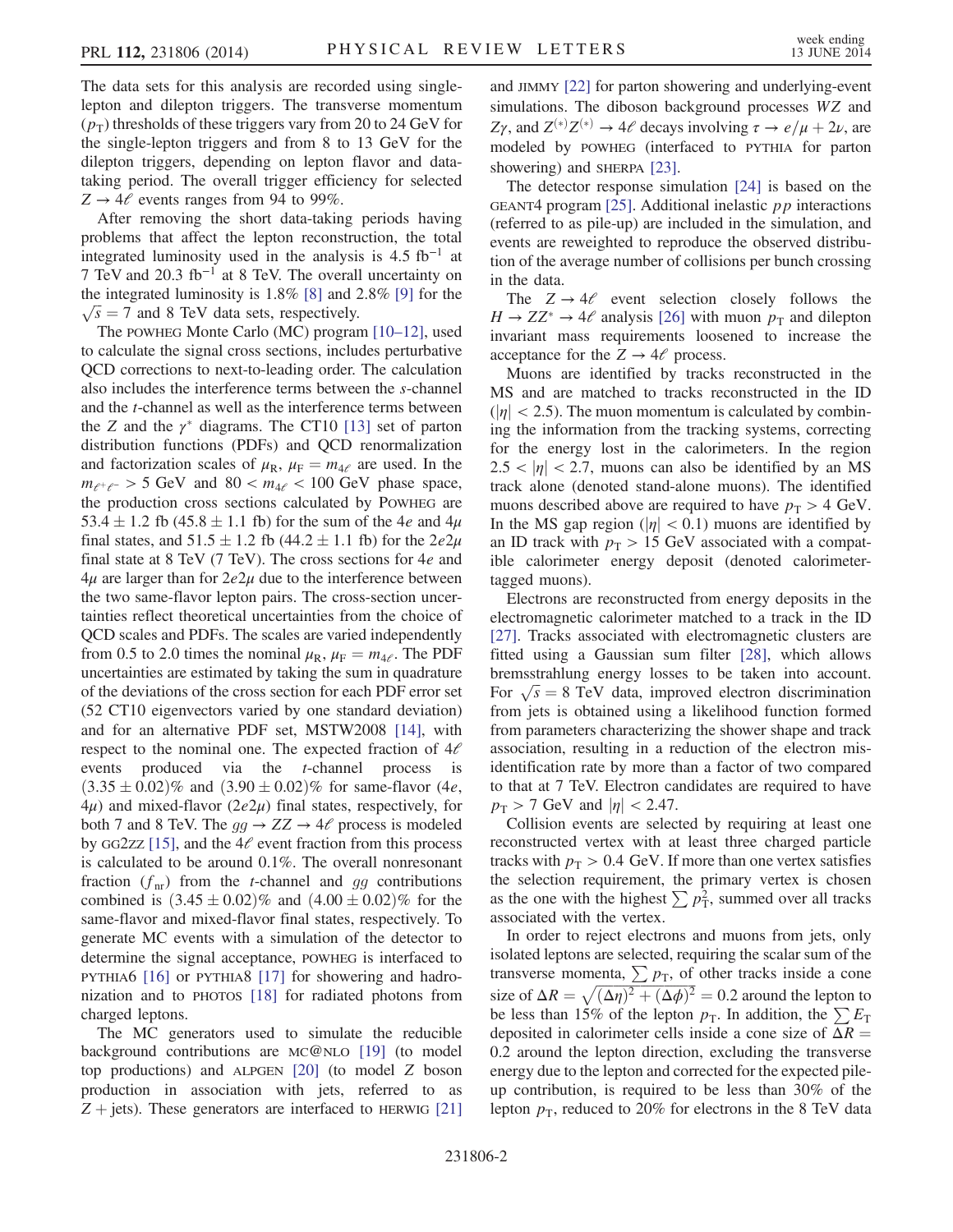<span id="page-2-0"></span>

FIG. 2 (color online). Data and MC invariant mass distributions of (a) the leading lepton pair,  $m_{12}$ , (b) the subleading lepton pair,  $m_{34}$ , and (c) the four-lepton system,  $m_{4\ell}$ . All selections are applied except in (c) there is no  $m_{4\ell}$  requirement. The background contributes < 1% of the total expected signal (invisible in the plots).

set and 15% for stand-alone muons. The impact parameter relative to the primary vertex is required to be less than 3.5 (6.0) standard deviations for all muons (electrons), where the looser electron requirement allows for tails in the electron impact parameter distribution due to bremsstrahlung in the ID.

Candidate quadruplets are formed by selecting two opposite-sign, same-flavor dilepton  $(l^+\ell^-)$  pairs in an event. The four leptons of a quadruplet are required to be well separated:  $\Delta R > 0.1$  for same-flavor lepton pairs and  $\Delta R > 0.2$  for *e* $\mu$  pairs. At most one muon is allowed to be a stand-alone muon or a calorimeter-tagged muon. The two leading leptons must have  $p_T > 20$  and 15 GeV. The third lepton must have  $p_T > 10(8)$  GeV if it is an electron (muon). One quadruplet is selected for each event, formed from the  $\ell^+\ell^-$  pair with greatest invariant mass (the leading lepton pair, with mass  $m_{12}$ ) and the  $\ell^+\ell^-$  pair with the largest invariant mass among the remaining possible pairs (the subleading pair, with mass  $m_{34}$ ). The dilepton masses must satisfy  $m_{12} > 20$  GeV and  $m_{34} > 5$  GeV. In the 4e and 4µ channels all the  $l^+\ell^-$  pairs are required to have  $m_{e^+e^-} > 5$  GeV, to reject events containing  $J/\psi \rightarrow \ell^+ \ell^-$  decays. The 4 $\ell$  invariant mass is restricted to 80 <  $m_{4\ell}$  < 100 GeV. A total of 21 and 151 Z  $\rightarrow$  4 $\ell$ candidate events are selected in the 7 and 8 TeV data sets, respectively. The distributions of  $m_{12}$ ,  $m_{34}$ , and  $m_{4}$  are shown in Fig. [2](#page-2-0). The number of events observed in each channel is shown in Table [I,](#page-3-0) where the labeling  $\ell \ell + \ell' \ell'$ indicates the leading and subleading lepton pairs.

The overall signal selection efficiency is the product of efficiency and acceptance factors,  $C_{4\ell}$  and  $A_{4\ell}$ , respectively. The efficiency factor  $C_{4e}$  is the ratio of the number of  $Z \rightarrow 4\ell$  events passing the reconstructed event selections to the number in the fiducial region, and is determined using the signal MC samples after the detector simulation. The fiducial region, defined at the MC generator level using the lepton four-momenta, requires  $p_T > 20$ , 15, 10 (8), 7(4) GeV and  $|\eta| < 2.5(2.7)$  of the p<sub>T</sub>-ordered  $e(\mu)$ ,

 $\Delta R(\ell, \ell') > 0.1(0.2)$  for all same(different)-flavor lepton<br>pairs  $m_{\ell, \ell} > 20$  GeV for at least one lepton pair pairs,  $m_{e^+e^-} > 20$  GeV for at least one lepton pair,  $m_{e^+e^-} > 5$  GeV for all same-flavor lepton pairs, and  $80 < m_{4e} < 100$  GeV. The four-momenta of all final-state photons within  $\Delta R = 0.1$  of a lepton are summed into the four-momentum of that lepton. The acceptance factor  $A_{4\ell}$  is the fraction of  $Z \rightarrow 4\ell$  events in the final phase space which falls into the fiducial region. The  $C_{4\ell}$  uncertainty is mostly experimental and the  $A_{4\ell}$  uncertainty is entirely theoretical. The  $A_{4\ell}$  and  $C_{4\ell}$  values are listed in Table [I](#page-3-0) for each channel and data set. The  $C_{4e}$  values for 8 TeV are larger than for 7 TeV due to a variety of factors, including electron identification improvements with better bremsstrahlung treatment and additional muon detector coverage.

The MC lepton identification and trigger efficiencies are corrected based on studies performed in data control regions. The energy and momentum scales and resolutions of the MC events are calibrated to reproduce data from  $Z \to \ell^+\ell^-$  and  $J/\psi \to \ell^+\ell^-$  decays. The uncertainties on the  $Z \rightarrow 4\ell$  signal detection efficiency are determined by varying the nominal calibrations (including lepton energy and momentum resolutions and scales, and the trigger, reconstruction, and identification efficiencies) in the MC samples by one standard deviation. For the 8 TeV (7 TeV) analysis, the relative uncertainties on the  $C_{4\ell}$  factors are 2.7% (2.7%), 3.7% (4.9%), 6.2% (9.8%), and 9.4% (14.9%) for  $\mu\mu + \mu\mu$ ,  $ee + \mu\mu$ ,  $\mu\mu + ee$ , and  $ee + ee$ , respectively. The major uncertainty contributions come from the lepton reconstruction and identification efficiencies. The relative uncertainties on the  $A_{4\ell}$  factors, evaluated using POWHEG MC samples with the same approach for QCD scale and PDF uncertainties as described earlier, range from 1.3% to 1.7% depending on the channel.

The overall background in the selected  $4l$  event sample is estimated to be below 1%, as shown in Table [I.](#page-3-0) The background contributions from diboson production are estimated, using MC simulations, to be  $0.06 \pm 0.01$ and  $0.49 \pm 0.04$  events in the 7 and 8 TeV data sets,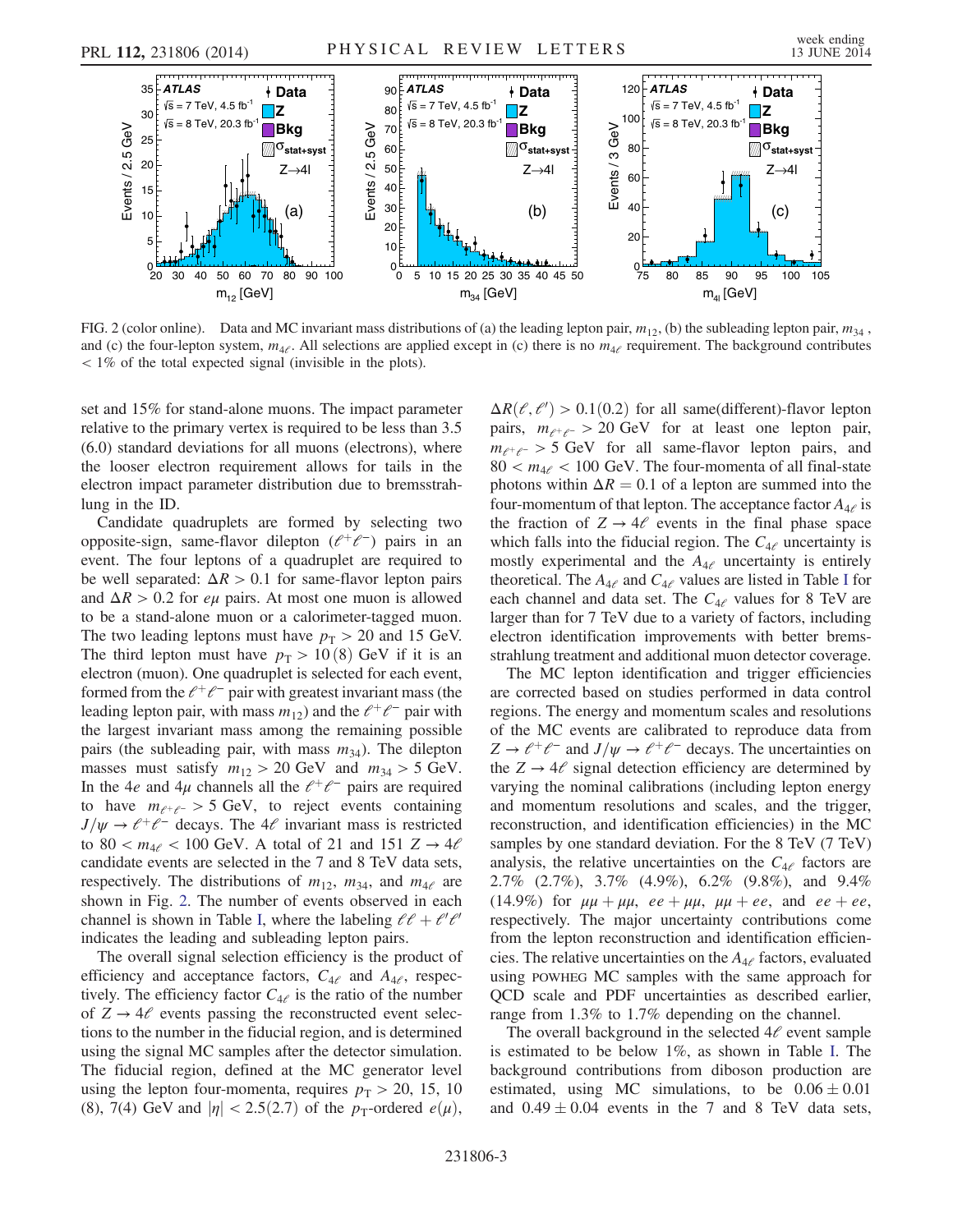<span id="page-3-0"></span>TABLE I. Summary of the observed ( $N_{\text{eff}}^{\text{obs}}$ ) and expected ( $N_{\text{eff}}^{\text{exp}}$ ) number of selected  $Z \rightarrow 4\ell$  candidate events, and the estimated number of background events ( $N_{\text{bg}}$ ) in each  $4\ell$  channel for  $\sqrt{s} = 7$ number of background events  $(N_{\text{def}}^{\text{bkg}})$  in each  $4\ell$  channel for  $\sqrt{s} = 7$  and 8 TeV. The associated uncertainties are statistical and systematic combined. The central values of the acceptance and efficiency factor systematic combined. The central values of the acceptance and efficiency factors ( $A_{4\ell}$ ) and ( $C_{4\ell}$ ), the measured fiducial cross sections  $(\sigma_{\text{Z4}}^{\text{fid}})$ , and the total cross sections for  $m_{e^+e^-} > 5$  GeV, 80 <  $m_{4e} < 100$  GeV ( $\sigma_{\text{Z4}}$ ) are also presented. The fiducial regions are defined<br>in the text and are different for each channel. The  $\sigma_{\text{S$ in the text and are different for each channel. The  $\sigma_{Z4e}$  are given for same-flavor (4e and 4µ), different-flavor (2e2µ), and all channels combined. The uncertainties on  $\sigma_{Z4\ell}^{\text{fid}}$  and  $\sigma_{Z4\ell}$  are the statistical and systematic uncertainties, and the uncertainty due to the luminosity measurement measurement.

| $\sqrt{s}$ | $4\ell$ state     | $N_{4\ell}^{\rm obs}$ | $N_{4\ell}^{\rm exp}$ | $N_{4\ell}^{\rm bkg}$ | $C_{4\ell}$ | $\sigma_{Z4\ell}^{\text{fid}}$ [fb]                               | $A_{4\ell}$ |                         | $\sigma_{Z4\ell}$ [fb]          |
|------------|-------------------|-----------------------|-----------------------|-----------------------|-------------|-------------------------------------------------------------------|-------------|-------------------------|---------------------------------|
| 7 TeV      | $ee + ee$         | $\overline{1}$        | $1.8 \pm 0.3$         | $0.12 \pm 0.04$       | 21.5%       | $0.9_{-0.7}^{+1.4} \pm 0.14 \pm 0.02$ 7.5%                        |             |                         | $4e, 4\mu$ 32 ± 11 ± 1.0 ± 0.6  |
|            | $\mu\mu + \mu\mu$ | 8                     | $11.3 \pm 0.5$        | $0.08 \pm 0.04$       | 59.2%       | $3.0^{+1.2}_{-0.9} \pm 0.07 \pm 0.05$                             | 18.3%       |                         |                                 |
|            | $ee + \mu\mu$     | $7\phantom{0}$        | $7.9 \pm 0.4$         | $0.18 \pm 0.09$       | 49.0%       | $3.1_{-1.1}^{+1.4} \pm 0.16 \pm 0.05$ 15.8%                       |             | $\left\{2e2\mu\right\}$ | $44 \pm 14 \pm 3.3 \pm 0.9$     |
|            | $\mu\mu + ee$     | 5 <sup>5</sup>        | $3.3 \pm 0.3$         | $0.07\pm0.04$         | 36.3%       | $3.0^{+1.6}_{-1.2} \pm 0.30 \pm 0.06$ 8.8%                        |             |                         |                                 |
|            | combined          | 21                    | $24.2 \pm 1.2$        | $0.44 \pm 0.14$       |             |                                                                   |             |                         | $76 \pm 18 \pm 4 \pm 1.4$       |
| 8 TeV      | $ee+ee$           | 16                    | $14.4 \pm 1.4$        | $0.14 \pm 0.03$       | 36.1%       | $2.2^{+0.6}_{-0.5} \pm 0.20 \pm 0.06$ 7.3%                        |             |                         | $\}4e, 4\mu$ 56 ± 6 ± 1.8 ± 1.6 |
|            | $\mu\mu + \mu\mu$ | 71                    | $68.8 \pm 2.7$        |                       |             | $0.34 \pm 0.05$ 71.1% $4.9^{+0.7}_{-0.6} \pm 0.13 \pm 0.14$ 17.8% |             |                         |                                 |
|            | $ee + \mu\mu$     | 48                    | $43.2 \pm 2.1$        | $0.32 \pm 0.05$       | 55.5%       | $4.2^{+0.7}_{-0.6} \pm 0.16 \pm 0.12$ 14.8%                       |             | $2e2\mu$                | $52 \pm 7 \pm 2.4 \pm 1.5$      |
|            | $\mu\mu + ee$     | 16                    | $19.3 \pm 1.3$        | $0.18 \pm 0.04$       | 46.2%       | $1.7^{+0.5}_{-0.4} \pm 0.10 \pm 0.04$ 7.9%                        |             |                         |                                 |
|            | combined          | 151                   | $146 \pm 7$           | $1.0 \pm 0.11$        |             |                                                                   |             |                         | $107 \pm 9 \pm 4 \pm 3.0$       |

respectively. Background contributions from  $Z +$  jets and top-production processes are estimated from data. Such background events may contain two isolated leptons from Z decays or from W decays in top events, together with additional activity such as heavy-flavor jets or misidentified components of jets yielding reconstructed leptons. These backgrounds are estimated using a background-enriched control sample of  $\ell \ell j_{\ell} j_{\ell}$  events, selected with the standard signal requirements except that lepton-like jets,  $j_e$ , are selected in place of two of the signal leptons. Electron-like jets,  $j_e$ , in the  $\ell \ell j_{\ell} j_{\ell}$  control sample are obtained from electromagnetic clusters matched to tracks in the ID that do not satisfy the identification criteria or isolation requirements. Muon-like jets,  $j_{\mu}$ , are defined as muon candidates that fail the requirements on isolation. These backgrounds in the signal sample are estimated by scaling each event in the  $\ell \ell j_{\ell} j_{\ell}$  control sample by  $f_1 \times f_2$ , where the factor  $f_i$  $(i = 1, 2)$  for each of the two lepton-like jets depends on lepton flavor and  $p<sub>T</sub>$ . The factor f is the ratio of the probability for a jet to satisfy the signal lepton selection criteria to the probability for the jet to satisfy the lepton-like jet criteria, and is obtained from independent jet-enriched data samples dominated by  $Z + \text{jets}$  or  $t\bar{t}$  events. The background from  $Z$  + jets and top processes, for all  $4\ell$ channels combined, is estimated to be  $0.38 \pm 0.14$  and  $0.49 \pm 0.10$  events for the 7 and 8 TeV data, respectively.

The numbers of signal events predicted by MC simulation are  $23.8 \pm 1.2$  and  $145 \pm 7$  for 7 and 8 TeV, respectively. The data and MC predictions, as shown in Fig. [2,](#page-2-0) are in good agreement. Denoting the integrated luminosity by *L*, the measured fiducial cross sections  $(\sigma_{Z4e}^{\text{fid}})$ , determined by  $(N_{\phi}^{\text{obs}} - N_{4e}^{\text{bkg}})/(L \times C_{4e})$ , are given in Table I. The cross section in the final phase space for in Table [I](#page-3-0). The cross section in the final phase space for

each channel is calculated by  $\sigma_{Z4e}^{\text{fid}_{e}/A_{4e}}$ . The cross sections obtained for the *ee* + *ee* and *uu* + *uu* channels and for obtained for the  $ee + ee$  and  $\mu\mu + \mu\mu$  channels, and for the  $2e + 2\mu$  and  $2\mu + 2e$  channels, are compatible within errors and are combined using  $2 \times 2$  covariance matrices. The total  $4\ell$  cross section is a sum of the two combined cross sections, and the uncertainty includes correlations between the four channels. These cross sections in the final phase space are also given in Table [I.](#page-3-0)

The  $Z \rightarrow 4\ell$  branching fraction,  $\Gamma_{Z\rightarrow 4\ell}/\Gamma_Z$ , is determined by subtracting the nonresonant contributions to the selected events and normalizing the resulting yield to the observed number of  $Z \to \mu^+\mu^-$  events in the same data set,

$$
\frac{\Gamma_{Z\to 4\ell}}{\Gamma_Z} = \left(\frac{\Gamma_{Z\to \mu\mu}}{\Gamma_Z}\right) \frac{(N_{4\ell}^{\rm obs} - N_{4\ell}^{\rm bkg})(1 - f_{\rm nr})C_{2\mu} \cdot A_{2\mu}}{(N_{2\mu}^{\rm obs} - N_{2\mu}^{\rm bkg})C_{4\ell} \cdot A_{4\ell}},
$$

where  $\Gamma_{Z\rightarrow \mu\mu}/\Gamma_Z = (3.366 \pm 0.007)\%$  [\[29\]](#page-5-3),  $N_{2\mu}^{obs}$  is<br>expued 1.7 million and 8.9 million in the 7 and 8. To V. around 1.7 million and 8.9 million in the 7 and 8 TeV data sets, respectively, and  $(C \times A)_{2\mu}$  is  $(41.4 \pm 0.6)\%$  and  $(41.8 \pm 0.6)\%$ , respectively. The background  $(N_{2\mu}^{bkg})$  is<br>estimated to be enound  $0.3\%$  of the selected  $Z_{\mu\nu} + \nu$ . estimated to be around 0.3% of the selected  $Z \rightarrow \mu^+\mu^$ events. The branching fraction for  $Z \rightarrow 4\ell$ , summed over all  $l = e, \mu$  final states, is determined with both the 7 and 8 TeV data sets. The measured branching fractions for each data set are consistent within uncertainties and are combined, giving

$$
\Gamma_{Z \to 4\ell}/\Gamma_Z = (3.20 \pm 0.25 \text{(stat)} \pm 0.13 \text{(syst)}) \times 10^{-6}
$$

in the final phase-space region, where the systematic uncertainty includes a contribution (about 0.2%) due to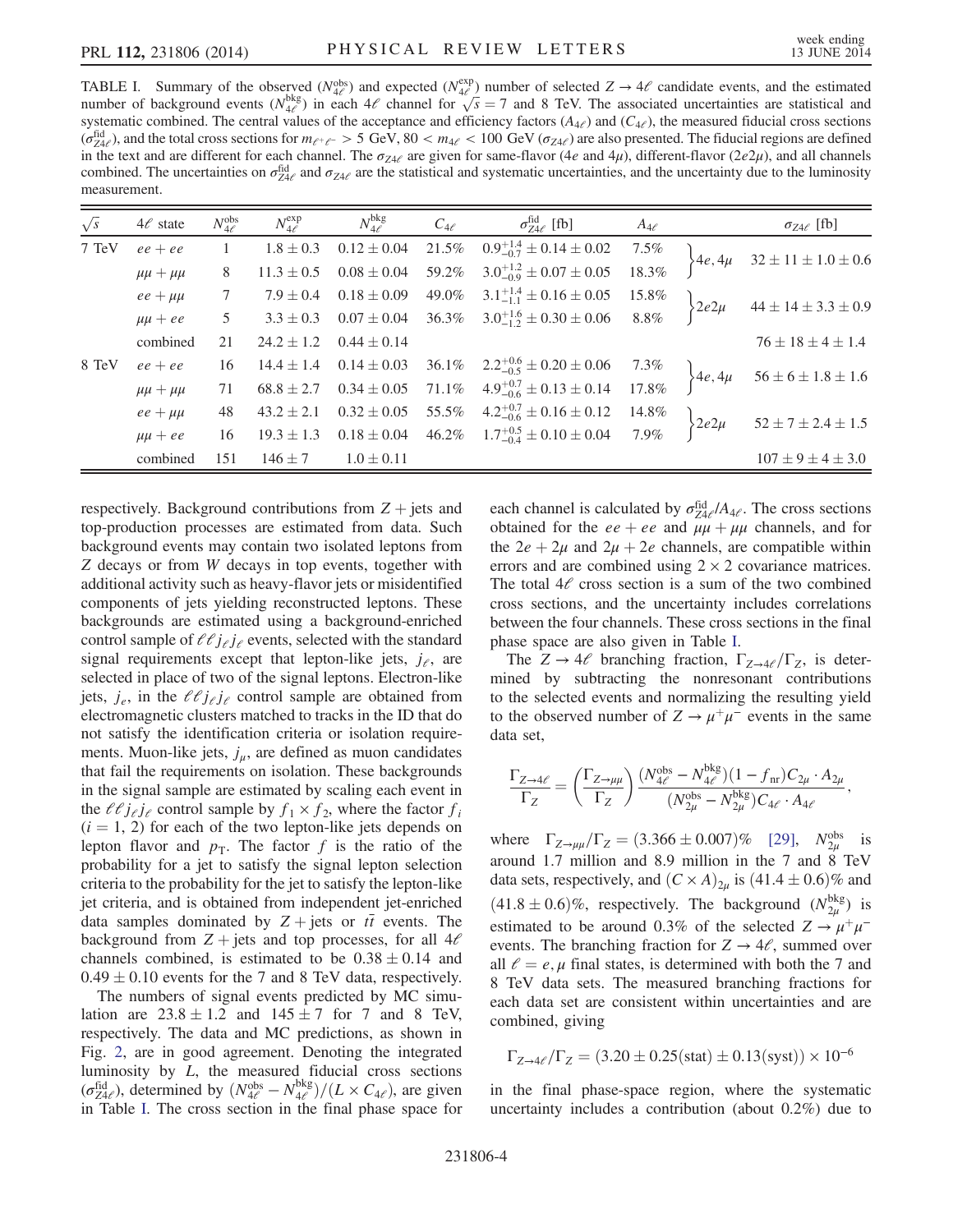the interference between the  $s$ -channel and  $t$ -channel processes, calculated using CALCHEP [\[30\]](#page-5-4). The measured branching fraction is consistent with the SM prediction of  $(3.33 \pm 0.01) \times 10^{-6}$ , calculated using POWHEG. For a larger final phase-space region defined by  $m_{\ell^+ \ell^-} > 4$  GeV and  $80 < m_{4\ell} < 100$  GeV, similar to that used by CMS, the acceptance factors  $A_{4\ell}$  and the nonresonant fractions  $f_{\text{nr}}$ , and their uncertainties, are also evaluated (leaving the fiducial region unchanged), and the measured branching fraction becomes  $\Gamma_{Z\rightarrow 4\ell}/\Gamma_Z = (4.31 \pm 0.34 \text{(stat)} \pm$  $0.17$ (syst))×10<sup>-6</sup>, compared with an SM prediction of  $(4.50 \pm 0.01) \times 10^{-6}$ . This result is consistent with the CMS result measured with data collected from  $pp$ collisions at 7 TeV.

In summary, using data collected by the ATLAS detector corresponding to an integrated luminosity of 4.5  $fb^{-1}$  and 20.3 fb<sup>-1</sup> at  $\sqrt{s} = 7$  and 8 TeV, respectively, the total<br> $7 \rightarrow 4\ell$  production cross sections in the phase-space region  $Z \rightarrow 4\ell$  production cross sections in the phase-space region  $m_{e^+e^-} > 5$  GeV and  $80 < m_{4e} < 100$  GeV are measured to be  $\sigma_{Z4\ell} = 76 \pm 18(\text{stat}) \pm 4(\text{syst}) \pm 1.4(\text{lumi})$  fb at 7 TeV and  $107 \pm 9$ (stat)  $\pm 4$ (syst)  $\pm 3.0$ (lumi) fb at 8 TeV, consistent with the SM predictions of  $90.0 \pm$ 2.1 fb and  $104.8 \pm 2.5$  fb, respectively. The  $Z \rightarrow 4\ell$ branching fraction is determined to be  $(3.20 \pm 0.25 \text{(stat)} \pm \text{0.25})$  $0.13$ (syst)) × 10<sup>-6</sup>, consistent with the SM prediction of  $(3.33 \pm 0.01) \times 10^{-6}$ .

We thank CERN for the very successful operation of the LHC, as well as the support staff from our institutions without whom ATLAS could not be operated efficiently. We acknowledge the support of ANPCyT, Argentina; YerPhI, Armenia; ARC, Australia; BMWF and FWF, Austria; ANAS, Azerbaijan; SSTC, Belarus; CNPq and FAPESP, Brazil; NSERC, NRC and CFI, Canada; CERN; CONICYT, Chile; CAS, MOST and NSFC, China; COLCIENCIAS, Colombia; MSMT CR, MPO CR and VSC CR, Czech Republic; DNRF, DNSRC and Lundbeck Foundation, Denmark; EPLANET, ERC and NSRF, European Union; IN2P3-CNRS, CEA-DSM/IRFU, France; GNSF, Georgia; BMBF, DFG, HGF, MPG and AvH Foundation, Germany; GSRT and NSRF, Greece; ISF, MINERVA, GIF, DIP and Benoziyo Center, Israel; INFN, Italy; MEXT and JSPS, Japan; CNRST, Morocco; FOM and NWO, Netherlands; BRF and RCN, Norway; MNiSW, Poland; GRICES and FCT, Portugal; MERYS (MECTS), Romania; MES of Russia and ROSATOM, Russian Federation; JINR; MSTD, Serbia; MSSR, Slovakia; ARRS and MIZŠ, Slovenia; DST/NRF, South Africa; MICINN, Spain; SRC and Wallenberg Foundation, Sweden; SER, SNSF and Cantons of Bern and Geneva, Switzerland; NSC, Taiwan; TAEK, Turkey; STFC, the Royal Society and Leverhulme Trust, United Kingdom; DOE and NSF, USA. The crucial computing support from all WLCG partners is acknowledged gratefully, in particular from CERN and the ATLAS Tier-1 facilities at TRIUMF (Canada), NDGF (Denmark, Norway, Sweden), CC-IN2P3 (France), KIT/GridKA (Germany), INFN-CNAF (Italy), NL-T1 (Netherlands), PIC (Spain), ASGC (Taiwan), RAL (UK) and BNL (USA) and in the Tier-2 facilities worldwide.

- <span id="page-4-1"></span><span id="page-4-0"></span>[1] ATLAS Collaboration, JINST 3, S08003 (2008).
- <span id="page-4-2"></span>[2] L. Evans and P. Bryant, JINST 3[, S08001 \(2008\).](http://dx.doi.org/10.1088/1748-0221/3/08/S08001)
- [3] J. M. Campbell, R. K. Ellis, and C. Williams, [J. High Energy](http://dx.doi.org/10.1007/JHEP07(2011)018) [Phys. 07 \(2011\) 018.](http://dx.doi.org/10.1007/JHEP07(2011)018)
- <span id="page-4-3"></span>[4] ATLAS Collaboration, [Phys. Lett. B](http://dx.doi.org/10.1016/j.physletb.2012.08.020) **716**, 1 (2012).
- <span id="page-4-4"></span>[5] CMS Collaboration, [Phys. Lett. B](http://dx.doi.org/10.1016/j.physletb.2012.08.021) 716, 30 (2012).
- <span id="page-4-5"></span>[6] CMS Collaboration, [J. High Energy Phys. 12 \(2012\) 034.](http://dx.doi.org/10.1007/JHEP12(2012)034)
- [7] ATLAS uses a right-handed coordinate system with its origin at the nominal interaction point (IP) in the center of the detector, and the z axis along the beam line. The x axis points from the IP to the center of the LHC ring, and the y axis points upwards. Cylindrical coordinates  $(r, \phi)$  are used in the transverse plane,  $\phi$  being the azimuthal angle around the beam line. The pseudorapidity is defined in terms of the polar angle  $\theta$  as  $\eta = -\ln \tan(\theta/2)$ . Observables labeled "transverse" are projected into the x-y plane.
- <span id="page-4-7"></span><span id="page-4-6"></span>[8] ATLAS Collaboration, [Eur. Phys. J. C](http://dx.doi.org/10.1140/epjc/s10052-013-2518-3) 73, 2518 (2013).
- [9] The 2012 luminosity measurement follows the same methodology as that detailed in Ref. [\[8\]](#page-4-6). It is based on a preliminary calibration of the luminosity scale derived from beam-separation scans performed in November 2012.
- <span id="page-4-8"></span>[10] T. Melia, P. Nason, R. Röntsch, and G. Zanderighi, [J. High](http://dx.doi.org/10.1007/JHEP11(2011)078) [Energy Phys. 11 \(2011\) 078.](http://dx.doi.org/10.1007/JHEP11(2011)078)
- [11] S. Alioli, P. Nason, C. Oleari, and E. Re, [J. High Energy](http://dx.doi.org/10.1007/JHEP06(2010)043) [Phys. 06 \(2010\) 043.](http://dx.doi.org/10.1007/JHEP06(2010)043)
- <span id="page-4-9"></span>[12] P. Nason, [J. High Energy Phys. 11 \(2004\) 040.](http://dx.doi.org/10.1088/1126-6708/2004/11/040)
- [13] H. L. Lai, M. Guzzi, J. Huston, Z. Li, P. M. Nadolsky, J. Pumplin, and C.-P. Yuan, [Phys. Rev. D](http://dx.doi.org/10.1103/PhysRevD.82.074024) 82, 074024 [\(2010\).](http://dx.doi.org/10.1103/PhysRevD.82.074024)
- <span id="page-4-10"></span>[14] A. D. Martin, W. J. Stirling, R. S. Thorne, and G. Watt, [Eur. Phys. J. C](http://dx.doi.org/10.1140/epjc/s10052-009-1072-5) 63, 189 (2009).
- <span id="page-4-12"></span><span id="page-4-11"></span>[15] T. Binoth, N. Kauer, and P. Mertsch, [arXiv:0807.0024.](http://arXiv.org/abs/0807.0024)
- [16] T. Sjostrand, S. Mrenna, and P. Skands, [J. High Energy](http://dx.doi.org/10.1088/1126-6708/2006/05/026) [Phys. 05 \(2006\) 026.](http://dx.doi.org/10.1088/1126-6708/2006/05/026)
- <span id="page-4-13"></span>[17] T. Sjostrand, S. Mrenna, and P. Skands, [Comput. Phys.](http://dx.doi.org/10.1016/j.cpc.2008.01.036) Commun. 178[, 852 \(2008\)](http://dx.doi.org/10.1016/j.cpc.2008.01.036).
- <span id="page-4-15"></span><span id="page-4-14"></span>[18] P. Golonka and Z. Was, [Eur. Phys. J. C](http://dx.doi.org/10.1140/epjc/s2005-02396-4) **45**, 97 (2006).
- [19] S. Frixione and B.R. Webber, [J. High Energy Phys. 06](http://dx.doi.org/10.1088/1126-6708/2002/06/029) [\(2002\) 029.](http://dx.doi.org/10.1088/1126-6708/2002/06/029)
- <span id="page-4-16"></span>[20] M. L. Mangano, F. Piccinini, A. D. Polosa, M. Moretti, and R. Pittau, [J. High Energy Phys. 07 \(2003\) 001.](http://dx.doi.org/10.1088/1126-6708/2003/07/001)
- <span id="page-4-17"></span>[21] G. Corcella, I. G. Knowles, G. Marchesini, S. Moretti, K. Odagiri, P. Richardson, M. H. Seymour, and B. R. Webber, [J. High Energy Phys. 01 \(2001\) 010.](http://dx.doi.org/10.1088/1126-6708/2001/01/010)
- <span id="page-4-18"></span>[22] J. M. Butterworth, J. R. Forshaw, and M. H. Seymour, Z. Phys. C 72[, 637 \(1996\).](http://dx.doi.org/10.1007/s002880050286)
- <span id="page-4-19"></span>[23] T. Gleisberg, S. Höche, F. Krauss, M. Schönherr, S. Schumann, F. Siegert, and J. Winter, [J. High Energy Phys.](http://dx.doi.org/10.1088/1126-6708/2009/02/007) [02 \(2009\) 007.](http://dx.doi.org/10.1088/1126-6708/2009/02/007)
- <span id="page-4-21"></span><span id="page-4-20"></span>[24] ATLAS Collaboration, [Eur. Phys. J. C](http://dx.doi.org/10.1140/epjc/s10052-010-1429-9) 70, 823 (2010).
- [25] S. Agostinelli et al. (GEANT4 Collaboration), [Nucl.](http://dx.doi.org/10.1016/S0168-9002(03)01368-8) [Instrum. Methods Phys. Res., Sect. A](http://dx.doi.org/10.1016/S0168-9002(03)01368-8) 506, 250 (2003).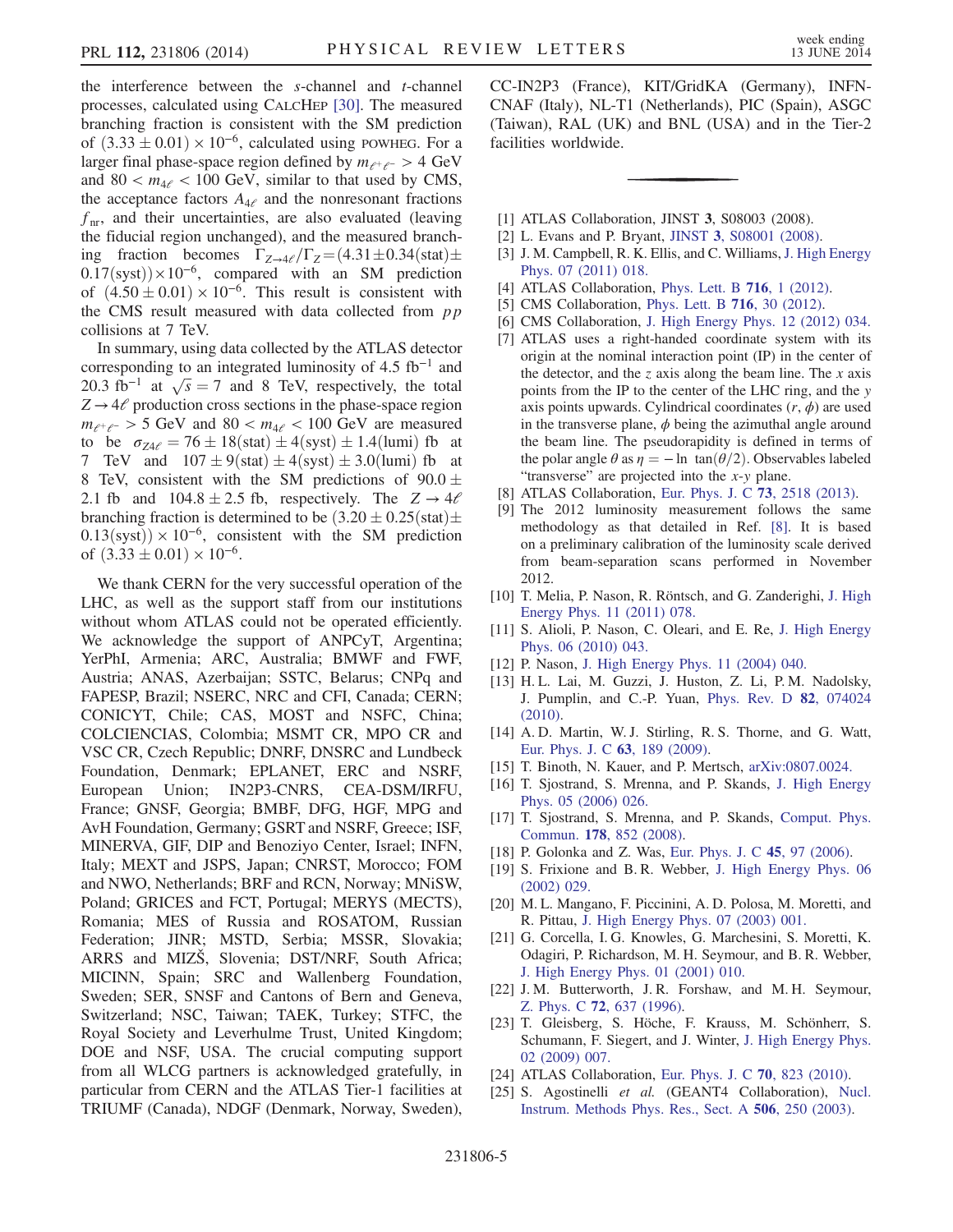- <span id="page-5-0"></span>[26] ATLAS Collaboration, [Phys. Lett. B](http://dx.doi.org/10.1016/j.physletb.2013.08.010) 726, 88 (2013).
- <span id="page-5-1"></span>[27] ATLAS Collaboration, [Eur. Phys. J. C](http://dx.doi.org/10.1140/epjc/s10052-012-1909-1) 72, 1909 (2012).
- <span id="page-5-2"></span>[28] ATLAS Collaboration, Report No. ATLAS-CONF-2012- 047, [https://cds.cern.ch/record/1449796.](https://cds.cern.ch/record/1449796)
- <span id="page-5-3"></span>[29] K. Nakamura (Particle Data Group), [J. Phys. G](http://dx.doi.org/10.1088/0954-3899/37/7A/075021) 37, 075021 [\(2010\).](http://dx.doi.org/10.1088/0954-3899/37/7A/075021)
- <span id="page-5-4"></span>[30] A. Belyaev, N. D. Christensen, and A. Pukhov, [Comput.](http://dx.doi.org/10.1016/j.cpc.2013.01.014) [Phys. Commun.](http://dx.doi.org/10.1016/j.cpc.2013.01.014) 184, 1729 (2013).

<span id="page-5-11"></span><span id="page-5-10"></span><span id="page-5-9"></span><span id="page-5-8"></span><span id="page-5-7"></span><span id="page-5-6"></span><span id="page-5-5"></span>G. Aad,  $84$  B. Abbott,<sup>112</sup> J. Abdallah,<sup>152</sup> S. Abdel Khalek,<sup>116</sup> O. Abdinov,<sup>11</sup> R. Aben,<sup>106</sup> B. Abi,<sup>113</sup> M. Abolins,  $89$ O. S. AbouZeid,<sup>159</sup> H. Abramowicz,<sup>154</sup> H. Abreu,<sup>137</sup> R. Abreu,<sup>30</sup> Y. Abulaiti,<sup>147a,147b</sup> B. S. Acharya,<sup>165a,165b[,b](#page-17-0)</sup> L. Adamczyk,<sup>38a</sup> D. L. Adams,<sup>25</sup> J. Adelman,<sup>177</sup> S. Adomeit,<sup>99</sup> T. Adye,<sup>130</sup> T. Agatonovic-Jovin,<sup>13a</sup> J. A. Aguilar-Saavedra,<sup>125f,125a</sup> M. Agustoni,<sup>17</sup> S. P. Ahlen,<sup>22</sup> A. Ahmad,<sup>149</sup> F. Ahmadov,<sup>6[4,c](#page-17-1)</sup> G. Aielli,<sup>134a,134b</sup> H. Akerstedt,<sup>147a,147b</sup> T. P. A. Åkesson,<sup>80</sup> G. Akimoto,<sup>156</sup> A. V. Akimov,<sup>95</sup> G. L. Alberghi,<sup>20a,20b</sup> J. Albert,<sup>170</sup> S. Albrand,<sup>55</sup> M. J. Alconada Verzini,<sup>70</sup> M. Aleksa,<sup>30</sup> I. N. Aleksandrov,<sup>64</sup> C. Alexa,<sup>26a</sup> G. Alexander,<sup>154</sup> G. Alexandre,<sup>49</sup> T. Alexopoulos,<sup>10</sup> M. Alhroob, <sup>165a, 165c</sup> G. Alimonti, <sup>90a</sup> L. Alio, <sup>84</sup> J. Alison, <sup>31</sup> B. M. M. Allbrooke, <sup>18</sup> L. J. Allison, <sup>71</sup> P. P. Allport, <sup>73</sup> S. E. Allwood-Spiers,<sup>53</sup> J. Almond,<sup>83</sup> A. Aloisio,<sup>103a,103b</sup> A. Alonso,<sup>36</sup> F. Alonso,<sup>70</sup> C. Alpigiani,<sup>75</sup> A. Altheimer,<sup>35</sup> B. Alvarez Gonzalez,<sup>89</sup> M. G. Alviggi,<sup>103a,103b</sup> K. Amako,<sup>65</sup> Y. Amaral Coutinho,<sup>24a</sup> C. Amelung,<sup>23</sup> D. Amidei,<sup>88</sup> B. Aivatez Gonzatez, M. G. Aiviggi, K. Amako, T. Amarat Coutumo, C. Amering, D. Amuer,<br>S. P. Amor Dos Santos,<sup>125a,125c</sup> A. Amorim,<sup>125a,125b</sup> S. Amoroso,<sup>48</sup> N. Amram,<sup>154</sup> G. Amundsen,<sup>23</sup> C. Anastopoulos,<sup>140</sup> L. S. Ancu,<sup>49</sup> N. Andari,<sup>30</sup> T. Andeen,<sup>35</sup> C. F. Anders,<sup>58b</sup> G. Anders,<sup>30</sup> K. J. Anderson,<sup>31</sup> A. Andreazza,<sup>90a,90b</sup> V. Andrei,<sup>58a</sup> X. S. Anduaga,<sup>70</sup> S. Angelidakis,<sup>9</sup> I. Angelozzi,<sup>106</sup> P. Anger,<sup>44</sup> A. Angerami,<sup>35</sup> F. Anghinolfi,<sup>30</sup> A. V. Anisenkov,<sup>108</sup> N. Anjos,<sup>125a</sup> A. Annovi,<sup>47</sup> A. Antonaki,<sup>9</sup> M. Antonelli,<sup>47</sup> A. Antonov,<sup>97</sup> J. Antos,<sup>145b</sup> F. Anulli,<sup>133a</sup> M. Aoki,<sup>65</sup> L. Aperio Bella,<sup>18</sup> R. Apolle,<sup>11[9,d](#page-17-2)</sup> G. Arabidze,<sup>89</sup> I. Aracena,<sup>144</sup> Y. Arai,<sup>65</sup> J. P. Araque,<sup>125a</sup> A. T. H. Arce,<sup>45</sup> J-F. Arguin,<sup>94</sup> S. Argyropoulos,<sup>42</sup> M. Arik,<sup>19a</sup> A. J. Armbruster,<sup>30</sup> O. Arnaez,<sup>82</sup> V. Arnal,<sup>81</sup> H. Arnold,<sup>48</sup> O. Arslan,<sup>21</sup> A. Artamonov,<sup>96</sup> G. Artoni,<sup>23</sup> S. Asai,<sup>156</sup> N. Asbah,<sup>94</sup> A. Ashkenazi,<sup>154</sup> B. Åsman,<sup>147a,147b</sup> L. Asquith,<sup>6</sup> K. Assamagan,<sup>25</sup> R. Astalos,<sup>145a</sup> M. Atkinson,<sup>166</sup> N. B. Atlay,<sup>142</sup> B. Auerbach,<sup>6</sup> K. Augsten,<sup>127</sup> M. Aurousseau,<sup>146b</sup> G. Avolio,<sup>30</sup> G. Azuelos,<sup>9[4,e](#page-17-3)</sup> Y. Azuma,<sup>156</sup> M. A. Baak,<sup>30</sup> C. Bacci,<sup>135a,135b</sup> H. Bachacou,<sup>137</sup> K. Bachas,<sup>155</sup> M. Backes,<sup>30</sup> M. Backhaus,<sup>30</sup> J. Backus Mayes,<sup>144</sup> E. Badescu,<sup>26a</sup> P. Bagiacchi,<sup>133a,133b</sup> P. Bagnaia,<sup>133a,133b</sup> Y. Bai,<sup>33a</sup> T. Bain,<sup>35</sup> J. T. Baines,<sup>130</sup> O. K. Baker,<sup>177</sup> S. Baker,<sup>77</sup> P. Balek,<sup>128</sup> F. Balli,<sup>137</sup> E. Banas,<sup>39</sup> Sw. Banerjee,<sup>174</sup> D. Banfi,<sup>30</sup> A. Bangert,<sup>151</sup> A. A. E. Bannoura,<sup>176</sup> V. Bansal,<sup>170</sup> H. S. Bansil,<sup>18</sup> L. Barak,<sup>173</sup> S. P. Baranov,<sup>95</sup> E. L. Barberio,<sup>87</sup> D. Barberis,<sup>50a,50b</sup> M. Barbero,<sup>84</sup> T. Barillari,<sup>100</sup> M. Barisonzi,<sup>176</sup> T. Barklow,<sup>144</sup> N. Barlow,<sup>28</sup> B. M. Barnett,<sup>130</sup> R. M. Barnett,<sup>15</sup> Z. Barnovska,<sup>5</sup> A. Baroncelli,<sup>135a</sup> G. Barone,<sup>49</sup> A. J. Barr,<sup>119</sup> F. Barreiro,<sup>81</sup> J. Barreiro Guimarães da Costa,<sup>57</sup> R. Bartoldus,<sup>144</sup> A. E. Barton,<sup>71</sup> P. Bartos,<sup>145a</sup> V. Bartsch,<sup>150</sup> A. Bassalat,<sup>116</sup> A. Basye,<sup>166</sup> R. L. Bates,<sup>53</sup> L. Batkova,<sup>145a</sup> J. R. Batley,<sup>28</sup> M. Battistin,<sup>30</sup> F. Bauer,<sup>137</sup> H. S. Bawa,  $^{144, f}$  T. Beau,<sup>79</sup> P. H. Beauchemin,<sup>162</sup> R. Beccherle,<sup>123a,123b</sup> P. Bechtle,<sup>21</sup> H. P. Beck,<sup>17</sup> K. Becker,<sup>176</sup> S. Becker,<sup>99</sup> M. Beckingham,  $^{139}$  C. Becot,  $^{116}$  A. J. Beddall,  $^{19c}$  A. Beddall,  $^{19c}$  S. Bedikian,  $^{177}$  V. A. Bednyakov,  $^{64}$  C. P. Bee,  $^{149}$ L. J. Beemster,<sup>106</sup> T. A. Beermann,<sup>176</sup> M. Begel,<sup>25</sup> K. Behr,<sup>119</sup> C. Belanger-Champagne,<sup>86</sup> P. J. Bell,<sup>49</sup> W. H. Bell,<sup>49</sup> G. Bella,  $^{154}$  L. Bellagamba,  $^{20a}$  A. Bellerive,  $^{29}$  M. Bellomo,  $^{85}$  A. Belloni,  $^{57}$  O. L. Beloborodova,  $^{108,g}$  $^{108,g}$  $^{108,g}$  K. Belotskiy,  $^{97}$ O. Beltramello,<sup>30</sup> O. Benary,<sup>154</sup> D. Benchekroun,<sup>136a</sup> K. Bendtz,<sup>147a,147b</sup> N. Benekos,<sup>166</sup> Y. Benhammou,<sup>154</sup> E. Benhar Noccioli,<sup>49</sup> J. A. Benitez Garcia,<sup>160b</sup> D. P. Benjamin,<sup>45</sup> J. R. Bensinger,<sup>23</sup> K. Benslama,<sup>131</sup> S. Bentvelsen,<sup>106</sup> D. Berge,<sup>106</sup> E. Bergeaas Kuutmann,<sup>16</sup> N. Berger,<sup>5</sup> F. Berghaus,<sup>170</sup> E. Berglund,<sup>106</sup> J. Beringer,<sup>15</sup> C. Bernard,<sup>22</sup> P. Bernat,<sup>77</sup> C. Bernius,<sup>78</sup> F. U. Bernlochner,<sup>170</sup> T. Berry,<sup>76</sup> P. Berta,<sup>128</sup> C. Bertella,<sup>84</sup> F. Bertolucci,<sup>123a,123b</sup> D. Bertsche,<sup>112</sup> M. I. Besana,<sup>90a</sup> G. J. Besjes,<sup>105</sup> O. Bessidskaia,<sup>147a,147b</sup> N. Besson,<sup>137</sup> C. Betancourt,<sup>48</sup> S. Bethke,<sup>100</sup> W. Bhimji,<sup>46</sup> R. M. Bianchi,<sup>124</sup> L. Bianchini,<sup>23</sup> M. Bianco,<sup>30</sup> O. Biebel,<sup>99</sup> S. P. Bieniek,<sup>77</sup> K. Bierwagen,<sup>54</sup> J. Biesiada,<sup>15</sup> M. Biglietti,<sup>135a</sup> J. Bilbao De Mendizabal,<sup>49</sup> H. Bilokon,<sup>47</sup> M. Bindi,<sup>54</sup> S. Binet,<sup>116</sup> A. Bingul,<sup>19c</sup> C. Bini,<sup>133a,133b</sup> C. W. Black,<sup>151</sup> J. E. Black,<sup>144</sup> K. M. Black,<sup>22</sup> D. Blackburn,<sup>139</sup> R. E. Blair,<sup>6</sup> J-B. Blanchard,<sup>137</sup> T. Blazek,<sup>145a</sup> I. Bloch,<sup>42</sup> C. Blocker,<sup>23</sup> W. Blum,  $82\frac{3}{4}$  U. Blumenschein,  $54$  G. J. Bobbink,<sup>106</sup> V. S. Bobrovnikov,<sup>108</sup> S. S. Bocchetta,  $80$  A. Bocci,<sup>45</sup> C. R. Boddy,<sup>119</sup> M. Boehler,<sup>48</sup> J. Boek,<sup>176</sup> T. T. Boek,<sup>176</sup> J. A. Bogaerts,<sup>30</sup> A. G. Bogdanchikov,<sup>108</sup> A. Bogouch,<sup>9[1,a](#page-17-6)</sup> C. Bohm,<sup>147a</sup> J. Bohm,<sup>126</sup> V. Boisvert,<sup>76</sup> T. Bold,<sup>38a</sup> V. Boldea,<sup>26a</sup> A. S. Boldyrev,<sup>98</sup> M. Bomben,<sup>79</sup> M. Bona,<sup>75</sup> M. Boonekamp,<sup>137</sup> A. Borisov,<sup>129</sup> G. Borissov,<sup>71</sup> M. Borri,<sup>83</sup> S. Borroni,<sup>42</sup> J. Bortfeldt,<sup>99</sup> V. Bortolotto,<sup>135a,135b</sup> K. Bos,<sup>106</sup> D. Boscherini,<sup>20a</sup> M. Bosman,<sup>12</sup> H. Boterenbrood,<sup>106</sup> J. Boudreau,<sup>124</sup> J. Bouffard,<sup>2</sup> E. V. Bouhova-Thacker,<sup>71</sup> D. Boumediene,<sup>34</sup> C. Bourdarios,<sup>116</sup> N. Bousson,<sup>113</sup> S. Boutouil,<sup>136d</sup> A. Boveia,<sup>31</sup> J. Boyd,<sup>30</sup> I. R. Boyko,<sup>64</sup> I. Bozovic-Jelisavcic,<sup>13b</sup> J. Bracinik,<sup>18</sup>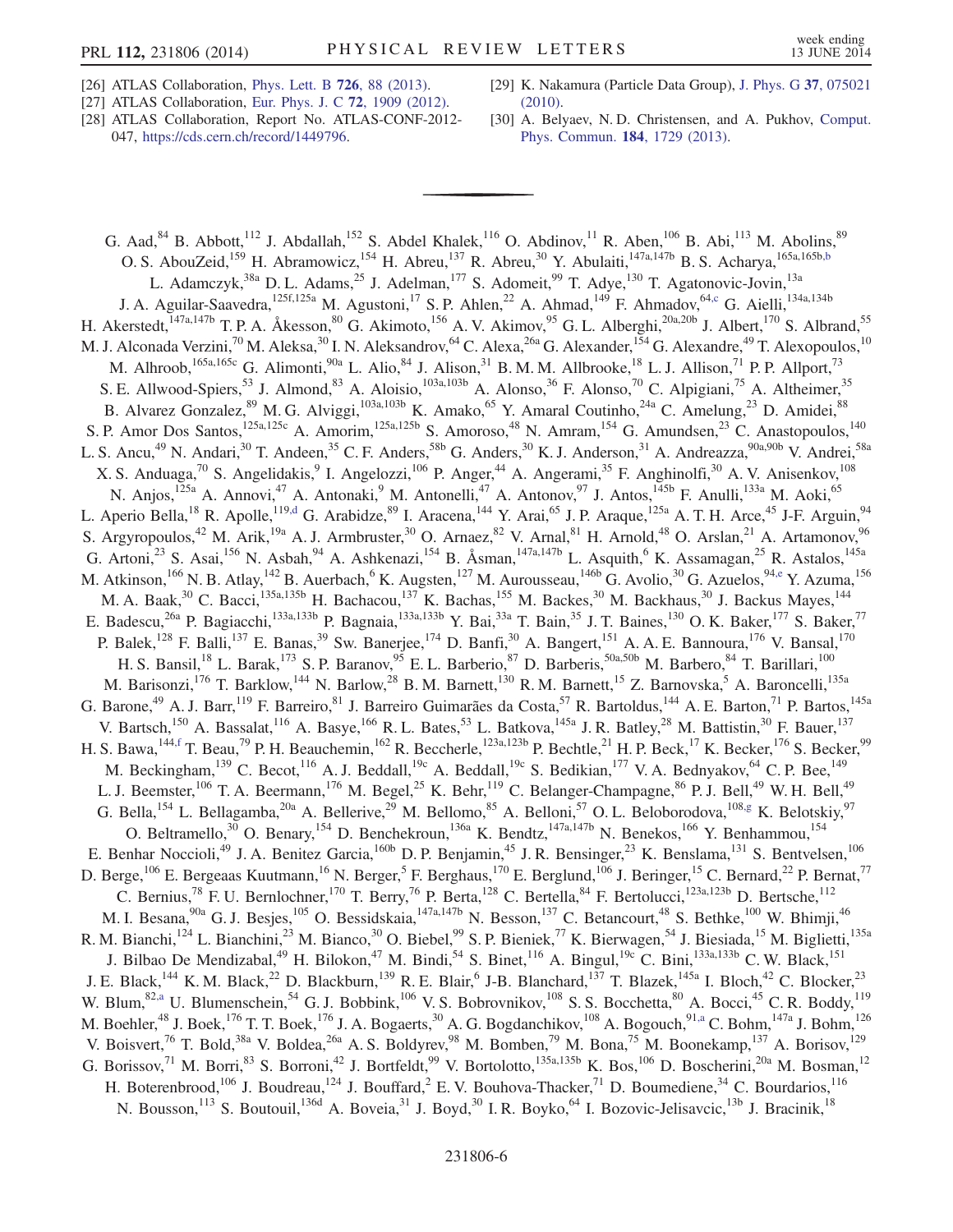<span id="page-6-2"></span><span id="page-6-1"></span><span id="page-6-0"></span>P. Branchini,<sup>135a</sup> A. Brandt,<sup>8</sup> G. Brandt,<sup>15</sup> O. Brandt,<sup>58a</sup> U. Bratzler,<sup>157</sup> B. Brau,<sup>85</sup> J. E. Brau,<sup>115</sup> H. M. Braun,<sup>17[6,a](#page-17-6)</sup> S. F. Brazzale,<sup>165a,165c</sup> B. Brelier,<sup>159</sup> K. Brendlinger,<sup>121</sup> A. J. Brennan,<sup>87</sup> R. Brenner,<sup>167</sup> S. Bressler,<sup>173</sup> K. Bristow,<sup>146c</sup> T. M. Bristow,  $^{46}$  D. Britton,  $^{53}$  F. M. Brochu,  $^{28}$  I. Brock,  $^{21}$  R. Brock,  $^{89}$  C. Bromberg,  $^{89}$  J. Bronner,  $^{100}$  G. Brooijmans,  $^{35}$ T. Brooks,<sup>76</sup> W. K. Brooks,<sup>32b</sup> J. Brosamer,<sup>15</sup> E. Brost,<sup>115</sup> G. Brown,<sup>83</sup> J. Brown,<sup>55</sup> P. A. Bruckman de Renstrom,<sup>39</sup> D. Bruncko,  $^{145b}$  R. Bruneliere,  $^{48}$  S. Brunet,  $^{60}$  A. Bruni,  $^{20a}$  G. Bruni,  $^{20a}$  M. Bruschi,  $^{20a}$  L. Bryngemark,  $^{80}$  T. Buanes,  $^{14}$ Q. Buat,  $^{143}$  F. Bucci,  $^{49}$  P. Buchholz,  $^{142}$  R. M. Buckingham,  $^{119}$  A. G. Buckley,  $^{53}$  S. I. Buda,  $^{26a}$  I. A. Budagov,  $^{64}$  F. Buehrer,  $^{48}$ L. Bugge,<sup>118</sup> M. K. Bugge,<sup>118</sup> O. Bulekov,<sup>97</sup> A. C. Bundock,<sup>73</sup> H. Burckhart,<sup>30</sup> S. Burdin,<sup>73</sup> B. Burghgrave,<sup>107</sup> S. Burke,<sup>130</sup> I. Burmeister,<sup>43</sup> E. Busato,<sup>34</sup> D. Büscher,<sup>48</sup> V. Büscher,<sup>82</sup> P. Bussey,<sup>53</sup> C. P. Buszello,<sup>167</sup> B. Butler,<sup>57</sup> J. M. Butler,<sup>22</sup> A. I. Butt,<sup>3</sup> C. M. Buttar,<sup>53</sup> J. M. Butterworth,<sup>77</sup> P. Butti,<sup>106</sup> W. Buttinger,<sup>28</sup> A. Buzatu,<sup>53</sup> M. Byszewski,<sup>10</sup> S. Cabrera Urbán,<sup>168</sup> D. Caforio,<sup>20a,20b</sup> O. Cakir,<sup>4a</sup> P. Calafiura,<sup>15</sup> A. Calandri,<sup>137</sup> G. Calderini,<sup>79</sup> P. Calfayan,<sup>99</sup> R. Calkins,<sup>107</sup> L. P. Caloba,<sup>24a</sup> D. Calvet,<sup>34</sup> S. Calvet,<sup>34</sup> R. Camacho Toro,<sup>49</sup> S. Camarda,<sup>42</sup> D. Cameron,<sup>118</sup> L. M. Caminada,<sup>15</sup> R. Caminal Armadans,<sup>12</sup> S. Campana,<sup>30</sup> M. Campanelli,<sup>77</sup> A. Campoverde,<sup>149</sup> V. Canale,<sup>103a,103b</sup> A. Canepa,<sup>160a</sup> M. Cano Bret,<sup>75</sup> J. Cantero,<sup>81</sup> R. Cantrill,<sup>76</sup> T. Cao,<sup>40</sup> M.D.M. Capeans Garrido,<sup>30</sup> I. Caprini,<sup>26a</sup> M. Caprini,<sup>26a</sup> M. Capua,<sup>37a,37b</sup> R. Caputo,<sup>82</sup> R. Cardarelli,<sup>134a</sup> T. Carli,<sup>30</sup> G. Carlino,<sup>103a</sup> L. Carminati,<sup>90a,90b</sup> S. Caron,<sup>105</sup> E. Carquin,<sup>32a</sup> G. D. Carrillo-Montoya, <sup>146c</sup> A. A. Carter, <sup>75</sup> J. R. Carter, <sup>28</sup> J. Carvalho, <sup>125a, 125c</sup> D. Casadei, <sup>77</sup> M. P. Casado, <sup>12</sup> E. Castaneda-Miranda,<sup>146b</sup> A. Castelli,<sup>106</sup> V. Castillo Gimenez,<sup>168</sup> N. F. Castro,<sup>125a</sup> P. Catastini,<sup>57</sup> A. Catinaccio,<sup>30</sup> J. R. Catmore, <sup>118</sup> A. Cattai, <sup>30</sup> G. Cattani, <sup>134a,134b</sup> S. Caughron, <sup>89</sup> V. Cavaliere, <sup>166</sup> D. Cavalli, <sup>90a</sup> M. Cavalli-Sforza, <sup>12</sup> V. Cavasinni,<sup>123a,123b</sup> F. Ceradini,<sup>135a,135b</sup> B. Cerio,<sup>45</sup> K. Cerny,<sup>128</sup> A. S. Cerqueira,<sup>24b</sup> A. Cerri,<sup>150</sup> L. Cerrito,<sup>75</sup> F. Cerutti,<sup>15</sup> M. Cerv,<sup>30</sup> A. Cervelli,<sup>17</sup> S. A. Cetin,<sup>19b</sup> A. Chafaq,<sup>136a</sup> D. Chakraborty,<sup>107</sup> I. Chalupkova,<sup>128</sup> K. Chan,<sup>3</sup> P. Chang,<sup>166</sup> B. Chapleau,<sup>86</sup> J. D. Chapman,<sup>28</sup> D. Charfeddine,<sup>116</sup> D. G. Charlton,<sup>18</sup> C. C. Chau,<sup>159</sup> C. A. Chavez Barajas,<sup>150</sup> S. Cheatham,<sup>86</sup> A. Chegwidden,<sup>89</sup> S. Chekanov,<sup>6</sup> S. V. Chekulaev,<sup>160a</sup> G. A. Chelkov,<sup>64</sup> M. A. Chelstowska,<sup>88</sup> C. Chen,<sup>63</sup> H. Chen,<sup>25</sup> K. Chen,<sup>149</sup> L. Chen,<sup>33d[,h](#page-17-7)</sup> S. Chen,<sup>33c</sup> X. Chen,<sup>146c</sup> Y. Chen,<sup>35</sup> H. C. Cheng,<sup>88</sup> Y. Cheng,<sup>31</sup> A. Cheplakov,<sup>64</sup> R. Cherkaoui El Moursli,<sup>136e</sup> V. Chernyatin,<sup>2[5,a](#page-17-6)</sup> E. Cheu,<sup>7</sup> L. Chevalier,<sup>137</sup> V. Chiarella,<sup>47</sup> G. Chiefari,<sup>103a,103b</sup> J. T. Childers,<sup>6</sup> A. Chilingarov,<sup>71</sup> G. Chiodini,<sup>72a</sup> A. S. Chisholm,<sup>18</sup> R. T. Chislett,<sup>77</sup> A. Chitan,<sup>26a</sup> M. V. Chizhov,<sup>64</sup> S. Chouridou,<sup>9</sup> B. K. B. Chow,<sup>99</sup> D. Chromek-Burckhart,<sup>30</sup> M. L. Chu,<sup>152</sup> J. Chudoba,<sup>126</sup> J. C. Chwastowski,<sup>39</sup> L. Chytka,<sup>114</sup> G. Ciapetti,<sup>133a,133b</sup> A. K. Ciftci,<sup>4a</sup> R. Ciftci,<sup>4a</sup> D. Cinca,<sup>62</sup> V. Cindro,<sup>74</sup> A. Ciocio,<sup>15</sup> P. Cirkovic,<sup>13b</sup> Z. H. Citron,<sup>173</sup> M. Citterio,  $90a$  M. Ciubancan,  $26a$  A. Clark,  $49$  P. J. Clark,  $46$  R. N. Clarke,  $15$  W. Cleland,  $124$  J. C. Clemens,  $84$  C. Clement,  $147a,147b$ Y. Coadou,<sup>84</sup> M. Cobal,<sup>165a,165c</sup> A. Coccaro,<sup>139</sup> J. Cochran,<sup>63</sup> L. Coffey,<sup>23</sup> J. G. Cogan,<sup>144</sup> J. Coggeshall,<sup>166</sup> B. Cole,<sup>35</sup> S. Cole,<sup>107</sup> A. P. Colijn,<sup>106</sup> C. Collins-Tooth,<sup>53</sup> J. Collot,<sup>55</sup> T. Colombo,<sup>58c</sup> G. Colon,<sup>85</sup> G. Compostella,<sup>100</sup> P. Conde Muiño, <sup>125a,125b</sup> E. Coniavitis, <sup>167</sup> M. C. Conidi, <sup>12</sup> S. H. Connell, <sup>146b</sup> I. A. Connelly, <sup>76</sup> S. M. Consonni, <sup>90a, 90b</sup> V. Consorti,<sup>48</sup> S. Constantinescu,<sup>26a</sup> C. Conta,<sup>120a,120b</sup> G. Conti,<sup>57</sup> F. Conventi,<sup>103[a,i](#page-17-8)</sup> M. Cooke,<sup>15</sup> B.D. Cooper,<sup>77</sup> A. M. Cooper-Sarkar, <sup>119</sup> N. J. Cooper-Smith, <sup>76</sup> K. Copic, <sup>15</sup> T. Cornelissen, <sup>176</sup> M. Corradi, <sup>20a</sup> F. Corriveau, <sup>8[6,j](#page-17-9)</sup> A. Corso-Radu,<sup>164</sup> A. Cortes-Gonzalez,<sup>12</sup> G. Cortiana,<sup>100</sup> G. Costa,<sup>90a</sup> M. J. Costa,<sup>168</sup> D. Costanzo,<sup>140</sup> D. Côté,<sup>8</sup> G. Cottin,<sup>28</sup> G. Cowan,  $^{76}$  B. E. Cox,  $^{83}$  K. Cranmer,  $^{109}$  G. Cree,  $^{29}$  S. Crépé-Renaudin,  $^{55}$  F. Crescioli,  $^{79}$  W. A. Cribbs,  $^{147a,147b}$ M. Crispin Ortuzar,<sup>119</sup> M. Cristinziani,<sup>21</sup> V. Croft,<sup>105</sup> G. Crosetti,<sup>37a,37b</sup> C-M. Cuciuc,<sup>26a</sup> C. Cuenca Almenar,<sup>177</sup> T. Cuhadar Donszelmann,<sup>140</sup> J. Cummings,<sup>177</sup> M. Curatolo,<sup>47</sup> C. Cuthbert,<sup>151</sup> H. Czirr,<sup>142</sup> P. Czodrowski,<sup>3</sup> Z. Czyczula,<sup>177</sup> S. D'Auria,<sup>53</sup> M. D'Onofrio,<sup>73</sup> M. J. Da Cunha Sargedas De Sousa,<sup>125a,125b</sup> C. Da Via,<sup>83</sup> W. Dabrowski,<sup>38a</sup> A. Dafinca,<sup>119</sup> T. Dai,<sup>88</sup> O. Dale,<sup>14</sup> F. Dallaire,<sup>94</sup> C. Dallapiccola,<sup>85</sup> M. Dam,<sup>36</sup> A. C. Daniells,<sup>18</sup> M. Dano Hoffmann,<sup>137</sup> V. Dao,<sup>105</sup> G. Darbo,<sup>50a</sup> G. L. Darlea,<sup>26c</sup> S. Darmora, <sup>8</sup> J. A. Dassoulas, <sup>42</sup> A. Dattagupta, <sup>60</sup> W. Davey, <sup>21</sup> C. David, <sup>170</sup> T. Davidek, <sup>128</sup> E. Davies, <sup>119[,d](#page-17-2)</sup> M. Davies, <sup>154</sup> O. Davignon, <sup>79</sup> A. R. Davison, <sup>77</sup> P. Davison, <sup>77</sup> Y. Davygora, <sup>58a</sup> E. Dawe, <sup>143</sup> I. Dawson, <sup>140</sup> R. K. Daya-Ishmukhametova,<sup>23</sup> K. De,<sup>8</sup> R. de Asmundis,<sup>103a</sup> S. De Castro,<sup>20a,20b</sup> S. De Cecco,<sup>79</sup> N. De Groot,<sup>105</sup> P. de Jong,<sup>106</sup> H. De la Torre,<sup>81</sup> F. De Lorenzi,<sup>63</sup> L. De Nooij,<sup>106</sup> D. De Pedis,<sup>133a</sup> A. De Salvo,<sup>133a</sup> U. De Sanctis,<sup>165a,165b</sup> A. De Santo,<sup>150</sup> J. B. De Vivie De Regie,<sup>116</sup> G. De Zorzi,<sup>133a,133b</sup> W. J. Dearnaley,<sup>71</sup> R. Debbe,<sup>25</sup> C. Debenedetti,<sup>46</sup> B. Dechenaux,<sup>55</sup> D. V. Dedovich,<sup>64</sup> J. Degenhardt,<sup>121</sup> I. Deigaard,<sup>106</sup> J. Del Peso,<sup>81</sup> T. Del Prete,<sup>123a,123b</sup> F. Deliot,<sup>137</sup> C. M. Delitzsch,<sup>49</sup> M. Deliyergiyev,<sup>74</sup> A. Dell'Acqua,<sup>30</sup> L. Dell'Asta,<sup>22</sup> M. Dell'Orso,<sup>123a,123b</sup> M. Della Pietra,<sup>103[a,i](#page-17-8)</sup> D. della Volpe,<sup>49</sup> M. Delmastro,<sup>5</sup> P. A. Delsart,<sup>55</sup> C. Deluca,<sup>106</sup> S. Demers,<sup>177</sup> M. Demichev,<sup>64</sup> A. Demilly,<sup>79</sup> S. P. Denisov,<sup>129</sup> D. Derendarz,<sup>39</sup> J. E. Derkaoui,<sup>136d</sup> F. Derue,<sup>79</sup> P. Dervan,<sup>73</sup> K. Desch,<sup>21</sup> C. Deterre,<sup>42</sup> P. O. Deviveiros,<sup>106</sup> A. Dewhurst,<sup>130</sup> S. Dhaliwal,<sup>106</sup> A. Di Ciaccio,<sup>134a,134b</sup> L. Di Ciaccio,<sup>5</sup> A. Di Domenico,<sup>133a,133b</sup> C. Di Donato,<sup>103a,103b</sup> A. Di Girolamo,<sup>30</sup> B. Di Girolamo,<sup>30</sup> A. Di Mattia,<sup>153</sup> B. Di Micco,<sup>135a,135b</sup> R. Di Nardo,<sup>47</sup> A. Di Simone,<sup>48</sup> R. Di Sipio,<sup>20a,20b</sup> D. Di Valentino,<sup>29</sup>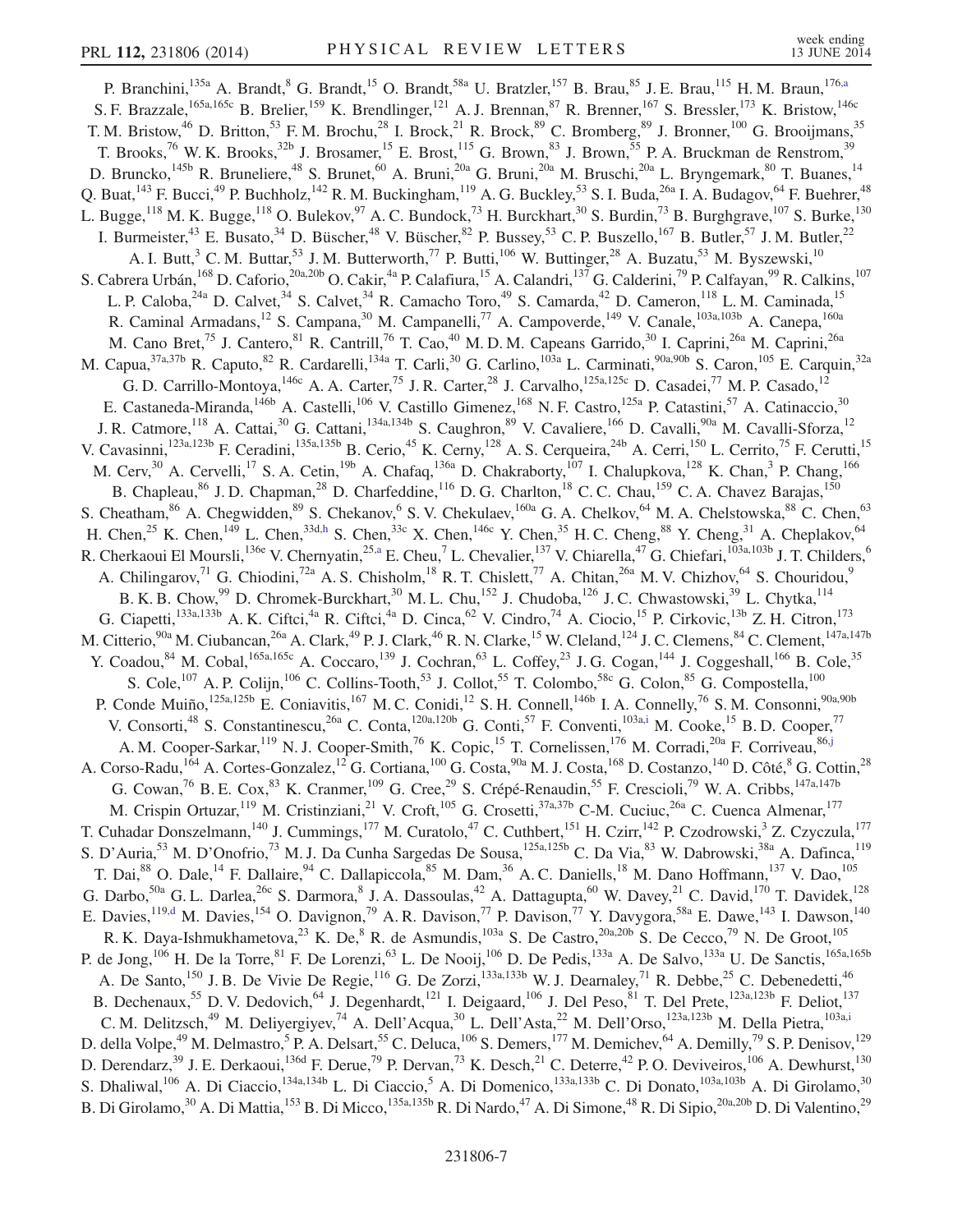<span id="page-7-3"></span><span id="page-7-2"></span><span id="page-7-1"></span><span id="page-7-0"></span>M. A. Diaz,<sup>32a</sup> E. B. Diehl,<sup>88</sup> J. Dietrich,<sup>42</sup> T. A. Dietzsch,<sup>58a</sup> S. Diglio,<sup>84</sup> A. Dimitrievska,<sup>13a</sup> J. Dingfelder,<sup>21</sup> C. Dionisi,<sup>133a,133b</sup> P. Dita,<sup>26a</sup> S. Dita,<sup>26a</sup> F. Dittus,<sup>30</sup> F. Djama,<sup>84</sup> T. Djobava,<sup>51b</sup> M. A. B. do Vale,<sup>24c</sup> A. Do Valle Wemans,<sup>125a,125g</sup> T. K. O. Doan,<sup>5</sup> D. Dobos,<sup>30</sup> C. Doglioni,<sup>49</sup> T. Doherty,<sup>53</sup> T. Dohmae,<sup>156</sup> J. Dolejsi,<sup>128</sup> Z. Dolezal,<sup>128</sup> B. A. Dolgoshein,<sup>9[7,a](#page-17-6)</sup> M. Donadelli,<sup>24d</sup> S. Donati,<sup>123a,123b</sup> P. Dondero,<sup>120a,120b</sup> J. Donini,<sup>34</sup> J. Dopke,<sup>30</sup> A. Doria,  $^{103a}$  A. Dos Anjos,  $^{174}$  M. T. Dova,  $^{70}$  A. T. Doyle,  $^{53}$  M. Dris,  $^{10}$  J. Dubbert,  $^{88}$  S. Dube,  $^{15}$  E. Dubreuil,  $^{34}$ E. Duchovni,<sup>173</sup> G. Duckeck,<sup>99</sup> O. A. Ducu,<sup>26a</sup> D. Duda,<sup>176</sup> A. Dudarev,<sup>30</sup> F. Dudziak,<sup>63</sup> L. Duflot,<sup>116</sup> L. Duguid,<sup>76</sup> M. Dührssen, $^{30}$  M. Dunford, $^{58a}$  H. Duran Yildiz, $^{4a}$  M. Düren, $^{52}$  A. Durglishvili, $^{51b}$  M. Dwuznik, $^{38a}$  M. Dyndal, $^{38a}$  J. Ebke, $^{99}$ W. Edson,<sup>2</sup> N. C. Edwards,<sup>46</sup> W. Ehrenfeld,<sup>21</sup> T. Eifert,<sup>144</sup> G. Eigen,<sup>14</sup> K. Einsweiler,<sup>15</sup> T. Ekelof,<sup>167</sup> M. El Kacimi,<sup>136c</sup> M. Ellert,<sup>167</sup> S. Elles, <sup>5</sup> F. Ellinghaus, <sup>82</sup> N. Ellis, <sup>30</sup> J. Elmsheuser, <sup>99</sup> M. Elsing, <sup>30</sup> D. Emeliyanov, <sup>130</sup> Y. Enari, <sup>156</sup> O. C. Endner,<sup>82</sup> M. Endo,<sup>117</sup> R. Engelmann,<sup>149</sup> J. Erdmann,<sup>177</sup> A. Ereditato,<sup>17</sup> D. Eriksson,<sup>147a</sup> G. Ernis,<sup>176</sup> J. Ernst,<sup>2</sup> M. Ernst,<sup>25</sup> J. Ernwein,<sup>137</sup> D. Errede,<sup>166</sup> S. Errede,<sup>166</sup> E. Ertel,<sup>82</sup> M. Escalier,<sup>116</sup> H. Esch,<sup>43</sup> C. Escobar,<sup>124</sup> B. Esposito,<sup>47</sup> A. I. Etienvre, <sup>137</sup> E. Etzion, <sup>154</sup> H. Evans, <sup>60</sup> L. Fabbri, <sup>20a, 20b</sup> G. Facini, <sup>30</sup> R. M. Fakhrutdinov, <sup>129</sup> S. Falciano, <sup>133a</sup> R. J. Falla, <sup>77</sup> Y. Fang,<sup>33a</sup> M. Fanti,<sup>90a,90b</sup> A. Farbin,<sup>8</sup> A. Farilla,<sup>135a</sup> T. Farooque,<sup>12</sup> S. Farrell,<sup>164</sup> S. M. Farrington,<sup>171</sup> P. Farthouat,<sup>30</sup> F. Fassi,<sup>168</sup> P. Fassnacht,<sup>30</sup> D. Fassouliotis,<sup>9</sup> A. Favareto,<sup>50a,50b</sup> L. Fayard,<sup>116</sup> P. Federic,<sup>145a</sup> O. L. Fedin,<sup>12[2,k](#page-17-10)</sup> W. Fedorko,<sup>169</sup> M. Fehling-Kaschek, $^{48}$  S. Feigl, $^{30}$  L. Feligioni, $^{84}$  C. Feng, $^{33d}$  E. J. Feng, $^6$  H. Feng, $^{88}$  A. B. Fenyuk, $^{129}$  S. Fernandez Perez, $^{30}$ S. Ferrag,<sup>53</sup> J. Ferrando,<sup>53</sup> A. Ferrari,<sup>167</sup> P. Ferrari,<sup>106</sup> R. Ferrari,<sup>120a</sup> D. E. Ferreira de Lima,<sup>53</sup> A. Ferrer,<sup>168</sup> D. Ferrere,<sup>49</sup> C. Ferretti,<sup>88</sup> A. Ferretto Parodi,<sup>50a,50b</sup> M. Fiascaris,<sup>31</sup> F. Fiedler,<sup>82</sup> A. Filipčič,<sup>74</sup> M. Filipuzzi,<sup>42</sup> F. Filthaut,<sup>105</sup> M. Fincke-Keeler,<sup>170</sup> K. D. Finelli,<sup>151</sup> M. C. N. Fiolhais,<sup>125a,125c</sup> L. Fiorini,<sup>168</sup> A. Firan,<sup>40</sup> J. Fischer,<sup>176</sup> W. C. Fisher,<sup>89</sup> E. A. Fitzgerald,<sup>23</sup> M. Flechl,<sup>48</sup> I. Fleck,<sup>142</sup> P. Fleischmann,<sup>175</sup> S. Fleischmann,<sup>176</sup> G. T. Fletcher,<sup>140</sup> G. Fletcher,<sup>75</sup> T. Flick,<sup>176</sup> A. Floderus,  $^{80}$  L. R. Flores Castillo, <sup>174</sup> A. C. Florez Bustos, <sup>160b</sup> M. J. Flowerdew, <sup>100</sup> A. Formica, <sup>137</sup> A. Forti, <sup>83</sup> D. Fortin, <sup>160a</sup> D. Fournier, <sup>116</sup> H. Fox, <sup>71</sup> S. Fracchia, <sup>12</sup> P. Francavilla, <sup>79</sup> M. Franchini, <sup>20a, 20b</sup> S. Franchino, <sup>30</sup> D. Francis, <sup>30</sup> M. Franklin, <sup>57</sup> S. Franz, <sup>61</sup> M. Fraternali, <sup>120a, 120b</sup> S. T. French, <sup>28</sup> C. Friedrich, <sup>42</sup> F. Friedrich, <sup>44</sup> D. Froidevaux, <sup>30</sup> J. A. Frost, <sup>28</sup> C. Fukunaga, <sup>157</sup> E. Fullana Torregrosa,  $^{82}$  B. G. Fulsom,  $^{144}$  J. Fuster,  $^{168}$  C. Gabaldon,  $^{55}$  O. Gabizon,  $^{173}$  A. Gabrielli,  $^{20a,20b}$  A. Gabrielli,  $^{133a,133b}$ S. Gadatsch,  $^{106}$  S. Gadomski,  $^{49}$  G. Gagliardi,  $^{50a,50b}$  P. Gagnon,  $^{60}$  C. Galea,  $^{105}$  B. Galhardo,  $^{125a,125c}$  E. J. Gallas,  $^{119}$  V. Gallo,  $^{17}$ B. J. Gallop,<sup>130</sup> P. Gallus,<sup>127</sup> G. Galster,<sup>36</sup> K. K. Gan,<sup>110</sup> R. P. Gandrajula,<sup>62</sup> J. Gao,<sup>33[b,h](#page-17-7)</sup> Y. S. Gao,<sup>14[4,f](#page-17-4)</sup> F. M. Garay Walls,<sup>46</sup> F. Garberson,<sup>177</sup> C. García,<sup>168</sup> J. E. García Navarro,<sup>168</sup> M. Garcia-Sciveres,<sup>15</sup> R. W. Gardner,<sup>31</sup> N. Garelli,<sup>144</sup> V. Garonne,<sup>30</sup> C. Gatti,<sup>47</sup> G. Gaudio,<sup>120a</sup> B. Gaur,<sup>142</sup> L. Gauthier,<sup>94</sup> P. Gauzzi,<sup>133a,133b</sup> I. L. Gavrilenko,<sup>95</sup> C. Gay,<sup>169</sup> G. Gaycken,<sup>21</sup> E. N. Gazis,  $^{10}$  P. Ge,  $^{33d}$  Z. Gecse,  $^{169}$  C. N. P. Gee,  $^{130}$  D. A. A. Geerts,  $^{106}$  Ch. Geich-Gimbel,  $^{21}$  K. Gellerstedt,  $^{147a,147b}$ C. Gemme,  $50a$  A. Gemmell,  $53$  M. H. Genest,  $55$  S. Gentile,  $133a,133b$  M. George,  $54$  S. George,  $76$  D. Gerbaudo,  $164$  A. Gershon,  $154$ H. Ghazlane,<sup>136b</sup> N. Ghodbane,<sup>34</sup> B. Giacobbe,<sup>20a</sup> S. Giagu,<sup>133a,133b</sup> V. Giangiobbe,<sup>12</sup> P. Giannetti,<sup>123a,123b</sup> F. Gianotti,<sup>30</sup> B. Gibbard,<sup>25</sup> S. M. Gibson,<sup>76</sup> M. Gilchriese,<sup>15</sup> T. P. S. Gillam,<sup>28</sup> D. Gillberg,<sup>30</sup> G. Gilles,<sup>34</sup> D. M. Gingrich,<sup>3[,e](#page-17-3)</sup> N. Giokaris,<sup>9</sup> M. P. Giordani, <sup>165a,165c</sup> R. Giordano, <sup>103a,103b</sup> F. M. Giorgi, <sup>20a</sup> F. M. Giorgi, <sup>16</sup> P. F. Giraud, <sup>137</sup> D. Giugni, <sup>90a</sup> C. Giuliani, <sup>48</sup> M. Giulini,<sup>58b</sup> B. K. Gjelsten,<sup>118</sup> I. Gkialas,<sup>15[5,l](#page-17-11)</sup> L. K. Gladilin,<sup>98</sup> C. Glasman,<sup>81</sup> J. Glatzer,<sup>30</sup> P. C. F. Glaysher,<sup>46</sup> A. Glazov,<sup>42</sup> G. L. Glonti,  $^{64}$  M. Goblirsch-Kolb,  $^{100}$  J. R. Goddard,  $^{75}$  J. Godfrey,  $^{143}$  J. Godlewski,  $^{30}$  C. Goeringer,  $^{82}$  S. Goldfarb,  $^{88}$ T. Golling,<sup>177</sup> D. Golubkov,<sup>129</sup> A. Gomes,<sup>125a,125b,125d</sup> L. S. Gomez Fajardo,<sup>42</sup> R. Gonçalo,<sup>125a</sup> J. Goncalves Pinto Firmino Da Costa, <sup>137</sup> L. Gonella, <sup>21</sup> S. González de la Hoz, <sup>168</sup> G. Gonzalez Parra, <sup>12</sup> M. L. Gonzalez Silva,<sup>27</sup> S. Gonzalez-Sevilla,<sup>49</sup> L. Goossens,<sup>30</sup> P. A. Gorbounov,<sup>96</sup> H. A. Gordon,<sup>25</sup> I. Gorelov,<sup>104</sup> G. Gorfine,<sup>176</sup> B. Gorini,<sup>30</sup> E. Gorini,<sup>72a,72b</sup> A. Gorišek,<sup>74</sup> E. Gornicki,<sup>39</sup> A. T. Goshaw,<sup>6</sup> C. Gössling,<sup>43</sup> M. I. Gostkin,<sup>64</sup> M. Gouighri,<sup>136a</sup> D. Goujdami,<sup>136c</sup> M. P. Goulette,<sup>49</sup> A. G. Goussiou,<sup>139</sup> C. Goy,<sup>5</sup> S. Gozpinar,<sup>23</sup> H. M. X. Grabas,<sup>137</sup> L. Graber,<sup>54</sup> I. Grabowska-Bold,<sup>38a</sup> P. Grafström,<sup>20a,20b</sup> K-J. Grahn,<sup>42</sup> J. Gramling,<sup>49</sup> E. Gramstad,<sup>118</sup> S. Grancagnolo,<sup>16</sup> V. Grassi,<sup>149</sup> V. Gratchev,<sup>122</sup> H. M. Gray,<sup>30</sup> E. Graziani,<sup>135a</sup> O. G. Grebenyuk,<sup>122</sup> Z. D. Greenwood,<sup>78[,m](#page-17-12)</sup> K. Gregersen,<sup>77</sup> I. M. Gregor,<sup>42</sup> P. Grenier,<sup>144</sup> J. Griffiths,<sup>8</sup> N. Grigalashvili,<sup>64</sup> A. A. Grillo,<sup>138</sup> K. Grimm,<sup>71</sup> S. Grinstein,<sup>1[2,n](#page-17-13)</sup> Ph. Gris,<sup>34</sup> Y. V. Grishkevich,<sup>98</sup> J-F. Grivaz,<sup>116</sup> J. P. Grohs,<sup>44</sup> A. Grohsjean,<sup>42</sup> E. Gross,<sup>173</sup> J. Grosse-Knetter,<sup>54</sup> G. C. Grossi,<sup>134a,134b</sup> J. Groth-Jensen,<sup>173</sup> Z. J. Grout,<sup>150</sup> K. Grybel,<sup>142</sup> L. Guan,<sup>33b</sup> F. Guescini,<sup>49</sup> D. Guest,<sup>177</sup> O. Gueta,<sup>154</sup> C. Guicheney,<sup>34</sup> E. Guido,  $50a,50b$  T. Guillemin,  $116$  S. Guindon,  $2$  U. Gul,  $53$  C. Gumpert,  $44$  J. Gunther,  $127$  J. Guo,  $35$  S. Gupta,  $119$  P. Gutierrez,  $112$ N. G. Gutierrez Ortiz,<sup>53</sup> C. Gutschow,<sup>77</sup> N. Guttman,<sup>154</sup> C. Guyot,<sup>137</sup> C. Gwenlan,<sup>119</sup> C. B. Gwilliam,<sup>73</sup> A. Haas,<sup>109</sup> C. Haber,<sup>15</sup> H. K. Hadavand, <sup>8</sup> N. Haddad, <sup>136e</sup> P. Haefner, <sup>21</sup> S. Hageboeck, <sup>21</sup> Z. Hajduk, <sup>39</sup> H. Hakobyan, <sup>178</sup> M. Haleem, <sup>42</sup> D. Hall,<sup>119</sup> G. Halladjian,<sup>89</sup> K. Hamacher,<sup>176</sup> P. Hamal,<sup>114</sup> K. Hamano,<sup>170</sup> M. Hamer,<sup>54</sup> A. Hamilton,<sup>146a</sup> S. Hamilton,<sup>162</sup> P. G. Hamnett,<sup>42</sup> L. Han,<sup>33b</sup> K. Hanagaki,<sup>117</sup> K. Hanawa,<sup>156</sup> M. Hance,<sup>15</sup> P. Hanke,<sup>58a</sup> R. Hanna,<sup>137</sup> J. R. Hansen,<sup>36</sup>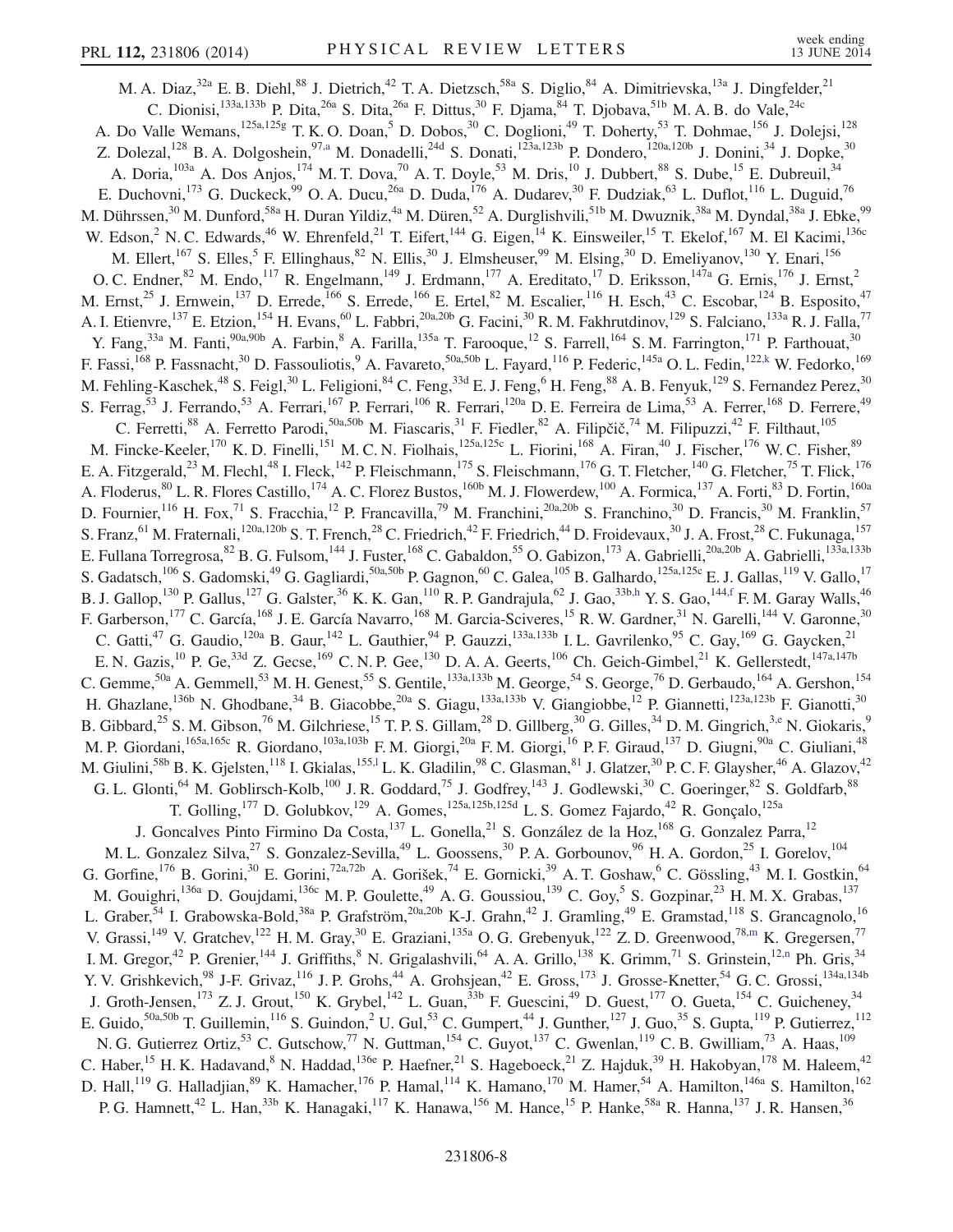<span id="page-8-1"></span><span id="page-8-0"></span>J. B. Hansen,<sup>36</sup> J. D. Hansen,<sup>36</sup> P. H. Hansen,<sup>36</sup> K. Hara,<sup>161</sup> A. S. Hard,<sup>174</sup> T. Harenberg,<sup>176</sup> S. Harkusha,<sup>91</sup> D. Harper,<sup>88</sup> R. D. Harrington,<sup>46</sup> O. M. Harris,<sup>139</sup> P. F. Harrison,<sup>171</sup> F. Hartjes,<sup>106</sup> S. Hasegawa,<sup>102</sup> Y. Hasegawa,<sup>141</sup> A. Hasib,<sup>112</sup> S. Hassani,  $^{137}$  S. Haug,  $^{17}$  M. Hauschild,  $^{30}$  R. Hauser,  $^{89}$  M. Havranek,  $^{126}$  C. M. Hawkes,  $^{18}$  R. J. Hawkings,  $^{30}$ A. D. Hawkins,<sup>80</sup> T. Hayashi,<sup>161</sup> D. Hayden,<sup>89</sup> C. P. Hays,<sup>119</sup> H. S. Hayward,<sup>73</sup> S. J. Haywood,<sup>130</sup> S. J. Head,<sup>18</sup> T. Heck,<sup>82</sup> V. Hedberg, <sup>80</sup> L. Heelan, <sup>8</sup> S. Heim, <sup>121</sup> T. Heim, <sup>176</sup> B. Heinemann, <sup>15</sup> L. Heinrich, <sup>109</sup> S. Heisterkamp, <sup>36</sup> J. Hejbal, <sup>126</sup> L. Helary,<sup>22</sup> C. Heller,<sup>99</sup> M. Heller,<sup>30</sup> S. Hellman,<sup>147a,147b</sup> D. Hellmich,<sup>21</sup> C. Helsens,<sup>30</sup> J. Henderson,<sup>119</sup> R. C. W. Henderson,<sup>71</sup> C. Hengler,<sup>42</sup> A. Henrichs,<sup>177</sup> A. M. Henriques Correia,<sup>30</sup> S. Henrot-Versille,<sup>116</sup> C. Hensel,<sup>54</sup> G. H. Herbert,<sup>16</sup> Y. Hernández Jiménez,<sup>168</sup> R. Herrberg-Schubert,<sup>16</sup> G. Herten,<sup>48</sup> R. Hertenberger,<sup>99</sup> L. Hervas,<sup>30</sup> G. G. Hesketh,<sup>77</sup> N. P. Hessey,<sup>106</sup> R. Hickling,<sup>75</sup> E. Higón-Rodriguez,<sup>168</sup> E. Hill,<sup>170</sup> J. C. Hill,<sup>28</sup> K. H. Hiller,<sup>42</sup> S. Hillert,<sup>21</sup> S. J. Hillier,<sup>18</sup> I. Hinchliffe,<sup>15</sup> E. Hines,<sup>121</sup> M. Hirose,<sup>117</sup> D. Hirschbuehl,<sup>176</sup> J. Hobbs,<sup>149</sup> N. Hod,<sup>106</sup> M. C. Hodgkinson,<sup>140</sup> P. Hodgson,<sup>140</sup> A. Hoecker,<sup>30</sup> M. R. Hoeferkamp,<sup>104</sup> J. Hoffman,<sup>40</sup> D. Hoffmann,<sup>84</sup> J. I. Hofmann,<sup>58a</sup> M. Hohlfeld,<sup>82</sup> T. R. Holmes,<sup>15</sup> T. M. Hong,<sup>121</sup> L. Hooft van Huysduynen,<sup>109</sup> J-Y. Hostachy,<sup>55</sup> S. Hou,<sup>152</sup> A. Hoummada,<sup>136a</sup> J. Howard,<sup>119</sup> J. Howarth,<sup>42</sup> M. Hrabovsky,<sup>114</sup> I. Hristova,<sup>16</sup> J. Hrivnac,<sup>116</sup> T. Hryn'ova,<sup>5</sup> P. J. Hsu,<sup>82</sup> S-C. Hsu,<sup>139</sup> D. Hu,<sup>35</sup> X. Hu,<sup>25</sup> Y. Huang,<sup>42</sup> Z. Hubacek,<sup>30</sup> F. Hubaut,<sup>84</sup> F. Huegging,<sup>21</sup> T. B. Huffman,<sup>119</sup> E. W. Hughes,<sup>35</sup> G. Hughes,<sup>71</sup> M. Huhtinen,<sup>30</sup> T. A. Hülsing,<sup>82</sup> M. Hurwitz,<sup>15</sup> N. Huseynov,<sup>6[4,c](#page-17-1)</sup> J. Huston,<sup>89</sup> J. Huth,<sup>57</sup> G. Iacobucci,<sup>49</sup> G. Iakovidis,<sup>10</sup> I. Ibragimov,<sup>142</sup> L. Iconomidou-Fayard,<sup>116</sup> J. Idarraga,<sup>116</sup> E. Ideal,<sup>177</sup> P. Iengo,<sup>103a</sup> O. Igonkina,<sup>106</sup> T. Iizawa,<sup>172</sup> Y. Ikegami,<sup>65</sup> K. Ikematsu,<sup>142</sup> M. Ikeno,<sup>65</sup> D. Iliadis,<sup>155</sup> N. Ilic,<sup>159</sup> Y. Inamaru,<sup>66</sup> T. Ince,<sup>100</sup> P. Ioannou,<sup>9</sup> M. Iodice,<sup>135a</sup> K. Iordanidou,<sup>9</sup> V. Ippolito,<sup>57</sup> A. Irles Quiles,<sup>168</sup> C. Isaksson,<sup>167</sup> M. Ishino,<sup>67</sup> M. Ishitsuka,<sup>158</sup> R. Ishmukhametov,<sup>110</sup> C. Issever,<sup>119</sup> S. Istin,<sup>19a</sup> J. M. Iturbe Ponce,  $83$  J. Ivarsson,  $80$  A. V. Ivashin,  $129$  W. Iwanski,  $39$  H. Iwasaki,  $65$  J. M. Izen,  $41$  V. Izzo,  $103a$  B. Jackson,  $121$ J. N. Jackson,<sup>73</sup> M. Jackson,<sup>73</sup> P. Jackson,<sup>1</sup> M. R. Jaekel,<sup>30</sup> V. Jain,<sup>2</sup> K. Jakobs,<sup>48</sup> S. Jakobsen,<sup>30</sup> T. Jakoubek,<sup>126</sup> J. Jakubek,<sup>127</sup> D. O. Jamin,<sup>152</sup> D. K. Jana,<sup>78</sup> E. Jansen,<sup>77</sup> H. Jansen,<sup>30</sup> J. Janssen,<sup>21</sup> M. Janus,<sup>171</sup> G. Jarlskog,<sup>80</sup> N. Javadov,<sup>6[4,c](#page-17-1)</sup> T. Javůrek,<sup>48</sup> L. Jeanty,<sup>15</sup> G-Y. Jeng,<sup>151</sup> D. Jennens,<sup>87</sup> P. Jenni,<sup>48,0</sup> J. Jentzsch,<sup>43</sup> C. Jeske,<sup>171</sup> S. Jézéquel,<sup>5</sup> H. Ji,<sup>174</sup> W. Ji,<sup>82</sup> J. Jia,<sup>149</sup> Y. Jiang,<sup>33b</sup> M. Jimenez Belenguer,<sup>42</sup> S. Jin,<sup>33a</sup> A. Jinaru,<sup>26a</sup> O. Jinnouchi,<sup>158</sup> M.D. Joergensen,<sup>36</sup> K. E. Johansson,<sup>147a</sup> P. Johansson,<sup>140</sup> K. A. Johns,<sup>7</sup> K. Jon-And,<sup>147a,147b</sup> G. Jones,<sup>71</sup> R. W. L. Jones,<sup>71</sup> T. J. Jones,<sup>73</sup> J. Jongmanns,<sup>58a</sup> P. M. Jorge,<sup>125a,125b</sup> K. D. Joshi,<sup>83</sup> J. Jovicevic,<sup>148</sup> X. Ju,<sup>174</sup> C. A. Jung,<sup>43</sup> R. M. Jungst,<sup>30</sup> P. Jussel,<sup>61</sup> A. Juste Rozas,<sup>1[2,n](#page-17-13)</sup> M. Kaci,<sup>168</sup> A. Kaczmarska,<sup>39</sup> M. Kado,<sup>116</sup> H. Kagan,<sup>110</sup> M. Kagan,<sup>144</sup> E. Kajomovitz,<sup>45</sup> C. W. Kalderon,<sup>119</sup> S. Kama,<sup>40</sup> N. Kanaya,<sup>156</sup> M. Kaneda,<sup>30</sup> S. Kaneti,<sup>28</sup> T. Kanno,<sup>158</sup> V. A. Kantserov,<sup>97</sup> J. Kanzaki,<sup>65</sup> B. Kaplan,<sup>109</sup> A. Kapliy,<sup>31</sup> D. Kar,<sup>53</sup> K. Karakostas,<sup>10</sup> N. Karastathis,<sup>10</sup> M. Karnevskiy,<sup>82</sup> S. N. Karpov,<sup>64</sup> K. Karthik,<sup>109</sup> V. Kartvelishvili,<sup>71</sup> A. N. Karyukhin,<sup>129</sup> L. Kashif,<sup>174</sup> G. Kasieczka,<sup>58b</sup> R. D. Kass,<sup>110</sup> A. Kastanas,<sup>14</sup> Y. Kataoka,<sup>156</sup> A. Katre,<sup>49</sup> J. Katzy,<sup>42</sup> V. Kaushik,<sup>7</sup> K. Kawagoe,<sup>69</sup> T. Kawamoto,<sup>156</sup> G. Kawamura,<sup>54</sup> S. Kazama,<sup>156</sup> V. F. Kazanin,<sup>108</sup> M. Y. Kazarinov, <sup>64</sup> R. Keeler, <sup>170</sup> P. T. Keener, <sup>121</sup> R. Kehoe, <sup>40</sup> M. Keil, <sup>54</sup> J. S. Keller, <sup>42</sup> J. J. Kempster, <sup>76</sup> H. Keoshkerian, 5 O. Kepka,<sup>126</sup> B. P. Kerševan,<sup>74</sup> S. Kersten,<sup>176</sup> K. Kessoku,<sup>156</sup> J. Keung,<sup>159</sup> F. Khalil-zada,<sup>11</sup> H. Khandanyan,<sup>147a,147b</sup> A. Khanov,<sup>113</sup> A. Khodinov,<sup>97</sup> A. Khomich,<sup>58a</sup> T. J. Khoo,<sup>28</sup> G. Khoriauli,<sup>21</sup> A. Khoroshilov,<sup>176</sup> V. Khovanskiy,<sup>96</sup> E. Khramov,  $^{64}$  J. Khubua,  $^{51b}$  H. Y. Kim,  $^{8}$  H. Kim,  $^{147a,147b}$  S. H. Kim,  $^{161}$  N. Kimura,  $^{172}$  O. Kind,  $^{16}$  B. T. King,  $^{73}$  M. King,  $^{168}$ R. S. B. King, <sup>119</sup> S. B. King, <sup>169</sup> J. Kirk, <sup>130</sup> A. E. Kiryunin, <sup>100</sup> T. Kishimoto, <sup>66</sup> D. Kisielewska, <sup>38a</sup> F. Kiss, <sup>48</sup> T. Kitamura, <sup>66</sup> T. Kittelmann,<sup>124</sup> K. Kiuchi,<sup>161</sup> E. Kladiva,<sup>145b</sup> M. Klein,<sup>73</sup> U. Klein,<sup>73</sup> K. Kleinknecht,<sup>82</sup> P. Klimek,<sup>147a,147b</sup> A. Klimentov,<sup>25</sup> R. Klingenberg,<sup>43</sup> J. A. Klinger,<sup>83</sup> T. Klioutchnikova,<sup>30</sup> P. F. Klok,<sup>105</sup> E-E. Kluge,<sup>58a</sup> P. Kluit,<sup>106</sup> S. Kluth,<sup>100</sup> E. Kneringer,<sup>61</sup> E. B. F. G. Knoops,  $84$  A. Knue,  $53$  T. Kobayashi,  $156$  M. Kobel,  $44$  M. Kocian,  $144$  P. Kodys,  $128$  P. Koevesarki,  $21$  T. Koffas,  $29$ E. Koffeman,<sup>106</sup> L. A. Kogan,<sup>119</sup> S. Kohlmann,<sup>176</sup> Z. Kohout,<sup>127</sup> T. Kohriki,<sup>65</sup> T. Koi,<sup>144</sup> H. Kolanoski,<sup>16</sup> I. Koletsou,<sup>5</sup> J. Koll,<sup>89</sup> A. A. Komar,<sup>9[5,a](#page-17-6)</sup> Y. Komori,<sup>156</sup> T. Kondo,<sup>65</sup> N. Kondrashova,<sup>42</sup> K. Köneke,<sup>48</sup> A. C. König,<sup>105</sup> S. König,<sup>82</sup> T. Kono,<sup>6[5,p](#page-17-15)</sup> R. Konoplich,<sup>109[,q](#page-17-16)</sup> N. Konstantinidis,<sup>77</sup> R. Kopeliansky,<sup>153</sup> S. Koperny,<sup>38a</sup> L. Köpke,<sup>82</sup> A. K. Kopp,<sup>48</sup> K. Korcyl,<sup>39</sup> K. Kordas,<sup>155</sup> A. Korn,<sup>77</sup> A. A. Korol,<sup>108</sup> I. Korolkov,<sup>12</sup> E. V. Korolkova,<sup>140</sup> V. A. Korotkov,<sup>129</sup> O. Kortner,<sup>100</sup> S. Kortner,<sup>100</sup> V. V. Kostyukhin,<sup>21</sup> S. Kotov,<sup>100</sup> V. M. Kotov,<sup>64</sup> A. Kotwal,<sup>45</sup> C. Kourkoumelis,<sup>9</sup> V. Kouskoura,<sup>155</sup> A. Koutsman, <sup>160a</sup> R. Kowalewski, <sup>170</sup> T. Z. Kowalski, <sup>38a</sup> W. Kozanecki, <sup>137</sup> A. S. Kozhin, <sup>129</sup> V. Kral, <sup>127</sup> V. A. Kramarenko, <sup>98</sup> G. Kramberger,<sup>74</sup> D. Krasnopevtsev,<sup>97</sup> M. W. Krasny,<sup>79</sup> A. Krasznahorkay,<sup>30</sup> J. K. Kraus,<sup>21</sup> A. Kravchenko,<sup>25</sup> S. Kreiss,<sup>109</sup> M. Kretz,<sup>58c</sup> J. Kretzschmar,<sup>73</sup> K. Kreutzfeldt,<sup>52</sup> P. Krieger,<sup>159</sup> K. Kroeninger,<sup>54</sup> H. Kroha,<sup>100</sup> J. Kroll,<sup>121</sup> J. Kroseberg,<sup>21</sup> J. Krstic,<sup>13a</sup> U. Kruchonak,<sup>64</sup> H. Krüger,<sup>21</sup> T. Kruker,<sup>17</sup> N. Krumnack,<sup>63</sup> Z. V. Krumshteyn,<sup>64</sup> A. Kruse,<sup>174</sup> M. C. Kruse,<sup>45</sup> M. Kruskal,<sup>22</sup> T. Kubota,<sup>87</sup> S. Kuday,<sup>4a</sup> S. Kuehn,<sup>48</sup> A. Kugel,<sup>58c</sup> A. Kuhl,<sup>138</sup> T. Kuhl,<sup>42</sup> V. Kukhtin,<sup>64</sup> Y. Kulchitsky,<sup>91</sup> S. Kuleshov,<sup>32b</sup> M. Kuna,<sup>133a,133b</sup> J. Kunkle,<sup>121</sup> A. Kupco,<sup>126</sup> H. Kurashige,<sup>66</sup> Y. A. Kurochkin,<sup>91</sup> R. Kurumida,<sup>66</sup> V. Kus,<sup>126</sup>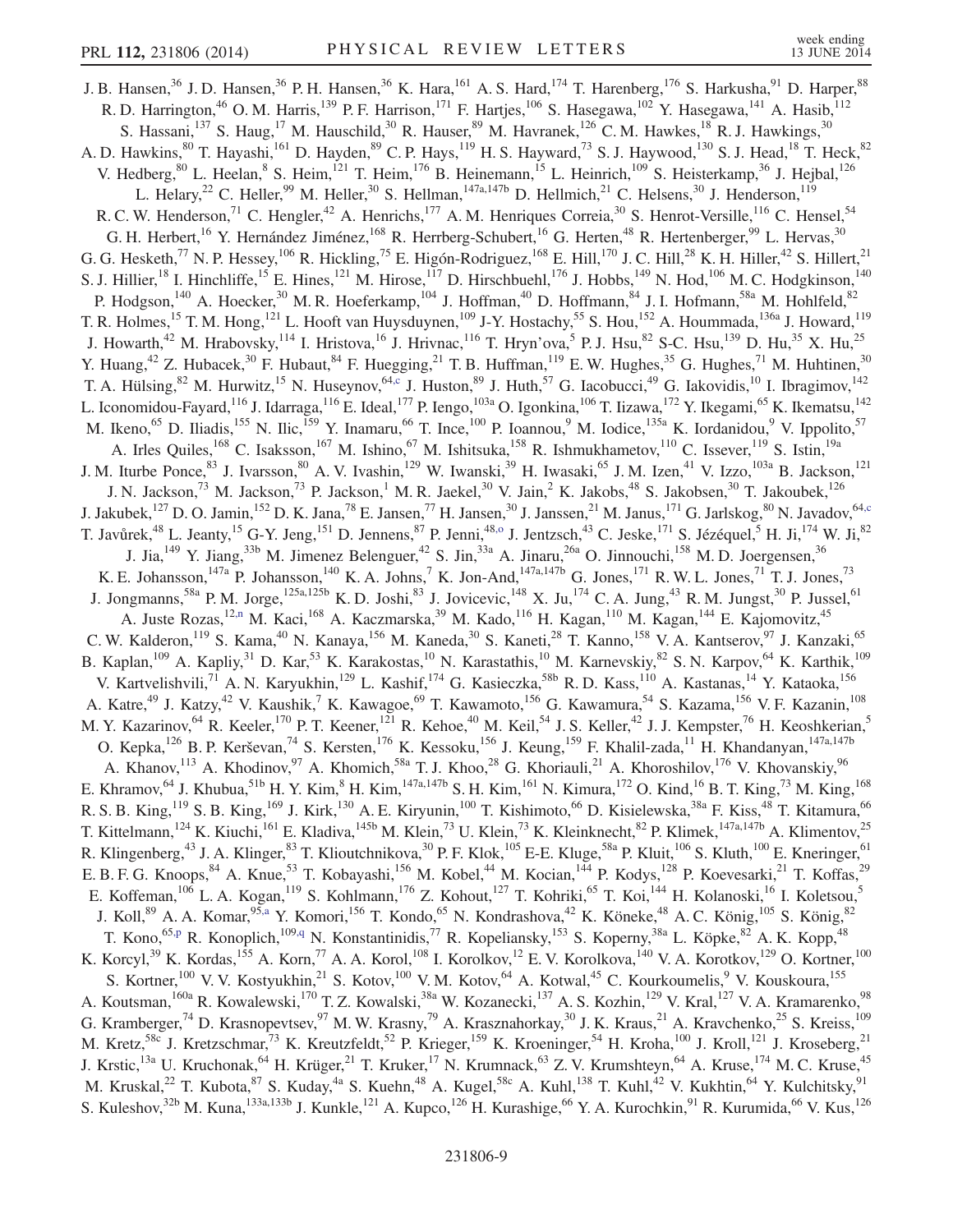<span id="page-9-5"></span><span id="page-9-4"></span><span id="page-9-3"></span><span id="page-9-2"></span><span id="page-9-1"></span><span id="page-9-0"></span>E. S. Kuwertz,<sup>148</sup> M. Kuze,<sup>158</sup> J. Kvita,<sup>114</sup> A. La Rosa,<sup>49</sup> L. La Rotonda,<sup>37a,37b</sup> C. Lacasta,<sup>168</sup> F. Lacava,<sup>133a,133b</sup> J. Lacey,<sup>29</sup> H. Lacker,<sup>16</sup> D. Lacour,<sup>79</sup> V. R. Lacuesta,<sup>168</sup> E. Ladygin,<sup>64</sup> R. Lafaye,<sup>5</sup> B. Laforge,<sup>79</sup> T. Lagouri,<sup>177</sup> S. Lai,<sup>48</sup> H. Laier,<sup>58a</sup> L. Lambourne,<sup>77</sup> S. Lammers,<sup>60</sup> C. L. Lampen,<sup>7</sup> W. Lampl,<sup>7</sup> E. Lançon,<sup>137</sup> U. Landgraf,<sup>48</sup> M. P. J. Landon,<sup>75</sup> V. S. Lang,<sup>58a</sup> C. Lange,<sup>42</sup> A. J. Lankford,<sup>164</sup> F. Lanni,<sup>25</sup> K. Lantzsch,<sup>30</sup> S. Laplace,<sup>79</sup> C. Lapoire,<sup>21</sup> J. F. Laporte,<sup>137</sup> T. Lari,<sup>90a</sup> M. Lassnig,<sup>30</sup> P. Laurelli,<sup>47</sup> W. Lavrijsen,<sup>15</sup> A. T. Law,<sup>138</sup> P. Laycock,<sup>73</sup> B. T. Le,<sup>55</sup> O. Le Dortz,<sup>79</sup> E. Le Guirriec,<sup>84</sup> E. Le Menedeu,<sup>12</sup> T. LeCompte, <sup>6</sup> F. Ledroit-Guillon, <sup>55</sup> C. A. Lee, <sup>152</sup> H. Lee, <sup>106</sup> J. S. H. Lee, <sup>117</sup> S. C. Lee, <sup>152</sup> L. Lee, <sup>177</sup> G. Lefebvre, <sup>79</sup> M. Lefebvre,<sup>170</sup> F. Legger,<sup>99</sup> C. Leggett,<sup>15</sup> A. Lehan,<sup>73</sup> M. Lehmacher,<sup>21</sup> G. Lehmann Miotto,<sup>30</sup> X. Lei,<sup>7</sup> W. A. Leight,<sup>29</sup> A. G. Leister,<sup>177</sup> M. A. L. Leite,<sup>24d</sup> R. Leitner,<sup>128</sup> D. Lellouch,<sup>173</sup> B. Lemmer,<sup>54</sup> K. J. C. Leney,<sup>77</sup> T. Lenz,<sup>106</sup> G. Lenzen,<sup>176</sup> B. Lenzi,<sup>30</sup> R. Leone,<sup>7</sup> K. Leonhardt,<sup>44</sup> S. Leontsinis,<sup>10</sup> C. Leroy,<sup>94</sup> C. G. Lester,<sup>28</sup> C. M. Lester,<sup>121</sup> M. Levchenko,<sup>122</sup> J. Levêque,<sup>5</sup> D. Levin,<sup>88</sup> L. J. Levinson,<sup>173</sup> M. Levy,<sup>18</sup> A. Lewis,<sup>119</sup> G. H. Lewis,<sup>109</sup> A. M. Leyko,<sup>21</sup> M. Leyton,<sup>41</sup> B. Li,<sup>33b[,r](#page-17-17)</sup> B. Li, $^{84}$  H. Li, $^{149}$  H. L. Li, $^{31}$  L. Li, $^{45}$  L. Li, $^{33e}$  S. Li, $^{45}$  Y. Li, $^{33c,s}$  $^{33c,s}$  $^{33c,s}$  Z. Liang, $^{138}$  H. Liao, $^{34}$  B. Liberti, $^{134a}$  P. Lichard, $^{30}$  K. Lie, $^{166}$ J. Liebal,<sup>21</sup> W. Liebig,<sup>14</sup> C. Limbach,<sup>21</sup> A. Limosani,<sup>87</sup> S. C. Lin,<sup>15[2,t](#page-17-19)</sup> F. Linde,<sup>106</sup> B. E. Lindquist,<sup>149</sup> J. T. Linnemann,<sup>89</sup> E. Lipeles,<sup>121</sup> A. Lipniacka,<sup>14</sup> M. Lisovyi,<sup>42</sup> T. M. Liss,<sup>166</sup> D. Lissauer,<sup>25</sup> A. Lister,<sup>169</sup> A. M. Litke,<sup>138</sup> B. Liu,<sup>152</sup> D. Liu,<sup>152</sup> J. B. Liu,<sup>33b</sup> K. Liu,<sup>33b[,u](#page-17-20)</sup> L. Liu,<sup>88</sup> M. Liu,<sup>45</sup> M. Liu,<sup>33b</sup> Y. Liu,<sup>33b</sup> M. Livan,<sup>120a,120b</sup> S. S. A. Livermore,<sup>119</sup> A. Lleres,<sup>55</sup> J. Llorente Merino, <sup>81</sup> S. L. Lloyd,<sup>75</sup> F. Lo Sterzo,<sup>152</sup> E. Lobodzinska,<sup>42</sup> P. Loch,<sup>7</sup> W. S. Lockman,<sup>138</sup> T. Loddenkoetter,<sup>21</sup> F. K. Loebinger,<sup>83</sup> A. E. Loevschall-Jensen,<sup>36</sup> A. Loginov,<sup>177</sup> C. W. Loh,<sup>169</sup> T. Lohse,<sup>16</sup> K. Lohwasser,<sup>42</sup> M. Lokajicek,<sup>126</sup> V. P. Lombardo,<sup>5</sup> B. A. Long,<sup>22</sup> J. D. Long,<sup>88</sup> R. E. Long,<sup>71</sup> L. Lopes,<sup>125a</sup> D. Lopez Mateos,<sup>57</sup> B. Lopez Paredes,<sup>140</sup> I. Lopez Paz,<sup>12</sup> J. Lorenz,<sup>99</sup> N. Lorenzo Martinez,<sup>60</sup> M. Losada,<sup>163</sup> P. Loscutoff,<sup>15</sup> X. Lou,<sup>41</sup> A. Lounis,<sup>116</sup> J. Love,<sup>6</sup> P. A. Love,<sup>71</sup> A. J. Lowe,<sup>14[4,f](#page-17-4)</sup> F. Lu,<sup>33a</sup> H. J. Lubatti,<sup>139</sup> C. Luci,<sup>133a,133b</sup> A. Lucotte,<sup>55</sup> F. Luehring,<sup>60</sup> W. Lukas,<sup>61</sup> L. Luminari,<sup>133a</sup> O. Lundberg,<sup>147a,147b</sup> B. Lund-Jensen,<sup>148</sup> M. Lungwitz,<sup>82</sup> D. Lynn,<sup>25</sup> R. Lysak,<sup>126</sup> E. Lytken,<sup>80</sup> H. Ma,<sup>25</sup> L. L. Ma,<sup>33d</sup> G. Maccarrone,<sup>47</sup> A. Macchiolo,<sup>100</sup> J. Machado Miguens,<sup>125a,125b</sup> D. Macina,<sup>30</sup> D. Madaffari,<sup>84</sup> R. Madar,<sup>48</sup> H. J. Maddocks,<sup>71</sup> W. F. Mader,<sup>44</sup> A. Madsen,<sup>167</sup> M. Maeno,<sup>8</sup> T. Maeno,<sup>25</sup> E. Magradze,<sup>54</sup> K. Mahboubi,<sup>48</sup> J. Mahlstedt,<sup>106</sup> S. Mahmoud,<sup>73</sup> C. Maiani,<sup>137</sup> C. Maidantchik,<sup>24a</sup> A. Maio,<sup>125a,125b,125d</sup> S. Majewski,<sup>115</sup> Y. Makida,<sup>65</sup> N. Makovec,<sup>116</sup> P. Mal, $^{137,\rm v}$  B. Malaescu, $^{79}$  Pa. Malecki, $^{39}$  V. P. Maleev, $^{122}$  F. Malek, $^{55}$  U. Mallik, $^{62}$  D. Malon, $^{6}$  C. Malone, $^{144}$  S. Maltezos, $^{10}$ V. M. Malyshev, <sup>108</sup> S. Malyukov, <sup>30</sup> J. Mamuzic, <sup>13b</sup> B. Mandelli, <sup>30</sup> L. Mandelli, <sup>90a</sup> I. Mandić, <sup>74</sup> R. Mandrysch, <sup>62</sup> J. Maneira,<sup>125a,125b</sup> A. Manfredini,<sup>100</sup> L. Manhaes de Andrade Filho,<sup>24b</sup> J. A. Manjarres Ramos,<sup>160b</sup> A. Mann,<sup>99</sup> P. M. Manning,<sup>138</sup> A. Manousakis-Katsikakis,<sup>9</sup> B. Mansoulie,<sup>137</sup> R. Mantifel,<sup>86</sup> L. Mapelli,<sup>30</sup> L. March,<sup>168</sup> J. F. Marchand,<sup>29</sup> G. Marchiori,<sup>79</sup> M. Marcisovsky,<sup>126</sup> C. P. Marino,<sup>170</sup> M. Marjanovic,<sup>13a</sup> C. N. Marques,<sup>125a</sup> F. Marroquim,<sup>24a</sup> S. P. Marsden,<sup>83</sup> Z. Marshall,<sup>15</sup> L. F. Marti,<sup>17</sup> S. Marti-Garcia,<sup>168</sup> B. Martin,<sup>30</sup> B. Martin,<sup>89</sup> J. P. Martin,<sup>94</sup> T. A. Martin,<sup>171</sup> V. J. Martin,<sup>46</sup> B. Martin dit Latour,<sup>14</sup> H. Martinez,<sup>137</sup> M. Martinez,<sup>1[2,n](#page-17-13)</sup> S. Martin-Haugh,<sup>130</sup> A. C. Martyniuk,<sup>77</sup> M. Marx,<sup>139</sup> F. Marzano,<sup>133a</sup> A. Marzin,<sup>30</sup> L. Masetti,<sup>82</sup> T. Mashimo,<sup>156</sup> R. Mashinistov,<sup>95</sup> J. Masik,<sup>83</sup> A. L. Maslennikov,<sup>108</sup> I. Massa,<sup>20a,20b</sup> N. Massol,<sup>5</sup> P. Mastrandrea,<sup>149</sup> A. Mastroberardino,<sup>37a,37b</sup> T. Masubuchi,<sup>156</sup> P. Matricon,<sup>116</sup> T. Matsushita,<sup>66</sup> P. Mättig,<sup>176</sup> S. Mättig,<sup>42</sup> J. Mattmann,<sup>82</sup> J. Maurer,<sup>26a</sup> S. J. Maxfield,<sup>73</sup> D. A. Maximov,<sup>10[8,g](#page-17-5)</sup> R. Mazini,<sup>152</sup> L. Mazzaferro,<sup>134a,134b</sup> G. Mc Goldrick,<sup>159</sup> S. P. Mc Kee,<sup>88</sup> A. McCarn,<sup>88</sup> R. L. McCarthy,<sup>149</sup> T. G. McCarthy,<sup>29</sup> N. A. McCubbin,<sup>130</sup> K. W. McFarlane,<sup>5[6,a](#page-17-6)</sup> J. A. Mcfayden,<sup>77</sup> G. Mchedlidze,<sup>54</sup> S. J. McMahon,<sup>130</sup> R. A. McPherson,<sup>17[0,j](#page-17-9)</sup> A. Meade,<sup>85</sup> J. Mechnich,<sup>106</sup> M. Medinnis,<sup>42</sup> S. Meehan,  $31$  S. Mehlhase,  $36$  A. Mehta,  $73$  K. Meier,  $58a$  C. Meineck,  $99$  B. Meirose,  $80$  C. Melachrinos,  $31$ B. R. Mellado Garcia, <sup>146c</sup> F. Meloni, <sup>90a, 90b</sup> A. Mengarelli, <sup>20a, 20b</sup> S. Menke, <sup>100</sup> E. Meoni, <sup>162</sup> K. M. Mercurio, <sup>57</sup> S. Mergelmeyer,  $^{21}$  N. Meric,  $^{137}$  P. Mermod,  $^{49}$  L. Merola,  $^{103a,103b}$  C. Meroni,  $^{90a}$  F. S. Merritt,  $^{31}$  H. Merritt,  $^{110}$  A. Messina,  $^{30,w}$  $^{30,w}$  $^{30,w}$ J. Metcalfe,<sup>25</sup> A. S. Mete,<sup>164</sup> C. Meyer,<sup>82</sup> C. Meyer,<sup>31</sup> J-P. Meyer,<sup>137</sup> J. Meyer,<sup>30</sup> R. P. Middleton,<sup>130</sup> S. Migas,<sup>73</sup> L. Mijović, 137 G. Mikenberg, 173 M. Mikestikova, 126 M. Mikuž, 74 D. W. Miller, 31 C. Mills, 46 A. Milov, 173 D. A. Milstead,<sup>147a,147b</sup> D. Milstein,<sup>173</sup> A. A. Minaenko,<sup>129</sup> M. Miñano Moya,<sup>168</sup> I. A. Minashvili,<sup>64</sup> A. I. Mincer,<sup>109</sup> B. Mindur,<sup>38a</sup> M. Mineev,<sup>64</sup> Y. Ming,<sup>174</sup> L. M. Mir,<sup>12</sup> G. Mirabelli,<sup>133a</sup> T. Mitani,<sup>172</sup> J. Mitrevski,<sup>99</sup> V. A. Mitsou,<sup>168</sup> S. Mitsui,<sup>65</sup> A. Miucci,<sup>49</sup> P. S. Miyagawa,<sup>140</sup> J. U. Mjörnmark,<sup>80</sup> T. Moa,<sup>147a,147b</sup> K. Mochizuki,<sup>84</sup> V. Moeller,<sup>28</sup> S. Mohapatra,<sup>35</sup> W. Mohr,<sup>48</sup> S. Molander,<sup>147a,147b</sup> R. Moles-Valls,<sup>168</sup> K. Mönig,<sup>42</sup> C. Monini,<sup>55</sup> J. Monk,<sup>36</sup> E. Monnier,<sup>84</sup> J. Montejo Berlingen,<sup>12</sup> F. Monticelli,<sup>70</sup> S. Monzani,<sup>133a,133b</sup> R. W. Moore,<sup>3</sup> A. Moraes,<sup>53</sup> N. Morange,<sup>62</sup> J. Morel,<sup>54</sup> D. Moreno, <sup>82</sup> M. Moreno Llácer, 54 P. Morettini, <sup>50a</sup> M. Morgenstern, <sup>44</sup> M. Morii, <sup>57</sup> S. Moritz, <sup>82</sup> A. K. Morley, <sup>148</sup> G. Mornacchi,<sup>30</sup> J. D. Morris,<sup>75</sup> L. Morvaj,<sup>102</sup> H. G. Moser,<sup>100</sup> M. Mosidze,<sup>51b</sup> J. Moss,<sup>110</sup> R. Mount,<sup>144</sup> E. Mountricha,<sup>25</sup> S. V. Mouraviev, <sup>95[,a](#page-17-6)</sup> E. J. W. Moyse, <sup>85</sup> S. Muanza, <sup>84</sup> R. D. Mudd, <sup>18</sup> F. Mueller, <sup>58a</sup> J. Mueller, <sup>124</sup> K. Mueller, <sup>21</sup> T. Mueller, <sup>28</sup> T. Mueller,<sup>82</sup> D. Muenstermann,<sup>49</sup> Y. Munwes,<sup>154</sup> J. A. Murillo Quijada,<sup>18</sup> W. J. Murray,<sup>171,130</sup> H. Musheghyan,<sup>54</sup>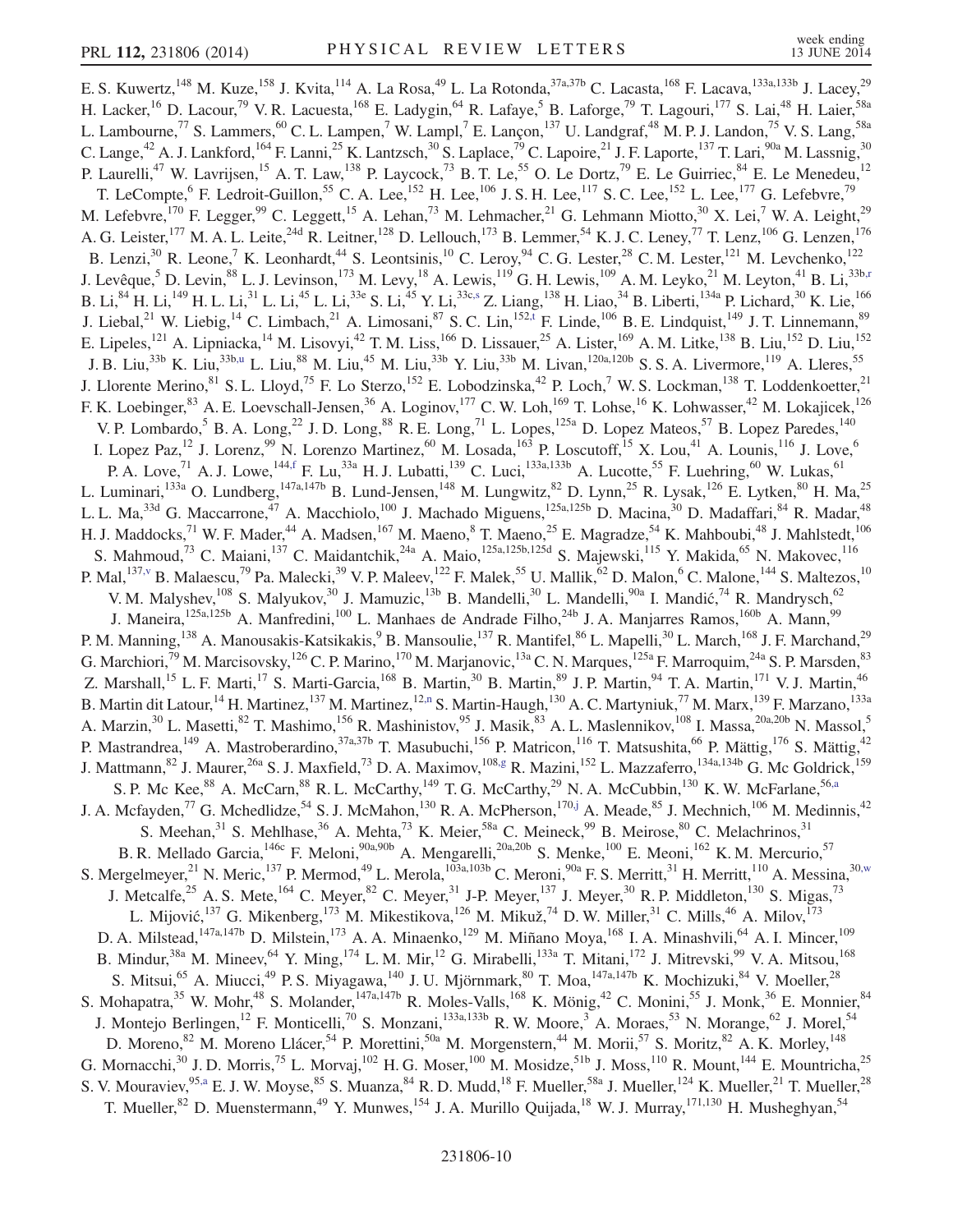<span id="page-10-4"></span><span id="page-10-3"></span><span id="page-10-2"></span><span id="page-10-1"></span><span id="page-10-0"></span>E. Musto,<sup>153</sup> A. G. Myagkov,<sup>12[9,x](#page-17-23)</sup> M. Myska,<sup>127</sup> O. Nackenhorst,<sup>54</sup> J. Nadal,<sup>54</sup> K. Nagai,<sup>61</sup> R. Nagai,<sup>158</sup> Y. Nagai,<sup>84</sup> K. Nagano,<sup>65</sup> A. Nagarkar,<sup>110</sup> Y. Nagasaka,<sup>59</sup> M. Nagel,<sup>100</sup> A. M. Nairz,<sup>30</sup> Y. Nakahama,<sup>30</sup> K. Nakamura,<sup>65</sup> T. Nakamura,<sup>156</sup> I. Nakano,<sup>111</sup> H. Namasivayam,<sup>41</sup> G. Nanava,<sup>21</sup> R. Narayan,<sup>58b</sup> T. Nattermann,<sup>21</sup> T. Naumann,<sup>42</sup> G. Navarro,<sup>163</sup> R. Nayyar,<sup>7</sup> H. A. Neal,<sup>88</sup> P. Yu. Nechaeva,<sup>95</sup> T. J. Neep,<sup>83</sup> A. Negri,<sup>120a,120b</sup> G. Negri,<sup>30</sup> M. Negrini,<sup>20a</sup> S. Nektarijevic,<sup>49</sup> A. Nelson,<sup>164</sup> T. K. Nelson,<sup>144</sup> S. Nemecek,<sup>126</sup> P. Nemethy,<sup>109</sup> A. A. Nepomuceno,<sup>24a</sup> M. Nessi,<sup>30[,y](#page-17-24)</sup> M. S. Neubauer,<sup>166</sup> M. Neumann,<sup>176</sup> R. M. Neves,<sup>109</sup> P. Nevski,<sup>25</sup> F. M. Newcomer,<sup>121</sup> P. R. Newman,<sup>18</sup> D. H. Nguyen,<sup>6</sup> R. B. Nickerson,<sup>119</sup> R. Nicolaidou,<sup>137</sup> B. Nicquevert,<sup>30</sup> J. Nielsen,<sup>138</sup> N. Nikiforou,<sup>35</sup> A. Nikiforov,<sup>16</sup> V. Nikolaenko,<sup>12[9,x](#page-17-23)</sup> I. Nikolic-Audit,<sup>79</sup> K. Nikolics,<sup>49</sup> K. Nikolopoulos,<sup>18</sup> P. Nilsson,<sup>8</sup> Y. Ninomiya,<sup>156</sup> A. Nisati,<sup>133a</sup> R. Nisius,<sup>100</sup> T. Nobe,<sup>158</sup> L. Nodulman,<sup>6</sup> M. Nomachi,<sup>117</sup> I. Nomidis,<sup>155</sup> S. Norberg,<sup>112</sup> M. Nordberg,<sup>30</sup> J. Novakova,<sup>128</sup> S. Nowak,<sup>100</sup> M. Nozaki,<sup>65</sup> L. Nozka,<sup>114</sup> K. Ntekas,<sup>10</sup> G. Nunes Hanninger,  $^{87}$  T. Nunnemann,  $^{99}$  E. Nurse,  $^{77}$  F. Nuti,  $^{87}$  B. J. O'Brien,  $^{46}$  F. O'grady,  $^{7}$  D. C. O'Neil,  $^{143}$  V. O'Shea,  $^{53}$ F. G. Oakham,<sup>29[,e](#page-17-3)</sup> H. Oberlack,<sup>100</sup> T. Obermann,<sup>21</sup> J. Ocariz,<sup>79</sup> A. Ochi,<sup>66</sup> M. I. Ochoa,<sup>77</sup> S. Oda,<sup>69</sup> S. Odaka,<sup>65</sup> H. Ogren,<sup>60</sup> A. Oh,  $83$  S. H. Oh,  $45$  C. C. Ohm,  $30$  H. Ohman,  $167$  T. Ohshima,  $102$  W. Okamura,  $117$  H. Okawa,  $25$  Y. Okumura,  $31$ T. Okuyama,<sup>156</sup> A. Olariu,<sup>26a</sup> A. G. Olchevski,<sup>64</sup> S. A. Olivares Pino,<sup>46</sup> D. Oliveira Damazio,<sup>25</sup> E. Oliver Garcia,<sup>168</sup> A. Olszewski,<sup>39</sup> J. Olszowska,<sup>39</sup> A. Onofre,<sup>125a,125e</sup> P. U. E. Onyisi,<sup>3[1,z](#page-17-25)</sup> C. J. Oram,<sup>160a</sup> M. J. Oreglia,<sup>31</sup> Y. Oren,<sup>154</sup> D. Orestano,<sup>135a,135b</sup> N. Orlando,<sup>72a,72b</sup> C. Oropeza Barrera,<sup>53</sup> R. S. Orr,<sup>159</sup> B. Osculati,<sup>50a,50b</sup> R. Ospanov,<sup>121</sup> G. Otero y Garzon,<sup>27</sup> H. Otono,<sup>69</sup> M. Ouchrif,<sup>136d</sup> E. A. Ouellette,<sup>170</sup> F. Ould-Saada,<sup>118</sup> A. Ouraou,<sup>137</sup> K. P. Oussoren,<sup>106</sup> Q. Ouyang,  $33a$  A. Ovcharova,  $15$  M. Owen,  $83$  V. E. Ozcan,  $19a$  N. Ozturk,  $8$  K. Pachal,  $119$  A. Pacheco Pages,  $12$ C. Padilla Aranda,<sup>12</sup> M. Pagáčová,<sup>48</sup> S. Pagan Griso,<sup>15</sup> E. Paganis,<sup>140</sup> C. Pahl,<sup>100</sup> F. Paige,<sup>25</sup> P. Pais,<sup>85</sup> K. Pajchel,<sup>118</sup> G. Palacino,  $160b$  S. Palestini,  $30$  D. Pallin,  $34$  A. Palma,  $125a,125b$  J. D. Palmer,  $18$  Y. B. Pan,  $174$  E. Panagiotopoulou,  $10$ J. G. Panduro Vazquez,<sup>76</sup> P. Pani,<sup>106</sup> N. Panikashvili,<sup>88</sup> S. Panitkin,<sup>25</sup> D. Pantea,<sup>26a</sup> L. Paolozzi,<sup>134a,134b</sup> Th. D. Papadopoulou,<sup>10</sup> K. Papageorgiou,<sup>155,1</sup> A. Paramonov,<sup>6</sup> D. Paredes Hernandez,<sup>34</sup> M. A. Parker,<sup>28</sup> F. Parodi,<sup>50a,50b</sup> J. A. Parsons,<sup>35</sup> U. Parzefall,<sup>48</sup> E. Pasqualucci,<sup>133a</sup> S. Passaggio,<sup>50a</sup> A. Passeri,<sup>135a</sup> F. Pastore,<sup>135a,135b[,a](#page-17-6)</sup> Fr. Pastore,<sup>76</sup> G. Pásztor,<sup>29</sup> S. Pataraia,<sup>176</sup> N. D. Patel,<sup>151</sup> J. R. Pater,<sup>83</sup> S. Patricelli,<sup>103a,103b</sup> T. Pauly,<sup>30</sup> J. Pearce,<sup>170</sup> M. Pedersen,<sup>118</sup> S. Pedraza Lopez,  $^{168}$  R. Pedro,  $^{125a,125b}$  S. V. Peleganchuk,  $^{108}$  D. Pelikan,  $^{167}$  H. Peng,  $^{33b}$  B. Penning,  $^{31}$  J. Penwell,  $^{60}$ D. V. Perepelitsa,<sup>25</sup> E. Perez Codina,<sup>160a</sup> M. T. Pérez García-Estañ,<sup>168</sup> V. Perez Reale,<sup>35</sup> L. Perini,<sup>90a,90b</sup> H. Pernegger,<sup>30</sup> R. Perrino,<sup>72a</sup> R. Peschke,<sup>42</sup> V.D. Peshekhonov,<sup>64</sup> K. Peters,<sup>30</sup> R. F. Y. Peters,<sup>83</sup> B. A. Petersen,<sup>87</sup> J. Petersen,<sup>30</sup> T. C. Petersen,<sup>36</sup> E. Petit,<sup>42</sup> A. Petridis,<sup>147a,147b</sup> C. Petridou,<sup>155</sup> E. Petrolo,<sup>133a</sup> F. Petrucci,<sup>135a,135b</sup> M. Petteni,<sup>143</sup> N. E. Pettersson,<sup>158</sup> R. Pezoa,<sup>32b</sup> P. W. Phillips,<sup>130</sup> G. Piacquadio,<sup>144</sup> E. Pianori,<sup>171</sup> A. Picazio,<sup>49</sup> E. Piccaro,<sup>75</sup> M. Piccinini,<sup>20a,20b</sup> R. Piegaia,<sup>27</sup> D. T. Pignotti,<sup>110</sup> J. E. Pilcher,<sup>31</sup> A. D. Pilkington,<sup>77</sup> J. Pina,<sup>125a,125b,125d</sup> M. Pinamonti,  $^{165a,165c,aa}$  $^{165a,165c,aa}$  $^{165a,165c,aa}$  A. Pinder,  $^{119}$  J. L. Pinfold,  $^3$  A. Pingel,  $^{36}$  B. Pinto,  $^{125a}$  S. Pires,  $^{79}$  M. Pitt,  $^{173}$  C. Pizio,  $^{90a,90b}$ M-A. Pleier,<sup>25</sup> V. Pleskot,<sup>128</sup> E. Plotnikova,<sup>64</sup> P. Plucinski,<sup>147a,147b</sup> S. Poddar,<sup>58a</sup> F. Podlyski,<sup>34</sup> R. Poettgen,<sup>82</sup> L. Poggioli,<sup>116</sup> D. Pohl,<sup>21</sup> M. Pohl,<sup>49</sup> G. Polesello,<sup>120a</sup> A. Policicchio,<sup>37a,37b</sup> R. Polifka,<sup>159</sup> A. Polini,<sup>20a</sup> C. S. Pollard,<sup>45</sup> V. Polychronakos,<sup>25</sup> K. Pommès,<sup>30</sup> L. Pontecorvo,<sup>133a</sup> B. G. Pope,<sup>89</sup> G. A. Popeneciu,<sup>26b</sup> D. S. Popovic,<sup>13a</sup> A. Poppleton,<sup>30</sup> X. Portell Bueso,<sup>12</sup> G. E. Pospelov,<sup>100</sup> S. Pospisil,<sup>127</sup> K. Potamianos,<sup>15</sup> I. N. Potrap,<sup>64</sup> C. J. Potter,<sup>150</sup> C. T. Potter,<sup>115</sup> G. Poulard,<sup>30</sup> J. Poveda,<sup>60</sup> V. Pozdnyakov,<sup>64</sup> P. Pralavorio,<sup>84</sup> A. Pranko,<sup>15</sup> S. Prasad,<sup>30</sup> R. Pravahan,<sup>8</sup> S. Prell,<sup>63</sup> D. Price,<sup>83</sup> J. Price,<sup>73</sup> L. E. Price,<sup>6</sup> D. Prieur,<sup>124</sup> M. Primavera,<sup>72a</sup> M. Proissl,<sup>46</sup> K. Prokofiev,<sup>47</sup> F. Prokoshin,<sup>32b</sup> E. Protopapadaki,<sup>137</sup> S. Protopopescu,<sup>25</sup> J. Proudfoot,<sup>6</sup> M. Przybycien,<sup>38a</sup> H. Przysiezniak,<sup>5</sup> E. Ptacek,<sup>115</sup> E. Pueschel,<sup>85</sup> D. Puldon,<sup>149</sup> M. Purohit,<sup>25[,bb](#page-17-27)</sup> P. Puzo,<sup>116</sup> J. Qian,<sup>88</sup> G. Qin,<sup>53</sup> Y. Qin,<sup>83</sup> A. Quadt,<sup>54</sup> D. R. Quarrie,<sup>15</sup> W. B. Quayle,<sup>165a,165b</sup> M. Queitsch-Maitland,<sup>83</sup> D. Quilty,<sup>53</sup> A. Qureshi, <sup>160b</sup> V. Radeka, <sup>25</sup> V. Radescu, <sup>42</sup> S. K. Radhakrishnan, <sup>149</sup> P. Radloff, <sup>115</sup> P. Rados, <sup>87</sup> F. Ragusa, <sup>90a, 90b</sup> G. Rahal, <sup>179</sup> S. Rajagopalan,<sup>25</sup> M. Rammensee,<sup>30</sup> A. S. Randle-Conde,<sup>40</sup> C. Rangel-Smith,<sup>167</sup> K. Rao,<sup>164</sup> F. Rauscher,<sup>99</sup> T. C. Rave,<sup>48</sup> T. Ravenscroft,<sup>53</sup> M. Raymond,<sup>30</sup> A. L. Read,<sup>118</sup> D. M. Rebuzzi,<sup>120a,120b</sup> A. Redelbach,<sup>175</sup> G. Redlinger,<sup>25</sup> R. Reece,<sup>138</sup> K. Reeves,<sup>41</sup> L. Rehnisch,<sup>16</sup> H. Reisin,<sup>27</sup> M. Relich,<sup>164</sup> C. Rembser,<sup>30</sup> H. Ren,<sup>33a</sup> Z. L. Ren,<sup>152</sup> A. Renaud,<sup>116</sup> M. Rescigno,<sup>133a</sup> S. Resconi,<sup>90a</sup> B. Resende,<sup>137</sup> P. Reznicek,<sup>128</sup> R. Rezvani,<sup>94</sup> R. Richter,<sup>100</sup> M. Ridel,<sup>79</sup> P. Rieck,<sup>16</sup> J. Rieger,<sup>54</sup> M. Rijssenbeek,<sup>149</sup> A. Rimoldi,<sup>120a,120b</sup> L. Rinaldi,<sup>20a</sup> E. Ritsch,<sup>61</sup> I. Riu,<sup>12</sup> F. Rizatdinova,<sup>113</sup> E. Rizvi,<sup>75</sup> S. H. Robertson, <sup>8[6,j](#page-17-9)</sup> A. Robichaud-Veronneau, <sup>119</sup> D. Robinson, <sup>28</sup> J. E. M. Robinson, <sup>83</sup> A. Robson, <sup>53</sup> C. Roda, <sup>123a, 123b</sup> L. Rodrigues,<sup>30</sup> S. Roe,<sup>30</sup> O. Røhne,<sup>118</sup> S. Rolli,<sup>162</sup> A. Romaniouk,<sup>97</sup> M. Romano,<sup>20a,20b</sup> G. Romeo,<sup>27</sup> E. Romero Adam,<sup>168</sup> N. Rompotis,<sup>139</sup> L. Roos,<sup>79</sup> E. Ros,<sup>168</sup> S. Rosati,<sup>133a</sup> K. Rosbach,<sup>49</sup> M. Rose,<sup>76</sup> P. L. Rosendahl,<sup>14</sup> O. Rosenthal,<sup>142</sup> V. Rossetti,<sup>147a,147b</sup> E. Rossi,<sup>103a,103b</sup> L. P. Rossi,<sup>50a</sup> R. Rosten,<sup>139</sup> M. Rotaru,<sup>26a</sup> I. Roth,<sup>173</sup> J. Rothberg,<sup>139</sup> D. Rousseau,<sup>116</sup> C. R. Royon,<sup>137</sup> A. Rozanov,  $84$  Y. Rozen,  $153$  X. Ruan,  $146c$  F. Rubbo,  $12$  I. Rubinskiy,  $42$  V. I. Rud,  $98$  C. Rudolph,  $44$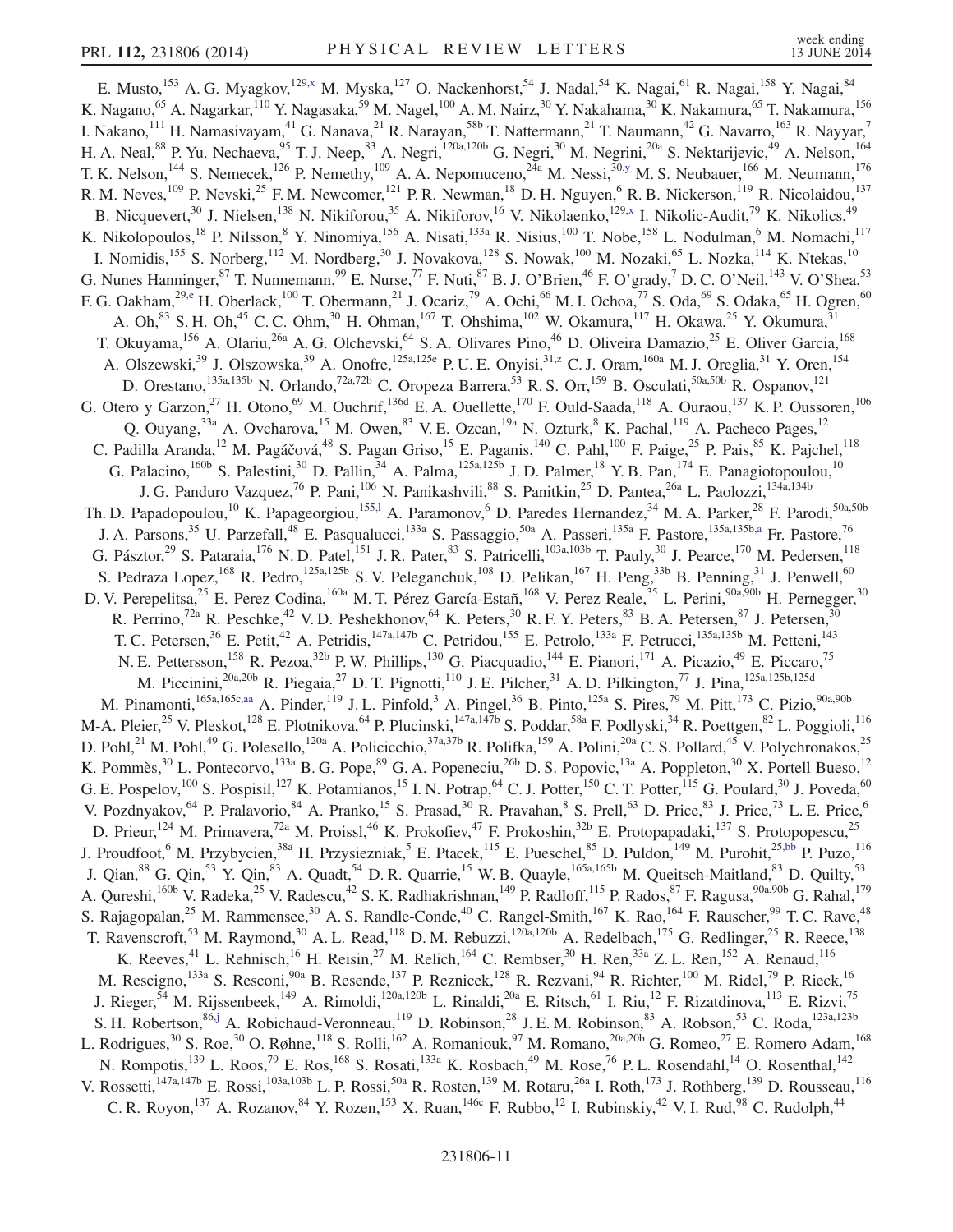<span id="page-11-2"></span><span id="page-11-1"></span><span id="page-11-0"></span>M. S. Rudolph,<sup>159</sup> F. Rühr,<sup>48</sup> A. Ruiz-Martinez,<sup>30</sup> Z. Rurikova,<sup>48</sup> N. A. Rusakovich,<sup>64</sup> A. Ruschke,<sup>99</sup> J. P. Rutherfoord,<sup>7</sup> N. Ruthmann,<sup>48</sup> Y. F. Ryabov,<sup>122</sup> M. Rybar,<sup>128</sup> G. Rybkin,<sup>116</sup> N. C. Ryder,<sup>119</sup> A. F. Saavedra,<sup>151</sup> S. Sacerdoti,<sup>27</sup> A. Saddique,<sup>3</sup> I. Sadeh, <sup>154</sup> H. F-W. Sadrozinski, <sup>138</sup> R. Sadykov, <sup>64</sup> F. Safai Tehrani, <sup>133a</sup> H. Sakamoto, <sup>156</sup> Y. Sakurai, <sup>172</sup> G. Salamanna, <sup>75</sup> A. Salamon, <sup>134a</sup> M. Saleem, <sup>112</sup> D. Salek, <sup>106</sup> P. H. Sales De Bruin, <sup>139</sup> D. Salihagic, <sup>100</sup> A. Salnikov, <sup>144</sup> J. Salt, <sup>168</sup> B. M. Salvachua Ferrando,<sup>6</sup> D. Salvatore,<sup>37a,37b</sup> F. Salvatore,<sup>150</sup> A. Salvucci,<sup>105</sup> A. Salzburger,<sup>30</sup> D. Sampsonidis,<sup>155</sup> A. Sanchez, <sup>103a,103b</sup> J. Sánchez, <sup>168</sup> V. Sanchez Martinez, <sup>168</sup> H. Sandaker, <sup>14</sup> R. L. Sandbach, <sup>75</sup> H. G. Sander, <sup>82</sup> M. P. Sanders,<sup>99</sup> M. Sandhoff,<sup>176</sup> T. Sandoval,<sup>28</sup> C. Sandoval,<sup>163</sup> R. Sandstroem,<sup>100</sup> D. P. C. Sankey,<sup>130</sup> A. Sansoni,<sup>47</sup> C. Santoni,<sup>34</sup> R. Santonico,<sup>134a,134b</sup> H. Santos,<sup>125a</sup> I. Santoyo Castillo,<sup>150</sup> K. Sapp,<sup>124</sup> A. Sapronov,<sup>64</sup> J. G. Saraiva,<sup>125a,125d</sup> B. Sarrazin,<sup>21</sup> G. Sartisohn,<sup>176</sup> O. Sasaki,<sup>65</sup> Y. Sasaki,<sup>156</sup> I. Satsounkevitch,<sup>91</sup> G. Sauvage,<sup>[5,a](#page-17-6)</sup> E. Sauvan,<sup>5</sup> P. Savard,<sup>15[9,e](#page-17-3)</sup> D. O. Savu,<sup>30</sup> C. Sawyer,<sup>119</sup> L. Sawyer,<sup>78[,m](#page-17-12)</sup> D. H. Saxon,<sup>53</sup> J. Saxon,<sup>121</sup> C. Sbarra,<sup>20a</sup> A. Sbrizzi,<sup>3</sup> T. Scanlon,<sup>77</sup> D. A. Scannicchio,<sup>164</sup> M. Scarcella,<sup>151</sup> J. Schaarschmidt,<sup>173</sup> P. Schacht,<sup>100</sup> D. Schaefer,<sup>121</sup> R. Schaefer,<sup>42</sup> S. Schaepe,<sup>21</sup> S. Schaetzel,<sup>58b</sup> U. Schäfer,<sup>82</sup> A. C. Schaffer,<sup>116</sup> D. Schaile,<sup>99</sup> R. D. Schamberger,<sup>149</sup> V. Scharf,<sup>58a</sup> V. A. Schegelsky,<sup>122</sup> D. Scheirich,<sup>128</sup> M. Schernau,<sup>164</sup> M. I. Scherzer,<sup>35</sup> C. Schiavi,<sup>50a,50b</sup> J. Schieck,<sup>99</sup> C. Schillo,<sup>48</sup> M. Schioppa,<sup>37a,37b</sup> S. Schlenker,<sup>30</sup> E. Schmidt,<sup>48</sup> K. Schmieden,<sup>30</sup> C. Schmitt,<sup>82</sup> C. Schmitt,<sup>99</sup> S. Schmitt,<sup>58b</sup> B. Schneider,<sup>17</sup> Y. J. Schnellbach,<sup>73</sup> U. Schnoor,<sup>44</sup> L. Schoeffel,<sup>137</sup> A. Schoening,<sup>58b</sup> B. D. Schoenrock,<sup>89</sup> A. L. S. Schorlemmer,<sup>54</sup> M. Schott,<sup>82</sup> D. Schouten,<sup>160a</sup> J. Schovancova,<sup>25</sup> M. Schram,<sup>86</sup> S. Schramm,<sup>159</sup> M. Schreyer,<sup>175</sup> C. Schroeder,<sup>82</sup> N. Schuh,<sup>82</sup> M. J. Schultens,<sup>21</sup> H.-C. Schultz-Coulon,<sup>58a</sup> H. Schulz,<sup>16</sup> M. Schumacher,<sup>48</sup> B. A. Schumm,<sup>138</sup> Ph. Schune,<sup>137</sup> C. Schwanenberger,<sup>83</sup> A. Schwartzman,<sup>144</sup> Ph. Schwegler,<sup>100</sup> Ph. Schwemling,<sup>137</sup> R. Schwienhorst,<sup>89</sup> J. Schwindling,<sup>137</sup> T. Schwindt,<sup>21</sup> M. Schwoerer,  $^5$  F. G. Sciacca,  $^{17}$  E. Scifo,  $^{116}$  G. Sciolla,  $^{23}$  W. G. Scott,  $^{130}$  F. Scuri,  $^{123a,123b}$  F. Scutti,  $^{21}$  J. Searcy,  $^{88}$  G. Sedov,  $^{42}$ E. Sedykh,<sup>122</sup> S. C. Seidel,<sup>104</sup> A. Seiden,<sup>138</sup> F. Seifert,<sup>127</sup> J. M. Seixas,<sup>24a</sup> G. Sekhniaidze,<sup>103a</sup> S. J. Sekula,<sup>40</sup> K. E. Selbach,<sup>46</sup> D. M. Seliverstov,<sup>12[2,a](#page-17-6)</sup> G. Sellers,<sup>73</sup> N. Semprini-Cesari,<sup>20a,20b</sup> C. Serfon,<sup>30</sup> L. Serin,<sup>116</sup> L. Serkin,<sup>54</sup> T. Serre,<sup>84</sup> R. Seuster,<sup>160a</sup> H. Severini,<sup>112</sup> F. Sforza,<sup>100</sup> A. Sfyrla,<sup>30</sup> E. Shabalina,<sup>54</sup> M. Shamim,<sup>115</sup> L. Y. Shan,<sup>33a</sup> R. Shang,<sup>166</sup> J. T. Shank,<sup>22</sup> Q. T. Shao,<sup>87</sup> M. Shapiro,<sup>15</sup> P. B. Shatalov,<sup>96</sup> K. Shaw,<sup>165a,165b</sup> P. Sherwood,<sup>77</sup> L. Shi,<sup>152</sup> S. Shimizu,<sup>66</sup> C. O. Shimmin,<sup>164</sup> M. Shimojima,<sup>101</sup> T. Shin,<sup>56</sup> M. Shiyakova,<sup>64</sup> A. Shmeleva,<sup>95</sup> M. J. Shochet,<sup>31</sup> D. Short,<sup>119</sup> S. Shrestha,<sup>63</sup> E. Shulga,<sup>97</sup> M. A. Shupe,<sup>7</sup> S. Shushkevich,<sup>42</sup> P. Sicho,<sup>126</sup> D. Sidorov,<sup>113</sup> A. Sidoti,<sup>133a</sup> F. Siegert,<sup>44</sup> Dj. Sijacki,<sup>13a</sup> J. Silva,<sup>125a,125d</sup> Y. Silver,<sup>154</sup> D. Silverstein,<sup>144</sup> S. B. Silverstein,<sup>147a</sup> V. Simak,<sup>127</sup> O. Simard,<sup>5</sup> Lj. Simic,<sup>13a</sup> S. Simion,<sup>116</sup> E. Simioni,<sup>82</sup> B. Simmons,<sup>77</sup> R. Simoniello,<sup>90a,90b</sup> M. Simonyan,<sup>36</sup> P. Sinervo,<sup>159</sup> N. B. Sinev,<sup>115</sup> V. Sipica,<sup>142</sup> G. Siragusa,<sup>175</sup> A. Sircar,<sup>78</sup> A. N. Sisakyan, <sup>6[4,a](#page-17-6)</sup> S. Yu. Sivoklokov, <sup>98</sup> J. Sjölin, <sup>147a, 147b</sup> T. B. Sjursen, <sup>14</sup> H. P. Skottowe, <sup>57</sup> K. Yu. Skovpen, <sup>108</sup> P. Skubic, <sup>112</sup> M. Slater,<sup>18</sup> T. Slavicek,<sup>127</sup> K. Sliwa,<sup>162</sup> V. Smakhtin,<sup>173</sup> B. H. Smart,<sup>46</sup> L. Smestad,<sup>14</sup> S. Yu. Smirnov,<sup>97</sup> Y. Smirnov,<sup>97</sup> L. N. Smirnova,  $^{98,\text{cc}}$  O. Smirnova,  $^{80}$  K. M. Smith,  $^{53}$  M. Smizanska,  $^{71}$  K. Smolek,  $^{127}$  A. A. Snesarev,  $^{95}$  G. Snidero,  $^{75}$ J. Snow,<sup>112</sup> S. Snyder,<sup>25</sup> R. Sobie,<sup>170[,j](#page-17-9)</sup> F. Socher,<sup>44</sup> J. Sodomka,<sup>127</sup> A. Soffer,<sup>154</sup> D. A. Soh,<sup>15[2,dd](#page-17-29)</sup> C. A. Solans,<sup>30</sup> M. Solar,<sup>127</sup> J. Solc,<sup>127</sup> E. Yu. Soldatov,<sup>97</sup> U. Soldevila,<sup>168</sup> E. Solfaroli Camillocci,<sup>133a,133b</sup> A. A. Solodkov,<sup>129</sup> O. V. Solovyanov,<sup>129</sup> V. Solovyev,<sup>122</sup> P. Sommer,<sup>48</sup> H. Y. Song,<sup>33b</sup> N. Soni,<sup>1</sup> A. Sood,<sup>15</sup> A. Sopczak,<sup>127</sup> V. Sopko,<sup>127</sup> B. Sopko,<sup>127</sup> V. Sorin,<sup>12</sup> M. Sosebee,  $8$  R. Soualah,  $165a,165c$  P. Soueid,  $94$  A. M. Soukharev,  $108$  D. South,  $42$  S. Spagnolo,  $72a,72b$  F. Spanò,  $76$ W. R. Spearman,<sup>57</sup> R. Spighi,<sup>20a</sup> G. Spigo,<sup>30</sup> M. Spousta,<sup>128</sup> T. Spreitzer,<sup>159</sup> B. Spurlock,<sup>8</sup> R. D. St. Denis,<sup>53</sup> S. Staerz,<sup>44</sup> J. Stahlman,<sup>121</sup> R. Stamen,<sup>58a</sup> E. Stanecka,<sup>39</sup> R. W. Stanek,<sup>6</sup> C. Stanescu,<sup>135a</sup> M. Stanescu-Bellu,<sup>42</sup> M. M. Stanitzki,<sup>42</sup> S. Stapnes,<sup>118</sup> E. A. Starchenko,<sup>129</sup> J. Stark,<sup>55</sup> P. Staroba,<sup>126</sup> P. Starovoitov,<sup>42</sup> R. Staszewski,<sup>39</sup> P. Stavina,<sup>145a[,a](#page-17-6)</sup> G. Steele,<sup>53</sup> P. Steinberg,<sup>25</sup> I. Stekl,<sup>127</sup> B. Stelzer,<sup>143</sup> H. J. Stelzer,<sup>30</sup> O. Stelzer-Chilton,<sup>160a</sup> H. Stenzel,<sup>52</sup> S. Stern,<sup>100</sup> G. A. Stewart,<sup>53</sup> J. A. Stillings,<sup>21</sup> M. C. Stockton,<sup>86</sup> M. Stoebe,<sup>86</sup> G. Stoicea,<sup>26a</sup> P. Stolte,<sup>54</sup> S. Stonjek,<sup>100</sup> A. R. Stradling,<sup>8</sup> A. Straessner,<sup>44</sup> M. E. Stramaglia,<sup>17</sup> J. Strandberg,<sup>148</sup> S. Strandberg,<sup>147a,147b</sup> A. Strandlie,<sup>118</sup> E. Strauss,<sup>144</sup> M. Strauss,<sup>112</sup> P. Strizenec,<sup>145b</sup> R. Ströhmer,<sup>175</sup> D. M. Strom,<sup>115</sup> R. Stroynowski,<sup>40</sup> S. A. Stucci,<sup>17</sup> B. Stugu,<sup>14</sup> N. A. Styles,<sup>42</sup> D. Su,<sup>144</sup> J. Su,<sup>124</sup> HS. Subramania,<sup>3</sup> R. Subramaniam,<sup>78</sup> A. Succurro,<sup>12</sup> Y. Sugaya,<sup>117</sup> C. Suhr,<sup>107</sup> M. Suk,<sup>127</sup> V. V. Sulin,<sup>95</sup> S. Sultansoy,<sup>4c</sup> T. Sumida,<sup>67</sup> X. Sun,<sup>33a</sup> J. E. Sundermann,<sup>48</sup> K. Suruliz,<sup>140</sup> G. Susinno,<sup>37a,37b</sup> M. R. Sutton,<sup>150</sup> Y. Suzuki,<sup>65</sup> M. Svatos,<sup>126</sup> S. Swedish,<sup>169</sup> M. Swiatlowski,<sup>144</sup> I. Sykora,<sup>145a</sup> T. Sykora,<sup>128</sup> D. Ta,<sup>89</sup> K. Tackmann,<sup>42</sup> J. Taenzer,<sup>159</sup> A. Taffard,<sup>164</sup> R. Tafirout,<sup>160a</sup> N. Taiblum,<sup>154</sup> Y. Takahashi,<sup>102</sup> H. Takai,<sup>25</sup> R. Takashima,<sup>68</sup> H. Takeda,<sup>66</sup> T. Takeshita,<sup>141</sup> Y. Takubo,<sup>65</sup> M. Talby,  $^{84}$  A. A. Talyshev,  $^{108,g}$  $^{108,g}$  $^{108,g}$  J. Y. C. Tam,  $^{175}$  M. C. Tamsett,  $^{78,ee}$  $^{78,ee}$  $^{78,ee}$  K. G. Tan,  $^{87}$  J. Tanaka,  $^{156}$  R. Tanaka,  $^{116}$  S. Tanaka,  $^{132}$ S. Tanaka,<sup>65</sup> A. J. Tanasijczuk,<sup>143</sup> K. Tani,<sup>66</sup> N. Tannoury,<sup>21</sup> S. Tapprogge,<sup>82</sup> S. Tarem,<sup>153</sup> F. Tarrade,<sup>29</sup> G. F. Tartarelli,<sup>90a</sup> P. Tas,<sup>128</sup> M. Tasevsky,<sup>126</sup> T. Tashiro,<sup>67</sup> E. Tassi,<sup>37a,37b</sup> A. Tavares Delgado,<sup>125a,125b</sup> Y. Tayalati,<sup>136d</sup> F. E. Taylor,<sup>93</sup> G. N. Taylor,  $^{87}$  W. Taylor,  $^{160b}$  F. A. Teischinger,  $^{30}$  M. Teixeira Dias Castanheira,  $^{75}$  P. Teixeira-Dias,  $^{76}$  K. K. Temming,  $^{48}$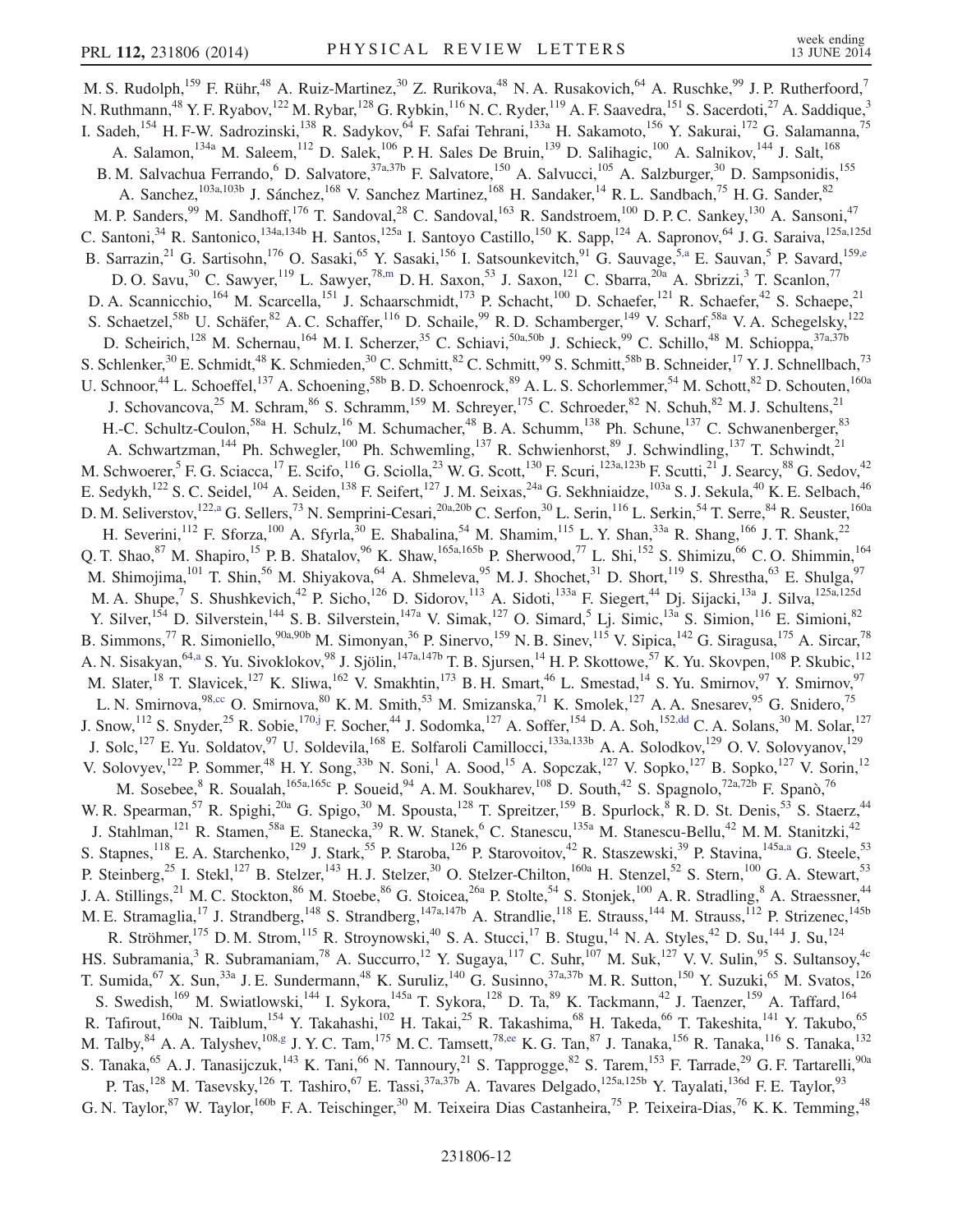<span id="page-12-4"></span><span id="page-12-3"></span><span id="page-12-2"></span><span id="page-12-1"></span><span id="page-12-0"></span>H. Ten Kate,<sup>30</sup> P. K. Teng,<sup>152</sup> J. J. Teoh,<sup>117</sup> S. Terada,<sup>65</sup> K. Terashi,<sup>156</sup> J. Terron,<sup>81</sup> S. Terzo,<sup>100</sup> M. Testa,<sup>47</sup> R. J. Teuscher,<sup>15[9,j](#page-17-9)</sup> J. Therhaag,<sup>21</sup> T. Theveneaux-Pelzer,<sup>34</sup> S. Thoma,<sup>48</sup> J. P. Thomas,<sup>18</sup> J. Thomas-Wilsker,<sup>76</sup> E. N. Thompson,<sup>35</sup> P. D. Thompson,<sup>18</sup> P. D. Thompson,<sup>159</sup> A. S. Thompson,<sup>53</sup> L. A. Thomsen,<sup>36</sup> E. Thomson,<sup>121</sup> M. Thomson,<sup>28</sup> W. M. Thong,  $^{87}$  R. P. Thun,  $^{88, a}$  F. Tian,  $^{35}$  M. J. Tibbetts,  $^{15}$  V. O. Tikhomirov,  $^{95, ff}$  Yu. A. Tikhonov,  $^{108, g}$  S. Timoshenko,  $^{97}$ E. Tiouchichine, <sup>84</sup> P. Tipton, <sup>177</sup> S. Tisserant, <sup>84</sup> T. Todorov, <sup>5</sup> S. Todorova-Nova, <sup>128</sup> B. Toggerson, <sup>7</sup> J. Tojo, <sup>69</sup> S. Tokár, <sup>145a</sup> K. Tokushuku,<sup>65</sup> K. Tollefson,<sup>89</sup> L. Tomlinson,<sup>83</sup> M. Tomoto,<sup>102</sup> L. Tompkins,<sup>31</sup> K. Toms,<sup>104</sup> N. D. Topilin,<sup>64</sup> E. Torrence,<sup>115</sup> H. Torres,<sup>143</sup> E. Torró Pastor,<sup>168</sup> J. Toth,<sup>84[,gg](#page-17-32)</sup> F. Touchard,<sup>84</sup> D. R. Tovey,<sup>140</sup> H. L. Tran,<sup>116</sup> T. Trefzger,<sup>175</sup> L. Tremblet,<sup>30</sup> A. Tricoli,<sup>30</sup> I. M. Trigger,<sup>160a</sup> S. Trincaz-Duvoid,<sup>79</sup> M. F. Tripiana,<sup>70</sup> N. Triplett,<sup>25</sup> W. Trischuk,<sup>159</sup> B. Trocmé,<sup>55</sup> C. Troncon,  $90a$  M. Trottier-McDonald,  $143$  M. Trovatelli,  $135a,135b$  P. True,  $89$  M. Trzebinski,  $39$  A. Trzupek,  $39$  C. Tsarouchas,  $30$ J. C-L. Tseng,<sup>119</sup> P. V. Tsiareshka,<sup>91</sup> D. Tsionou,<sup>137</sup> G. Tsipolitis,<sup>10</sup> N. Tsirintanis,<sup>9</sup> S. Tsiskaridze,<sup>12</sup> V. Tsiskaridze,<sup>48</sup> E. G. Tskhadadze,<sup>51a</sup> I. I. Tsukerman,<sup>96</sup> V. Tsulaia,<sup>15</sup> S. Tsuno,<sup>65</sup> D. Tsybychev,<sup>149</sup> A. Tudorache,<sup>26a</sup> V. Tudorache,<sup>26a</sup> A. N. Tuna,<sup>121</sup> S. A. Tupputi,<sup>20a,20b</sup> S. Turchikhin,<sup>9[8,cc](#page-17-28)</sup> D. Turecek,<sup>127</sup> I. Turk Cakir,<sup>4d</sup> R. Turra,<sup>90a,90b</sup> P. M. Tuts,<sup>35</sup> A. Tykhonov,<sup>74</sup> M. Tylmad,<sup>147a,147b</sup> M. Tyndel,<sup>130</sup> K. Uchida,<sup>21</sup> I. Ueda,<sup>156</sup> R. Ueno,<sup>29</sup> M. Ughetto,<sup>84</sup> M. Ugland,<sup>14</sup> M. Uhlenbrock,<sup>21</sup> F. Ukegawa,<sup>161</sup> G. Unal,<sup>30</sup> A. Undrus,<sup>25</sup> G. Unel,<sup>164</sup> F. C. Ungaro,<sup>48</sup> Y. Unno,<sup>65</sup> D. Urbaniec,<sup>35</sup> P. Urquijo,<sup>21</sup> G. Usai,<sup>8</sup> A. Usanova,<sup>61</sup> L. Vacavant,<sup>84</sup> V. Vacek,<sup>127</sup> B. Vachon,<sup>86</sup> N. Valencic,<sup>106</sup> S. Valentinetti,<sup>20a,20b</sup> A. Valero,<sup>168</sup> L. Valery,<sup>34</sup> S. Valkar,<sup>128</sup> E. Valladolid Gallego,<sup>168</sup> S. Vallecorsa,<sup>49</sup> J. A. Valls Ferrer,<sup>168</sup> R. Van Berg,<sup>121</sup> P. C. Van Der Deijl,<sup>106</sup> R. van der Geer,<sup>106</sup> H. van der Graaf,<sup>106</sup> R. Van Der Leeuw,<sup>106</sup> D. van der Ster,<sup>30</sup> N. van Eldik,<sup>30</sup> P. van Gemmeren,<sup>6</sup> J. Van Nieuwkoop,<sup>143</sup> I. van Vulpen,<sup>106</sup> M. C. van Woerden,<sup>30</sup> M. Vanadia,<sup>133a,133b</sup> W. Vandelli,<sup>30</sup> R. Vanguri,<sup>121</sup> A. Vaniachine,<sup>6</sup> P. Vankov,<sup>42</sup> F. Vannucci,<sup>79</sup> G. Vardanyan,<sup>178</sup> R. Vari,<sup>133a</sup> E. W. Varnes,<sup>7</sup> T. Varol,<sup>85</sup> D. Varouchas,<sup>79</sup> A. Vartapetian, <sup>8</sup> K. E. Varvell, <sup>151</sup> V. I. Vassilakopoulos, <sup>56</sup> F. Vazeille, <sup>34</sup> T. Vazquez Schroeder, <sup>54</sup> J. Veatch,<sup>7</sup> F. Veloso,  $^{125a,125c}$  S. Veneziano,  $^{133a}$  A. Ventura,  $^{72a,72b}$  D. Ventura,  $^{85}$  M. Venturi,  $^{48}$  N. Venturi,  $^{159}$  A. Venturini,  $^{23}$  V. Vercesi,  $^{120a}$ M. Verducci,<sup>139</sup> W. Verkerke,<sup>106</sup> J. C. Vermeulen,<sup>106</sup> A. Vest,<sup>44</sup> M. C. Vetterli,<sup>14[3,e](#page-17-3)</sup> O. Viazlo,<sup>80</sup> I. Vichou,<sup>166</sup> T. Vickey,<sup>146[c,hh](#page-17-33)</sup> O. E. Vickey Boeriu,<sup>146c</sup> G. H. A. Viehhauser,<sup>119</sup> S. Viel,<sup>169</sup> R. Vigne,<sup>30</sup> M. Villa,<sup>20a,20b</sup> M. Villaplana Perez,<sup>168</sup> E. Vilucchi,<sup>47</sup> M. G. Vincter,<sup>29</sup> V. B. Vinogradov,<sup>64</sup> J. Virzi,<sup>15</sup> I. Vivarelli,<sup>150</sup> F. Vives Vaque,<sup>3</sup> S. Vlachos,<sup>10</sup> D. Vladoiu,<sup>99</sup> M. Vlasak,<sup>127</sup> A. Vogel,<sup>21</sup> P. Vokac,<sup>127</sup> G. Volpi,<sup>123a,123b</sup> M. Volpi,<sup>87</sup> H. von der Schmitt,<sup>100</sup> H. von Radziewski,<sup>48</sup> E. von Toerne,<sup>21</sup> V. Vorobel,<sup>128</sup> K. Vorobev,<sup>97</sup> M. Vos,<sup>168</sup> R. Voss,<sup>30</sup> J. H. Vossebeld,<sup>73</sup> N. Vranjes,<sup>137</sup> M. Vranjes Milosavljevic,<sup>106</sup> V. Vrba,<sup>126</sup> M. Vreeswijk,<sup>106</sup> T. Vu Anh,<sup>48</sup> R. Vuillermet,<sup>30</sup> I. Vukotic,<sup>31</sup> Z. Vykydal,<sup>127</sup> W. Wagner,<sup>176</sup> P. Wagner,<sup>21</sup> S. Wahrmund,<sup>44</sup> J. Wakabayashi,<sup>102</sup> J. Walder,<sup>71</sup> R. Walker,<sup>99</sup> W. Walkowiak,<sup>142</sup> R. Wall,<sup>177</sup> P. Waller,<sup>73</sup> B. Walsh,<sup>177</sup> C. Wang,<sup>152</sup> C. Wang,<sup>45</sup> F. Wang,<sup>174</sup> H. Wang,<sup>15</sup> H. Wang,<sup>40</sup> J. Wang,<sup>42</sup> J. Wang,<sup>33a</sup> K. Wang,<sup>86</sup> R. Wang,<sup>104</sup> S. M. Wang,<sup>152</sup> T. Wang,<sup>21</sup> X. Wang,<sup>177</sup> C. Wanotayaroj,<sup>115</sup> A. Warburton,<sup>86</sup> C. P. Ward,<sup>28</sup> D. R. Wardrope,<sup>77</sup> M. Warsinsky,<sup>48</sup> A. Washbrook,<sup>46</sup> C. Wasicki,<sup>42</sup> I. Watanabe, <sup>66</sup> P. M. Watkins, <sup>18</sup> A. T. Watson, <sup>18</sup> I. J. Watson, <sup>151</sup> M. F. Watson, <sup>18</sup> G. Watts, <sup>139</sup> S. Watts, <sup>83</sup> B. M. Waugh, <sup>77</sup> S. Webb,  $83$  M. S. Weber,  $17$  S. W. Weber,  $175$  J. S. Webster,  $31$  A. R. Weidberg,  $119$  P. Weigell,  $100$  B. Weinert,  $60$  J. Weingarten,  $54$ C. Weiser,<sup>48</sup> H. Weits,<sup>106</sup> P. S. Wells,<sup>30</sup> T. Wenaus,<sup>25</sup> D. Wendland,<sup>16</sup> Z. Weng,<sup>15[2,dd](#page-17-29)</sup> T. Wengler,<sup>30</sup> S. Wenig,<sup>30</sup> N. Wermes,<sup>21</sup> M. Werner,<sup>48</sup> P. Werner,<sup>30</sup> M. Wessels,<sup>58a</sup> J. Wetter,<sup>162</sup> K. Whalen,<sup>29</sup> A. White,<sup>8</sup> M. J. White,<sup>1</sup> R. White,<sup>32b</sup> S. White,<sup>123a,123b</sup> D. Whiteson,<sup>164</sup> D. Wicke,<sup>176</sup> F. J. Wickens,<sup>130</sup> W. Wiedenmann,<sup>174</sup> M. Wielers,<sup>130</sup> P. Wienemann,<sup>21</sup> C. Wiglesworth,<sup>36</sup> L. A. M. Wiik-Fuchs,  $^{21}$  P. A. Wijeratne,  $^{77}$  A. Wildauer,  $^{100}$  M. A. Wildt,  $^{42,ii}$  $^{42,ii}$  $^{42,ii}$  H. G. Wilkens,  $^{30}$  J. Z. Will,  $^{99}$  H. H. Williams,  $^{121}$ S. Williams,  $^{28}$  C. Willis,  $^{89}$  S. Willocq,  $^{85}$  J. A. Wilson,  $^{18}$  A. Wilson,  $^{88}$  I. Wingerter-Seez,  $^5$  F. Winklmeier,  $^{115}$  B. T. Winter,  $^{21}$ M. Wittgen,<sup>144</sup> T. Wittig,<sup>43</sup> J. Wittkowski,<sup>99</sup> S. J. Wollstadt,<sup>82</sup> M. W. Wolter,<sup>39</sup> H. Wolters,<sup>125a,125c</sup> B. K. Wosiek,<sup>39</sup> J. Wotschack,<sup>30</sup> M. J. Woudstra,<sup>83</sup> K. W. Wozniak,<sup>39</sup> M. Wright,<sup>53</sup> M. Wu,<sup>55</sup> S. L. Wu,<sup>174</sup> X. Wu,<sup>49</sup> Y. Wu,<sup>88</sup> E. Wulf,<sup>35</sup> T. R. Wyatt, <sup>83</sup> B. M. Wynne, <sup>46</sup> S. Xella, <sup>36</sup> M. Xiao, <sup>137</sup> D. Xu, <sup>33a</sup> L. Xu, <sup>33b[,jj](#page-17-35)</sup> B. Yabsley, <sup>151</sup> S. Yacoob, <sup>146b[,kk](#page-17-36)</sup> M. Yamada, <sup>65</sup> H. Yamaguchi,<sup>156</sup> Y. Yamaguchi,<sup>156</sup> A. Yamamoto,<sup>65</sup> K. Yamamoto,<sup>63</sup> S. Yamamoto,<sup>156</sup> T. Yamamura,<sup>156</sup> T. Yamanaka,<sup>156</sup> K. Yamauchi,<sup>102</sup> Y. Yamazaki,<sup>66</sup> Z. Yan,<sup>22</sup> H. Yang,<sup>33e</sup> H. Yang,<sup>174</sup> U.K. Yang,<sup>83</sup> Y. Yang,<sup>110</sup> S. Yanush,<sup>92</sup> L. Yao,<sup>33a</sup> W-M. Yao,<sup>15</sup> Y. Yasu,<sup>65</sup> E. Yatsenko,<sup>42</sup> K. H. Yau Wong,<sup>21</sup> J. Ye,<sup>40</sup> S. Ye,<sup>25</sup> A. L. Yen,<sup>57</sup> E. Yildirim,<sup>42</sup> M. Yilmaz,<sup>4b</sup> R. Yoosoofmiya,<sup>124</sup> K. Yorita,<sup>172</sup> R. Yoshida,<sup>6</sup> K. Yoshihara,<sup>156</sup> C. Young,<sup>144</sup> C. J. S. Young,<sup>30</sup> S. Youssef,<sup>22</sup> D. R. Yu,<sup>15</sup> J. Yu,<sup>8</sup> J. M. Yu,<sup>88</sup> J. Yu,<sup>113</sup> L. Yuan,<sup>66</sup> A. Yurkewicz,<sup>107</sup> B. Zabinski,<sup>39</sup> R. Zaidan,<sup>62</sup> A. M. Zaitsev,<sup>12[9,x](#page-17-23)</sup> A. Zaman,<sup>149</sup> S. Zambito,<sup>23</sup> L. Zanello,<sup>133a,133b</sup> D. Zanzi,<sup>100</sup> A. Zaytsev,<sup>25</sup> C. Zeitnitz,<sup>176</sup> M. Zeman,<sup>127</sup> A. Zemla,<sup>38a</sup> K. Zengel,<sup>23</sup> O. Zenin, <sup>129</sup> T. Ženiš, <sup>145a</sup> D. Zerwas, <sup>116</sup> G. Zevi della Porta, <sup>57</sup> D. Zhang, <sup>88</sup> F. Zhang, <sup>174</sup> H. Zhang, <sup>89</sup> J. Zhang, <sup>6</sup> L. Zhang, <sup>152</sup> X. Zhang,<sup>33d</sup> Z. Zhang,<sup>116</sup> Z. Zhao,<sup>33b</sup> A. Zhemchugov,<sup>64</sup> J. Zhong,<sup>119</sup> B. Zhou,<sup>88</sup> L. Zhou,<sup>35</sup> N. Zhou,<sup>164</sup> C. G. Zhu,<sup>33d</sup> H. Zhu,<sup>33a</sup> J. Zhu,<sup>88</sup> Y. Zhu,<sup>33b</sup> X. Zhuang,<sup>33a</sup> A. Zibell,<sup>175</sup> D. Zieminska,<sup>60</sup> N. I. Zimine,<sup>64</sup> C. Zimmermann,<sup>82</sup>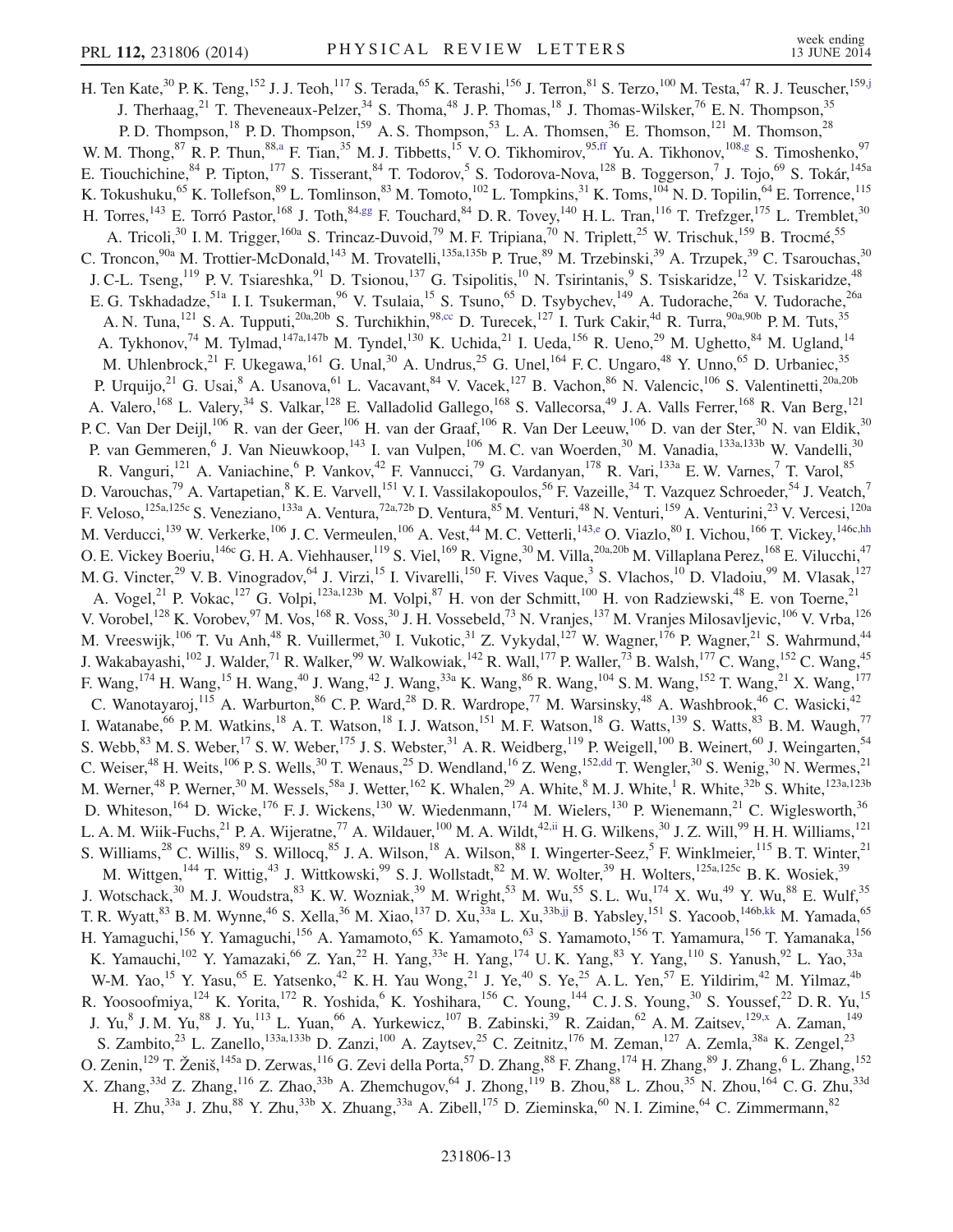R. Zimmermann,<sup>21</sup> S. Zimmermann,<sup>21</sup> S. Zimmermann,<sup>48</sup> Z. Zinonos,<sup>54</sup> M. Ziolkowski,<sup>142</sup> G. Zobernig,<sup>174</sup> A. Zoccoli,<sup>20a,20b</sup> M. zur Nedden,<sup>16</sup> G. Zurzolo,<sup>103a,103b</sup> V. Zutshi<sup>107</sup> and L. Zwalinski<sup>30</sup>

(ATLAS Collaboration)

<sup>1</sup>Department of Physics, University of Adelaide, Adelaide, Australia<br><sup>2</sup>Physics Department, SUNY Albany, Albany New York, USA  $^{2}$ Physics Department, SUNY Albany, Albany New York, USA  $^{3}$ Department of Physics, University of Alberta, Edmonton, Alberta, Canada <sup>a</sup>Department of Physics, Ankara University, Ankara, Turkey<br><sup>4b</sup>Department of Physics, Gazi University, Ankara, Turkey  $4c$ Division of Physics, TOBB University of Economics and Technology, Ankara, Turkey  $4d$ Turkish Atomic Energy Authority, Ankara, Turkey  ${}^{5}$ LAPP, CNRS/IN2P3 and Université de Savoie, Annecy-le-Vieux, France <sup>6</sup>High Energy Physics Division, Argonne National Laboratory, Argonne, Illinois, USA  $^7$ Department of Physics, University of Arizona, Tucson, Azusa, USA <sup>8</sup>Department of Physics, The University of Texas at Arlington, Arlington, Texas, USA<br><sup>9</sup>Physics Department, University of Athens, Athens, Greece <sup>10</sup>Physics Department, National Technical University of Athens, Zografou, Greece<br><sup>11</sup>Institute of Physics, Azerbaijan Academy of Sciences, Baku, Azerbaijan<br><sup>12</sup>Institut de Física d'Altes Energies and Departament de Físic University of Bern, Switzerland<br><sup>18</sup>School of Physics and Astronomy, University of Birmingham, Birmingham, United Kingdom<br><sup>19a</sup>Department of Physics, Bogazici University, Istanbul, Turkey<br><sup>19b</sup>Department of Physics, Dogus <sup>19c</sup>Department of Physics Engineering, Gaziantep University, Gaziantep, Turkey<br><sup>20b</sup>Dipartimento di Fisica e Astronomia, Università di Bologna, Bologna, Italy<br><sup>20b</sup>Dipartimento di Fisica e Astronomia, Università di Bolog <sup>25</sup>Physics Department, Brookhaven National Laboratory, Upton, New York, USA<br><sup>26a</sup>National Institute of Physics and Nuclear Engineering, Bucharest, Romania <sup>26b</sup>National Institute for Research and Development of Isotopic and Molecular Technologies, Physics Department, Cluj Napoca, Romania<br><sup>26c</sup>University Politehnica Bucharest, Bucharest, Romania<br><sup>26d</sup>West University in Timisoara, Timisoara, Romania <sup>27</sup>Departamento de Física, Universidad de Buenos Aires, Buenos Aires, Argentina <sup>28</sup>Cavendish Laboratory, University of Cambridge, Cambridge, United Kingdom <sup>28</sup>Cavendish Laboratory, University of Cambridge, Cambridge, United Kingdom<br><sup>29</sup>Department of Physics, Carleton University, Ottawa, Ontario, Canada<br><sup>31</sup>Enrico Fermi Institute, University of Chicago, Chicago, Illinois, US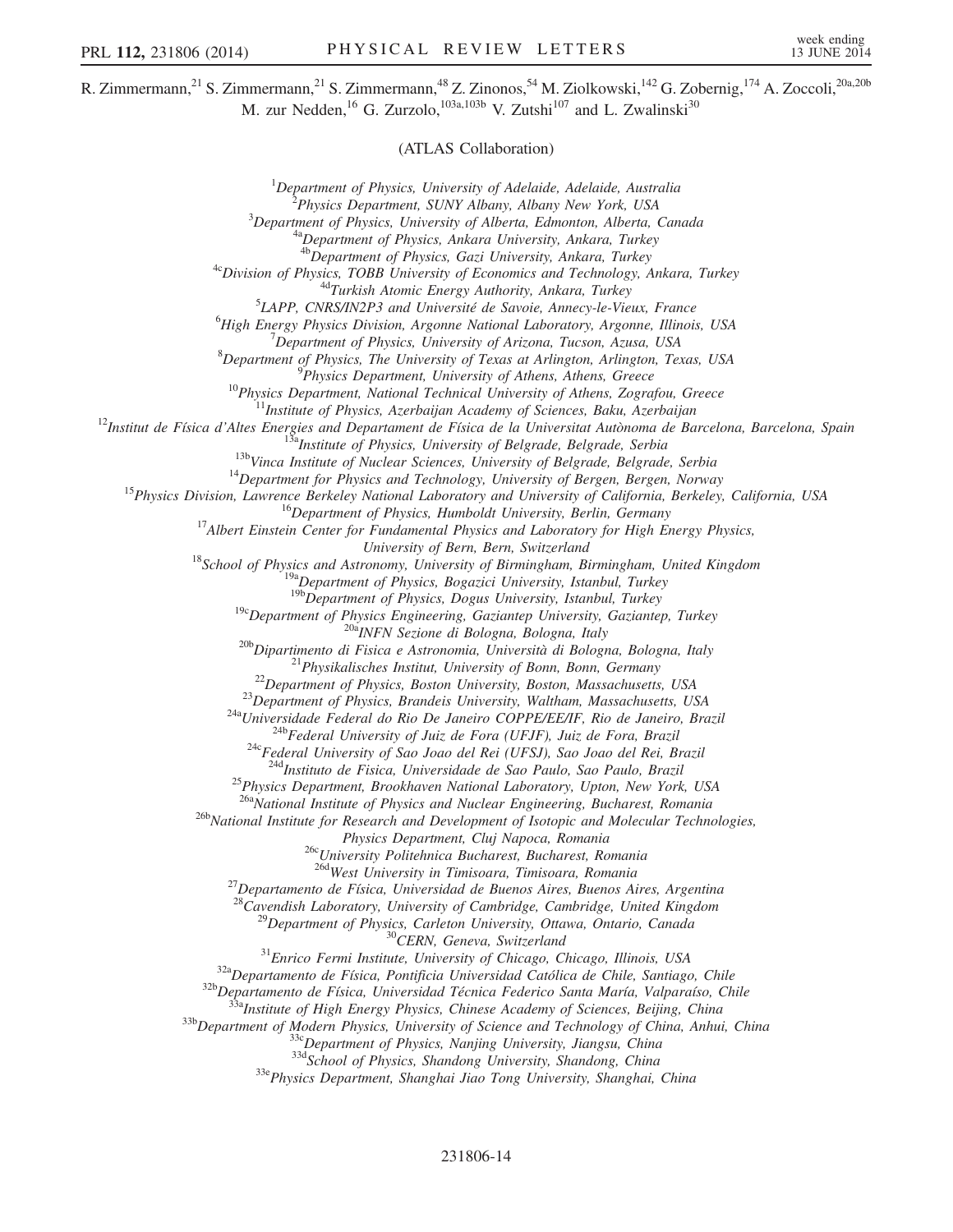$34$ Laboratoire de Physique Corpusculaire, Clermont Université and Université Blaise Pascal<br>and CNRS/IN2P3, Clermont-Ferrand, France and CNRS/IN2P3, Clermont-Ferrand, France<br><sup>35</sup>Nevis Laboratory, Columbia University, Irvington, New York, USA<br><sup>36</sup>Niels Bohr Institute, University of Copenhagen, Kobenhavn, Denmark<br><sup>37a</sup>INFN Gruppo Collegato di Cosenza, Lab  $\begin{array}{r} \begin{array}{r} \begin{array}{r} \begin{array}{r} \begin{array}{r} \begin{array}{r} \begin{array}{r} \begin{array}{r} \begin{array}{r} \begin{array}{r} \begin{array}{r} \begin{array}{r} \begin{array}{r} \begin{array}{r} \begin{array}{r} \begin{array}{r} \end{array}{\end{array}} \end{array} & \begin{array}{r} \begin{array}{r} \begin{array}{r} \begin{array}{r} \begin{array}{r} \end{array}{\end{array}} & \begin{array}{r} \begin{array}{r} \begin{array}{r} \end{array}{\end{array}} & \begin{array}{r} \begin{array}{r}$ <sup>55</sup>Laboratoire de Physique Subatomique et de Cosmologie, Université Grenoble-Alpes, CNRS/IN2P3, Grenoble, France<br><sup>56</sup>Department of Physics, Hampton University, Hampton, Virginia, USA<br><sup>57</sup>Laboratory for Particle Physics a 58cZITI Institut für technische Informatik, Ruprecht-Karls-Universität Heidelberg, Mannheim, Germany <sup>59</sup>Faculty of Applied Information Science, Hiroshima Institute of Technology, Hiroshima, Japan<br><sup>60</sup>Department of Physics, Indiana University, Bloomington, Indiana, USA<br><sup>61</sup>Institut für Astro-und Teilchenphysik, Leopold-F  $^{68}$ Kyoto University of Education, Kyoto, Japan<br> $^{69}$ Department of Physics, Kyushu University, Fukuoka, Japan *<sup>70</sup>Instituto de Física La Plata, Universidad Nacional de La Plata and CONICET, La Plata, Argentina<br>
<sup>71</sup>Physics Department, Lancaster University, Lancaster, United Kingdom<br>
<sup>723</sup>Dipartimento di Matematica e Física, Univ*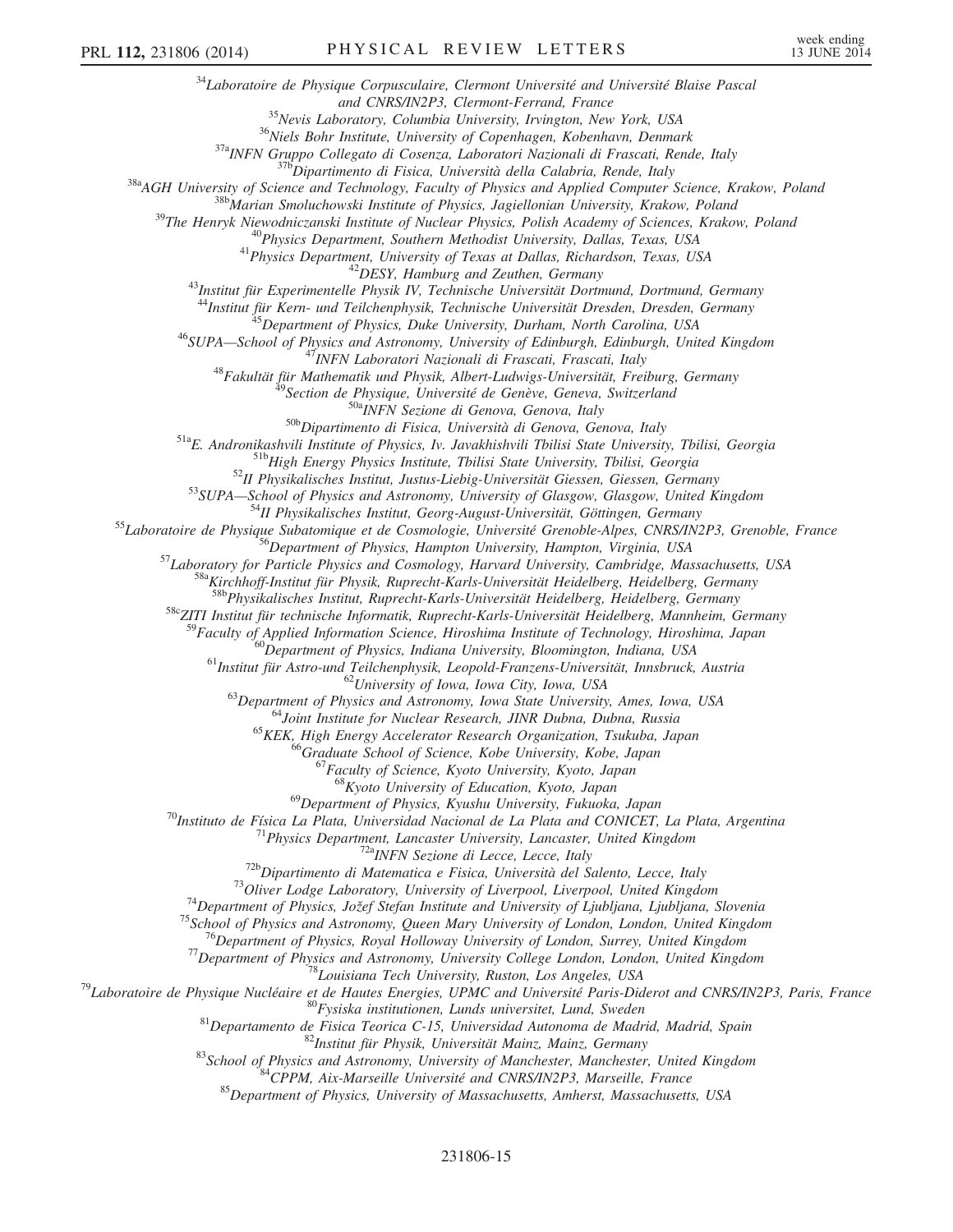<sup>86</sup>Department of Physics, McGill University, Montreal, Québec, Canada<br><sup>87</sup>School of Physics, University of Melbourne, Victoria, Australia<br><sup>88</sup>Department of Physics, The University of Michigan, Ann Arbor, Michigan, USA<br><sup>8</sup> <sup>91</sup>B.I. Stepanov Institute of Physics, National Academy of Sciences of Belarus, Minsk, Republic of Belarus<br><sup>92</sup>National Scientific and Educational Centre for Particle and High Energy Physics, Minsk, Republic of Belarus<br><sup></sup>  $^{95}P.N.$  Lebedev Institute of Physics, Academy of Sciences, Moscow, Russia <sup>96</sup>Institute for Theoretical and Experimental Physics (ITEP), Moscow, Russia<br><sup>97</sup>Moscow Engineering and Physics Institute (MEPhI), Moscow, Russia <sup>98</sup>D.V.Skobeltsyn Institute of Nuclear Physics, M.V.Lomonosov Moscow State University, Moscow, Russia<br><sup>99</sup>Fakultät für Physik, Ludwig-Maximilians-Universität München, München, Germany<br><sup>100</sup>Max-Planck-Institut für Physik <sup>102</sup>Graduate School of Science and Kobayashi-Maskawa Institute, Nagasaki, Japan<br><sup>102</sup>Graduate School of Science and Kobayashi-Maskawa Institute, Nagoya University, Nagoya, Japan<br><sup>103</sup><sub>INFN</sub> Sezione di Napoli, Napoli, Ita <sup>106</sup>Nikhef National Institute for Subatomic Physics and University of Amsterdam, Amsterdam, Netherlands<br><sup>107</sup> Department of Physics, Northern Illinois University, DeKalb, Illinois, USA<br><sup>108</sup> Budker Institute of Nuclear P <sup>119</sup>Department of Physics, Oxford University, Oxford, United Kingdom<br><sup>1206</sup><sub>1206</sub> INFN Sezione di Pavia, Pavia, Italy<br><sup>1206</sup>Dipartimento di Fisica, Università di Pavia, Pavia, Italy<br><sup>121</sup>Department of Physics, University <sup>125b</sup>Faculdade de Ciências, Universidade de Lisboa, Lisboa, Portugal<br><sup>125b</sup>Faculdade de Ciências, University of Coimbra, Coimbra, Portugal<br><sup>125d</sup>Centro de Física Nuclear da Universidade de Lisboa, Lisboa, Portugal<br><sup>125e</sup>D  $1^{125f}$ Departamento de Fisica Teorica y del Cosmos and CAFPE, Universidad de Granada, Granada (Spain), Portugal  $1^{125g}$ Dep Fisica and CEFITEC of Faculdade de Ciencias e Tecnologia, Universidade Nova de Lisboa, Caparic <sup>126</sup>Institute of Physics, Academy of Sciences of the Czech Republic, Praha, Czech Republic<br><sup>127</sup>Czech Technical University in Prague, Praha, Czech Republic<br><sup>128</sup>Faculty of Mathematics and Physics, Charles University in P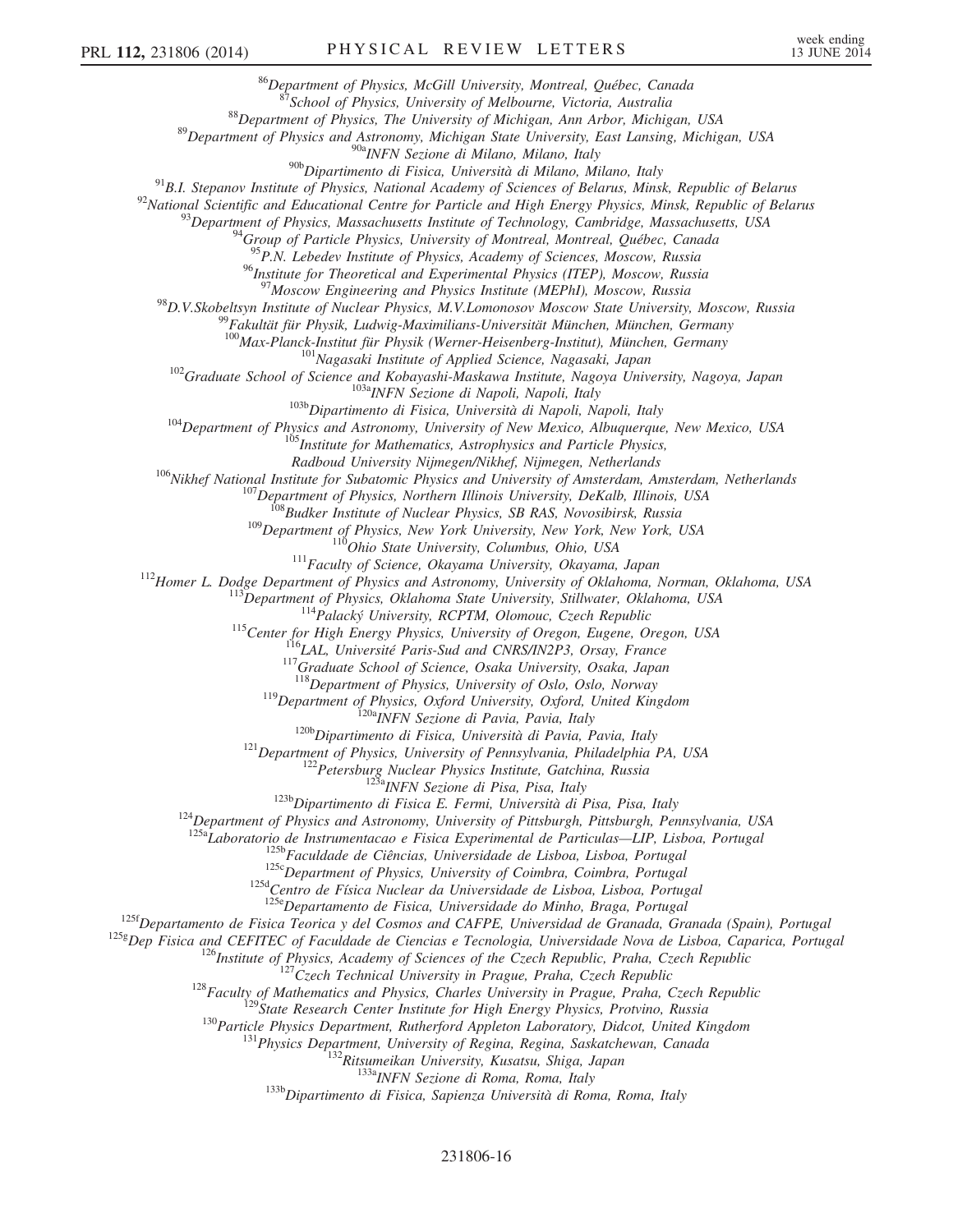<sup>134a</sup>Dipartimento di Fisica, Università di Roma Tor Vergata, Roma, Italy<br><sup>134b</sup>Dipartimento di Fisica, Università di Roma Tor Vergata, Roma, Italy<br><sup>135b</sup>Dipartimento di Matematica e Fisica, Università Roma Tre, Roma, Ita

Casablanca, Morocco<br>
<sup>1366</sup>Centre National de l'Energie des Sciences Techniques Nucleaires, Rabat, Morocco<br>
<sup>1366</sup>Faculté des Sciences Semlalia, Université Cadi Ayyad, LPHEA-Marrakech, Morocco<br>
<sup>1364</sup>Faculté des Sciences,

(Commissariat à l'Energie Atomique et aux Energies Alternatives), Gif-sur-Yvette, France<br>
<sup>138</sup>Santa Cruz, Institute for Particle Physics, University of California Santa Cruz, Santa Cruz, California, USA<br>
<sup>139</sup>Department o

<sup>143</sup>Department of Physics, Simon Fraser University, Burnaby, British Columbia, Canada<br><sup>144</sup>SLAC National Accelerator Laboratory, Stanford, California, USA<br><sup>145</sup>a Faculty of Mathematics, Physics & Informatics, Comenius Un

<sup>148</sup> Departments of Physics Department, Royal Institute of Technology, Stockholm, Sweden<br><sup>149</sup> Departments of Physics & Astronomy and Chemistry, Stony Brook University, Stony Brook, New York, USA<br><sup>150</sup> Department of Phys

<sup>153</sup>Department of Physics, Technion: Israel Institute of Technology, Haifa, Israel<br><sup>154</sup>Raymond and Beverly Sackler School of Physics and Astronomy, Tel Aviv University, Tel Aviv, Israel<br><sup>155</sup>Department of Physics, Arist

<sup>160b</sup>Department of Physics and Astronomy, York University, Toronto, Ontario, Canada<br><sup>161</sup>Faculty of Pure and Applied Sciences, University of Tsukuba, Tsukuba, Japan

<sup>162</sup>Department of Physics and Astronomy, Tufts University, Medford, Massachusetts, USA<br><sup>163</sup>Centro de Investigaciones, Universidad Antonio Narino, Bogota, Colombia<br><sup>164</sup>Department of Physics and Astronomy, University of

 $168$ Instituto de Física Corpuscular (IFIC) and Departamento de Física Atómica,

Molecular y Nuclear and Departamento de Ingeniería Electrónica and Instituto de Microelectrónica de Barcelona (IMB-CNM),

University of Valencia and CSIC, Valencia, Spain<br><sup>169</sup>Department of Physics, University of British Columbia, Vancouver, British Columbia, Canada

<sup>170</sup>Department of Physics and Astronomy, University of Victoria, Victoria, British Columbia, Canada<br><sup>171</sup>Department of Physics, University of Warwick, Coventry, United Kingdom<br><sup>172</sup>Waseda University, Tokyo, Japan<br><sup>173</sup>De